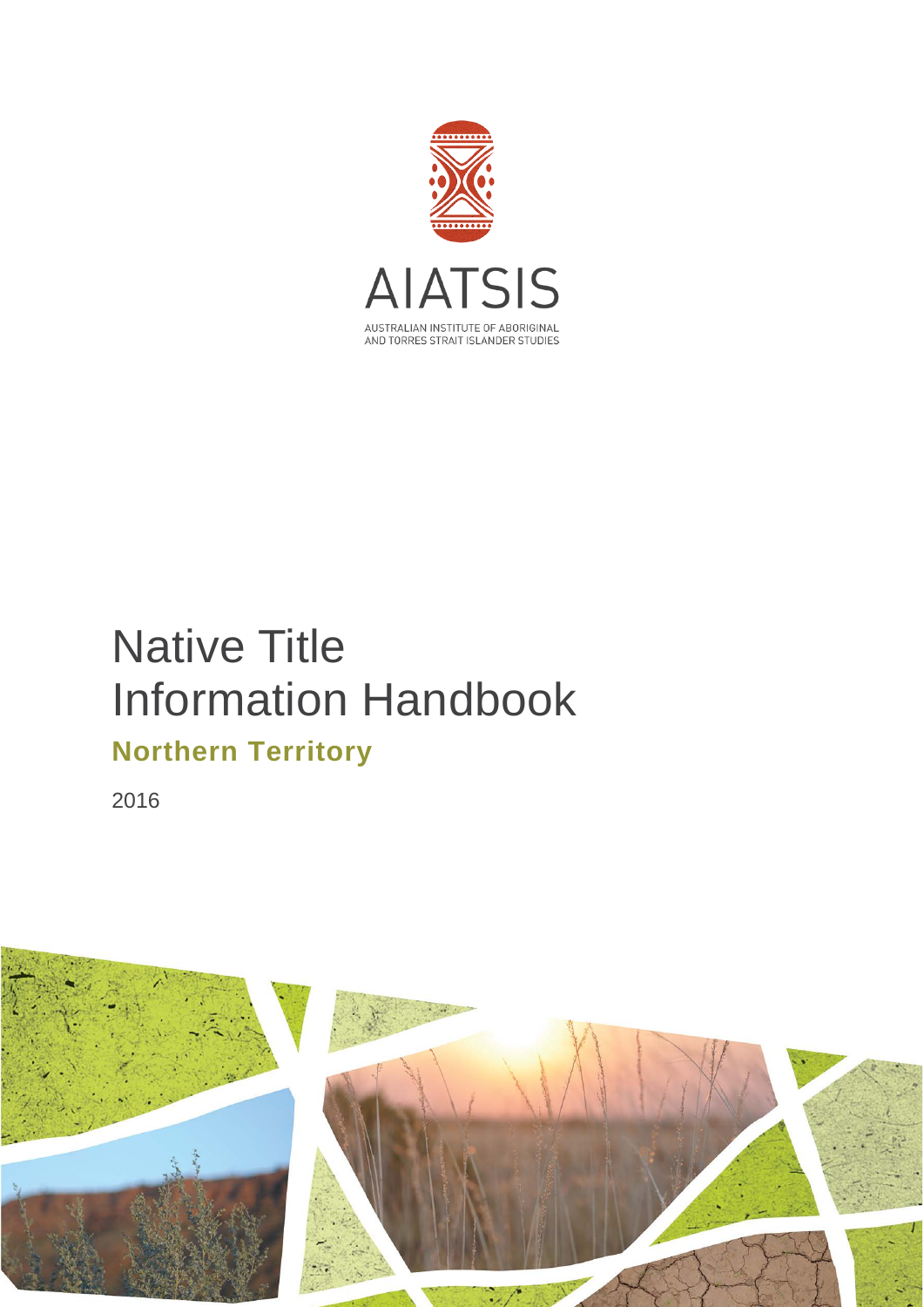© Australian Institute of Aboriginal and Torres Strait Islander Studies

AIATSIS acknowledges the funding support of the Department of the Prime Minister and Cabinet.

The Native Title Research Unit (NTRU) acknowledges the generous contributions of peer reviewers and welcomes suggestions and comments about the content of the Native Title Information Handbook (the Handbook). The Handbook seeks to collate publicly available information about native title and related matters. The Handbook is intended as an introductory guide only and is not intended to be, nor should it be, relied upon as a substitute for legal or other professional advice. If you are aware that this publication contains any errors or omissions please contact us. Views expressed in the Handbook are not necessarily those of AIATSIS.

Australian Institute of Aboriginal and Torres Strait Islander Studies (AIATSIS)

GPO Box 553, Canberra ACT 2601

**Phone** 02 6261 4223 **Fax** 02 6249 7714

**Email** [research@aiatsis.gov.au](mailto:research@aiatsis.gov.au)

**Web** [www.aiatsis.gov.au](http://www.aiatsis.gov.au/) 

#### **National Library of Australia Cataloguing-in-Publication entry**

| Title:        | Native title information handbook: Northern Territory / Australian<br>Institute of Aboriginal and Torres Strait Islander Studies. Native Title<br>Research Unit.                                                                        |
|---------------|-----------------------------------------------------------------------------------------------------------------------------------------------------------------------------------------------------------------------------------------|
| ISBN:         | 9781922102522 (ebook)                                                                                                                                                                                                                   |
| Subjects:     | Native title (Australia)--Northern Territory--Handbooks, manuals, etc.<br>Aboriginal Australians--Land tenure--Northern Territory.<br>Land use--Law and legislation--Northern Territory.<br>Aboriginal Australians--Northern Territory. |
|               | Other Creators/Contributors: Australian Institute of Aboriginal and Torres Strait Islander Studies.<br>Native Title Research Unit.                                                                                                      |
| Dewey Number: | 346.94290432                                                                                                                                                                                                                            |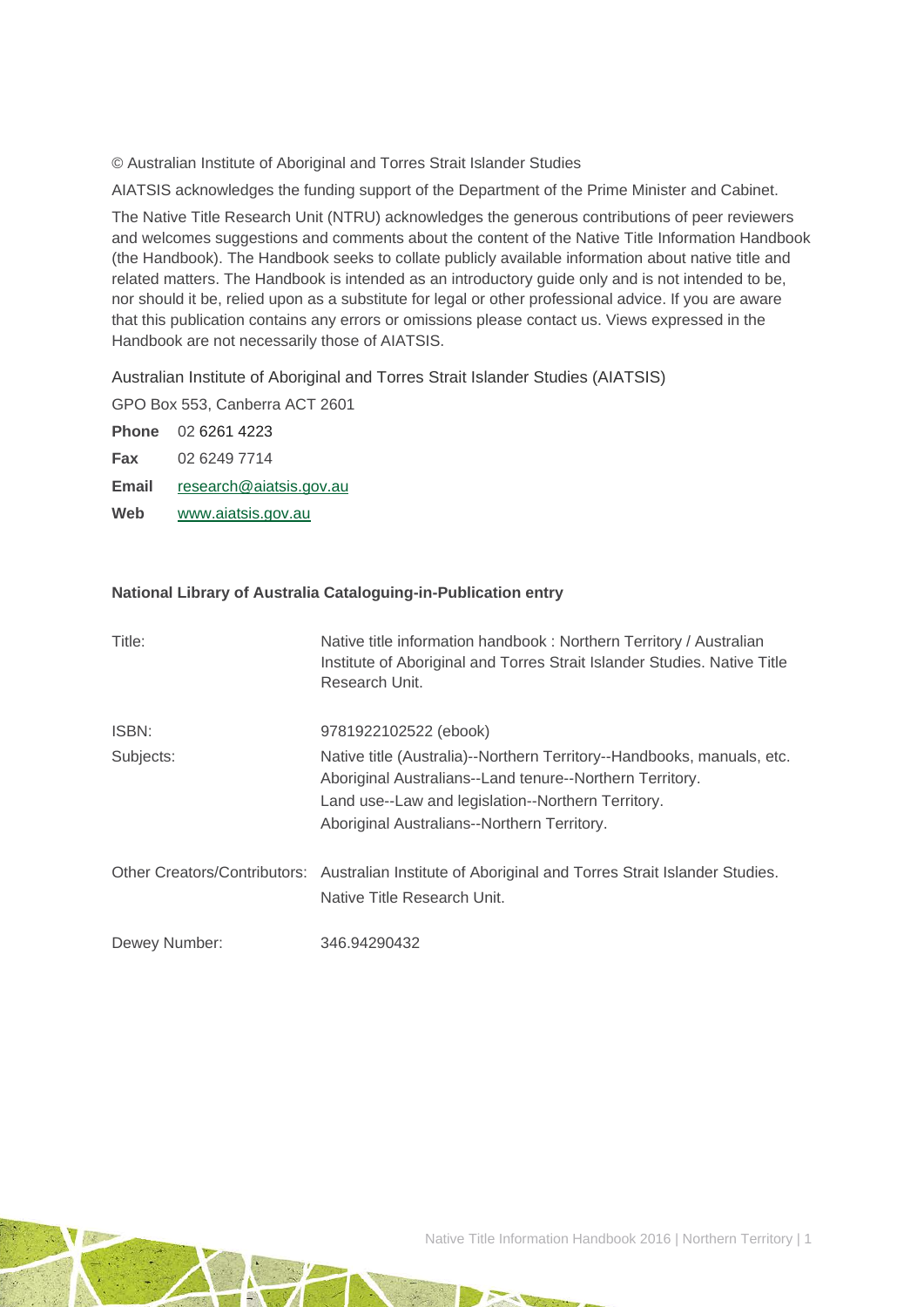# **Contents**

| 2. |  |
|----|--|
| 3. |  |
| 4. |  |
| 5. |  |
| 6. |  |
| 7. |  |
| 8. |  |
| 9. |  |
|    |  |
|    |  |
|    |  |
|    |  |
|    |  |
|    |  |
|    |  |

 $\rightarrow$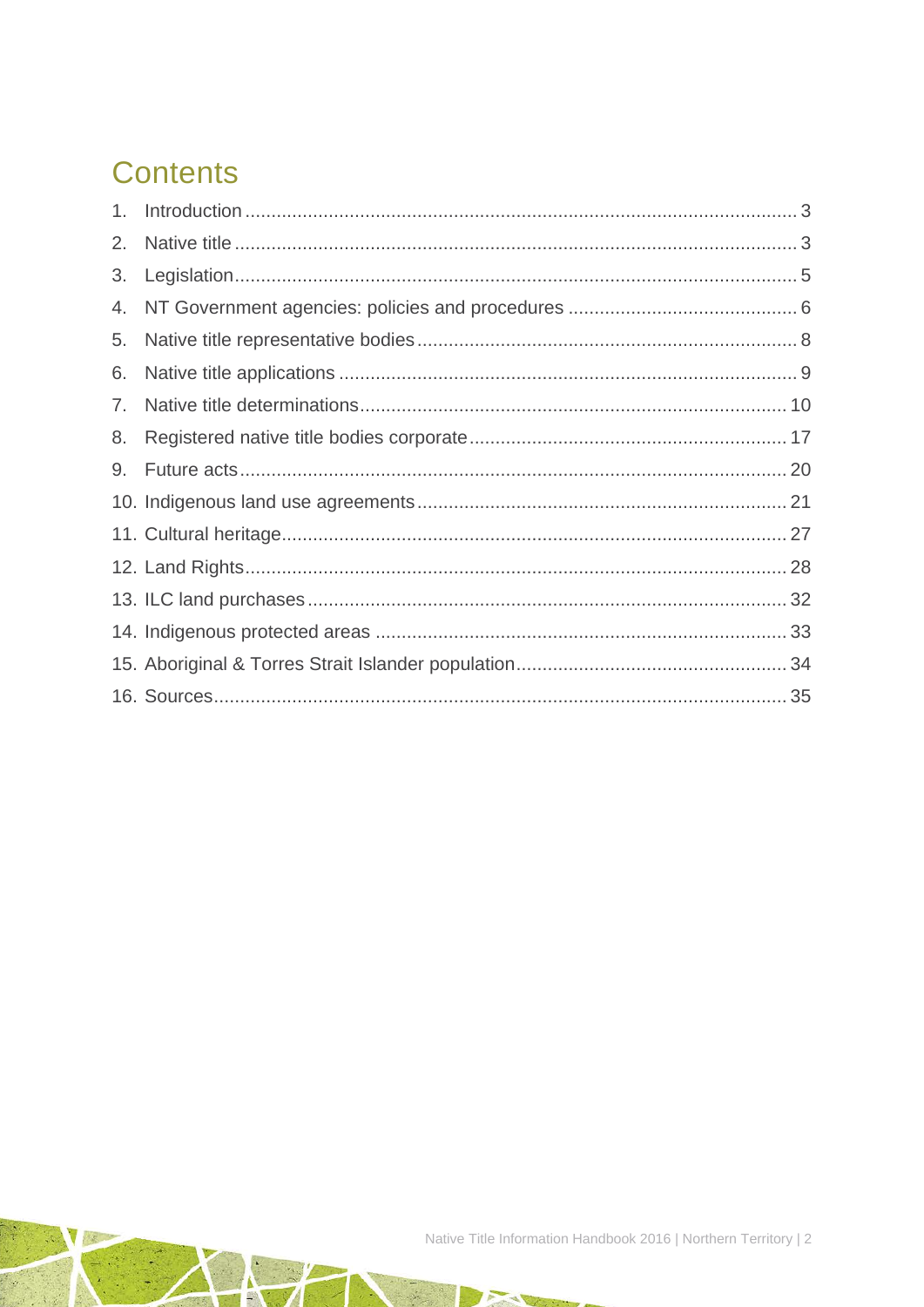# <span id="page-3-0"></span>1. Introduction

Native title had been recognised over  $238,120 \text{km}^2$  or approximately 17 per cent of land and waters in the Northern Territory. In December 2015, native title had been recognised in 78 of the 79 consent claimant determinations and 8 of the 9 litigated claimant determinations, with a further 86 claims awaiting finalisation. At that time, 19 registered prescribed bodies corporate had been set up to hold on trust or manage that land on behalf of the native title holders in the Northern Territory, and there were a further 39 successful determinations of native title for which the prescribed body corporate was yet to be advised.

The Northern Territory also has a land rights regime, brought in with the enactment of the *[Aboriginal Land Rights \(Northern Territory\) Act](http://www.austlii.edu.au/au/legis/cth/consol_act/alrta1976444/)* (Cth) (ALRA) in 1976. This was the first legislation in Australia to establish a land claim process by which traditional owners could claim land. Since then approximately 50 percent of the land in the NT has become Aboriginal land in addition to 85 percent of the coastline. The [Northern](http://www.nlc.org.au/)  [Land Council,](http://www.nlc.org.au/) [Central Land Council,](http://www.clc.org.au/) [Anindilyakwa Land Council](http://anindilyakwa.com.au/) and [Tiwi Islands](http://www.tiwilandcouncil.com/)  [Land Councils](http://www.tiwilandcouncil.com/) were established under the ALRA to represent the interests of traditional owners in access and use processes. The Central and Northern Land Councils also function as native title representative bodies.

The Chief Minister of the Northern Territory is responsible for a whole of government approach to Indigenous affairs. The Northern Territory Government is assisted by the Aboriginal Land Division within the [Department of Justice,](https://www.nt.gov.au/justice) which provides legal services in respect of Aboriginal land and native title matters. The Northern Territory Government also has a [Native Title and Aboriginal Land Rights \(NTALR\) Unit,](http://www.nt.gov.au/d/Minerals_Energy/index.cfm?header=NTALR%20Unithttp://www.nt.gov.au/d/Minerals_Energy/index.cfm?header=NTALR%20Unit) which is part of the [Minerals and Energy, Titles Division.](http://www.nt.gov.au/d/Minerals_Energy/index.cfm?header=Mines%20and%20Energy%20Home) The NTALR Unit assists with applications on Aboriginal Freehold Land and land affected by native title, through the various legislative processes to grant.

# <span id="page-3-1"></span>2. Native title

Native title is the recognition in Australian law, under the *[Native Title Act 1993](http://www.austlii.edu.au/au/legis/cth/consol_act/nta1993147/)* (Cth) (NTA), that Aboriginal and Torres Strait Islander peoples had a system of law and ownership of their lands before European settlement. The historic High Court decision in *[Mabo and Others v State of Queensland \(No 2\)](http://www.austlii.edu.au/au/cases/cth/HCA/1992/23.html)* [1992] HCA 23; (1992) [175 CLR 1](http://www.austlii.edu.au/au/cases/cth/HCA/1992/23.html) (*Mabo*) was the first recognition that native title continues to exist through the common law in Australia. The native title of a particular group is defined by the traditional laws and customs observed by that group of people.

[Section 223](http://www.austlii.edu.au/au/legis/cth/consol_act/nta1993147/s223.html) of the NTA defines the native title rights and interests that are the subject of a determination of native title under [s 225](http://www.austlii.edu.au/au/legis/cth/consol_act/nta1993147/s225.html) of the Act. In s 223(1), the term 'native title or native title rights and interests' means the communal, group or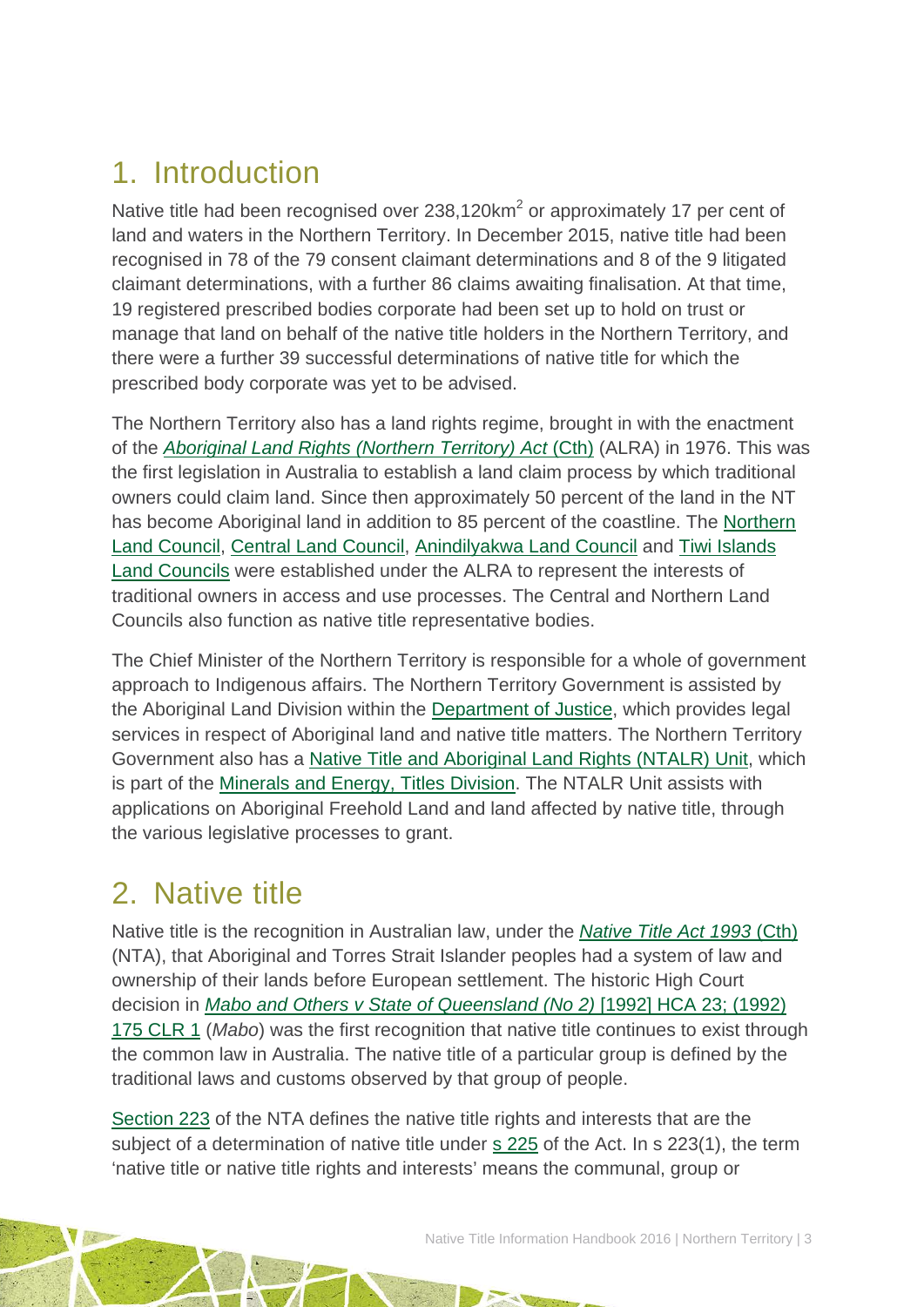individual rights and interests of Aboriginal peoples or Torres Strait Islanders in relation to land or waters, where:

- o the rights and interests are possessed under the traditional laws acknowledged, and the traditional customs observed, by the Aboriginal peoples or Torres Strait Islanders; and
- o the Aboriginal peoples or Torres Strait Islanders, by those laws and customs, have a connection with the land or waters; and
- o the rights and interests are recognised by the common law of Australia.

The significance of the *Mabo* decision lies in the recognition that native title is a preexisting right, inherent to Indigenous peoples by virtue of their distinct identity as first owners and occupiers of the land and their continuing systems of law. Native title is not a grant or right that is created by the Australian government nor is it dependent upon the government for its existence, although it is dependent on recognition by the common law in order to be enforceable in the Australian legal system. This distinguishes native title from other legislative land rights systems that operate in Australia whereby the government grants the title. Native title may be recognised in places where Aboriginal and Torres Strait Islander people continue to follow their traditional laws and customs and have maintained a link with their traditional country. Native title in each instance is recognised as having its source in, and deriving its content from, the laws of Aboriginal and Torres Strait Islander people. The rights and interests that are recognised as native title may vary from group to group, from one area to another, and may differ depending on what is claimed and what might be negotiated between all of the parties with an interest in the area under claim. Native title rights may include the exclusive possession, use and occupation of traditional country or non-exclusive native title rights such as the right to access and camp or the right to hunt and fish on traditional country. Native title rights do not extend over minerals or petroleum.

The Mabo decision recognised Aboriginal and Torres Strait Islander peoples' rights over their land, and also recognised the system of laws from which those rights are derived. As a result of the Mabo decision and the subsequent enactment of the NTA Aboriginal and Torres Strait Islander people can apply to the Federal Court of Australia to have their native title rights recognised under Australian law. Native title may be recognised in relation to vacant Crown land, state forests, national parks, public reserves, pastoral leases, beaches, foreshores and waters, government or other public land and Indigenous held land (under land rights legislation).

For more information refer to the [National Native Title](http://aiatsis.gov.au/publications/products/native-title-information-handbooks/) Information Handbook.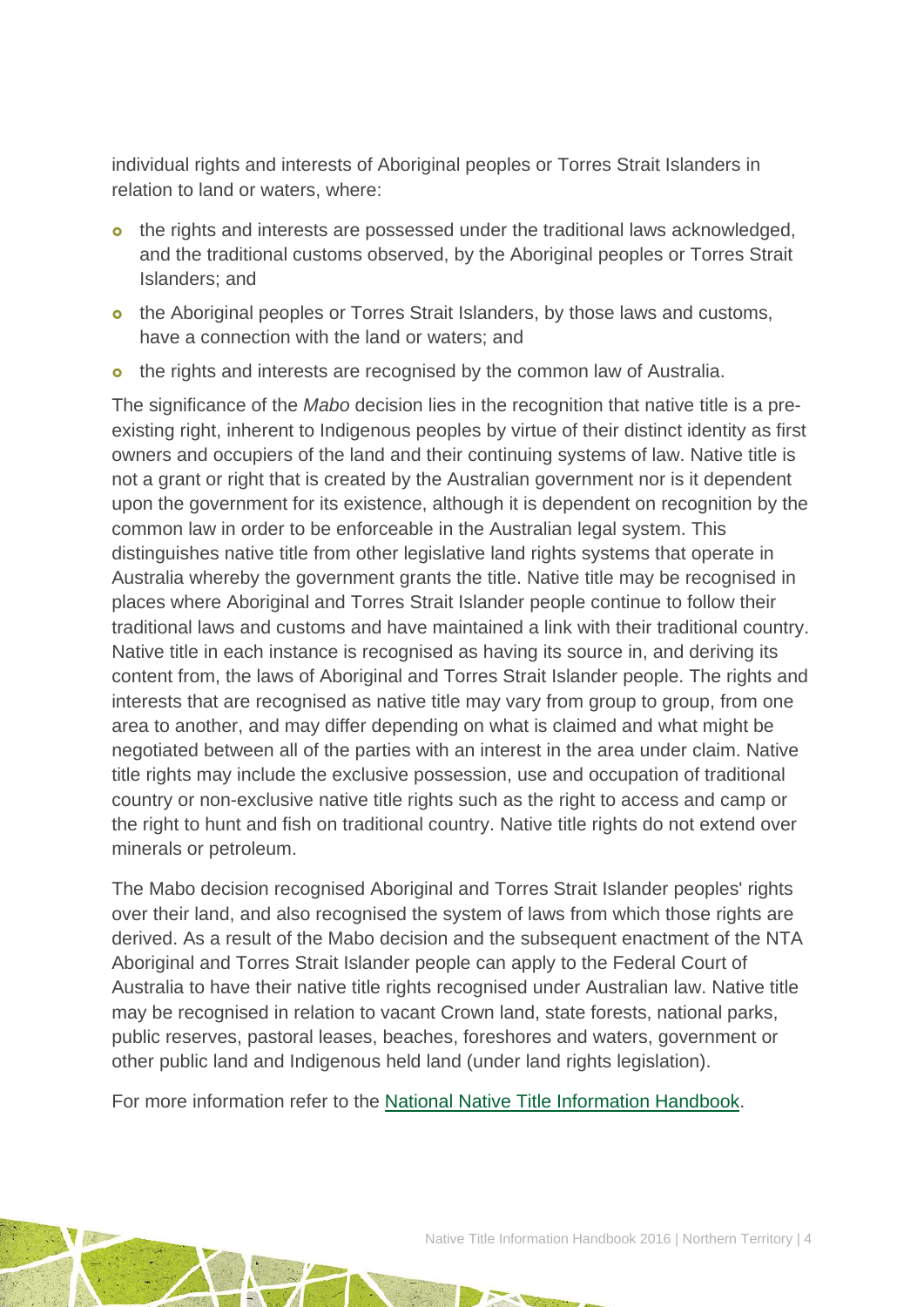# <span id="page-5-0"></span>3. Legislation

The *[Native Title Act 1993](http://www.austlii.edu.au/au/legis/cth/consol_act/nta1993147/)* (Cth) (NTA) is the Australian Government's legislative response to the High Court decision in *[Mabo](http://www.austlii.edu.au/au/cases/cth/HCA/1992/23.html)*, which recognised Indigenous Australians' rights and interests in land and waters according to their own traditional laws and customs under [s 223.](http://www.austlii.edu.au/au/legis/cth/consol_act/nta1993147/s223.html) The NTA provides the legal principles for the recognition of native title, the processes involved in having native title recognised and the role and responsibilities of the different bodies involved in this process.

Since it was introduced the NTA has been the subject of numerous reviews and legislative amendments. The annual native title reports of the Aboriginal and Torres Strait Islander Social Justice Commissioner provide detailed information about these reviews, reform processes and related legislative amendments, see: [Native Title](https://www.humanrights.gov.au/our-work/aboriginal-and-torres-strait-islander-social-justice/publications/native-title-reports)  [Reports](https://www.humanrights.gov.au/our-work/aboriginal-and-torres-strait-islander-social-justice/publications/native-title-reports) (1994-2012) and [Social Justice Reports](https://www.humanrights.gov.au/our-work/aboriginal-and-torres-strait-islander-social-justice/projects/social-justice-and-native) (2013-) on the [Australian Human](https://www.humanrights.gov.au/)  [Rights Commission](https://www.humanrights.gov.au/) website for more information. A review of the NTA was undertaken in 2015 by the Australian Law Reform Commission, see below for an overview or read the full report [here.](https://www.alrc.gov.au/publications/alrc126) A brief overview is also provided below.

### Northern Territory native title legislation

The Northern Territory (NT) Government implemented the *Validation of Titles and Actions Act 1994* (NT) to validate past acts. The *Validation of Titles and Actions Act 1994* (NT) was subsequently re-named *[Validation \(Native Title\) Act 1994](http://www.austlii.edu.au/au/legis/nt/consol_act/vta244/)* (NT) (VNTA) and amended to validate intermediate period acts by the *[Validation of Titles](http://notes.nt.gov.au/dcm/legislat/legislat.nsf/0/168c55192dcf85aa6925679f0015f50f?OpenDocument)  [and Actions Amendment Act 1998](http://notes.nt.gov.au/dcm/legislat/legislat.nsf/0/168c55192dcf85aa6925679f0015f50f?OpenDocument)* (NT). The *Validation of Titles and Actions Amendment Act 1998* (NT) confirms the complete extinguishment of native title by [previous exclusive possession acts](http://www.nntt.gov.au/Pages/Glossary.aspx) attributable to the Territory, and the partial extinguishment of native title by [previous non-exclusive possession acts](http://www.nntt.gov.au/Pages/Glossary.aspx) attributable to the Territory. Where a previous non-exclusive possession act involves the grant of rights and interests that are not inconsistent with native title rights and interests, the rights and interests granted prevail over the native title rights and interests, but do not extinguish them (see s 9L).

Section 11 of the VNTA preserves beneficial reservations and conditions for Aboriginal people under the grant of a pastoral or agricultural lease. Part 6 of the VNTA confirms Crown ownership of all natural resources, rights to use, control and regulate the flow of water, all existing fishing access rights and existing public access to and enjoyment of waterways, beds, banks or foreshores of waterways, coastal waters, beaches, stick routes and areas that were public places as at 31 December 1993. The Act does not contain any provisions dealing with future grants. As a result, future acts and grants of interests in land in the Northern Territory are governed by the future act provisions (including the [right to negotiate](http://www.nntt.gov.au/Pages/Glossary.aspx) procedure) in the Commonwealth NTA.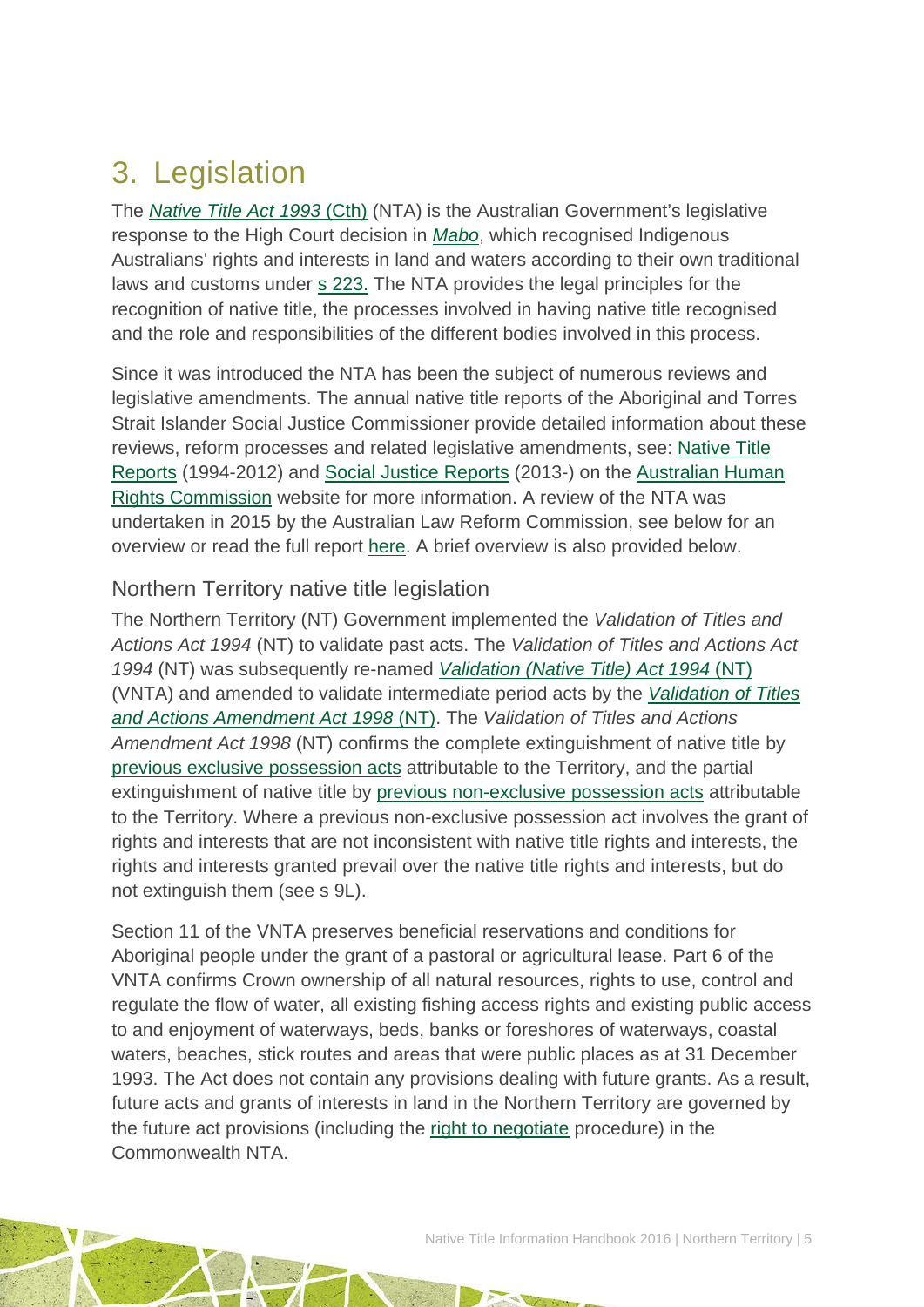### Related legislation

For information about legislation relating to Aboriginal cultural heritage and land rights see sections 10 and 11 below.

## **Policy**

The [White Paper on Developing Northern Australia](http://industry.gov.au/ONA/whitePaper/Paper/index.html) was released by the federal Government in June 2015, and sets out a policy framework for developing business in the top end of Australia over the next 20 years. The report was developed based on community views expressed through the Joint Select Committee on Northern Australia's report 'Pivot North — Inquiry into the Development of Northern Australia' and submissions to the Government's Green Paper on Developing Northern Australia. The federal Government, together with the Western Australian, Northern Territory and Queensland governments, seeks to address the impediments to development in Northern Australia through a broad approach, including:

- **o** Supporting the native title system (\$110 million a year over the next four years) with the aspiration of finalising all existing native title claims within a decade.
- More efficient native title processes that create more certainty for investors and opportunities for native title claimants and holders (through the COAG Indigenous land review).
- **o** \$20.4 million to better support native title holders engage with potential investors.
- **o** Consult on options to use exclusive native title rights for commercial purposes (through the COAG Indigenous land review).
- **o** Consulting on new models to manage native title funds for development.
- **o** Exploring mechanisms to support long term leasehold arrangements for exclusive native title holders.

For more information and to download the paper, see the Australian Government's [White Paper on Developing Northern Australia website.](http://industry.gov.au/ONA/WhitePaper/index.html) A Developing Northern Australia Conference is scheduled to be held in Darwin in June 2016: see the [conference website](http://northaust.org.au/) for more information.

# <span id="page-6-0"></span>4. NT Government agencies: policies and procedures

As at 12 November 2015 the [Chief Minister of the Northern Territory](http://www.nt.gov.au/ntg/chiefmin.shtml) is also the Minister for Indigenous Affairs and is responsible for a whole of government approach to Indigenous affairs.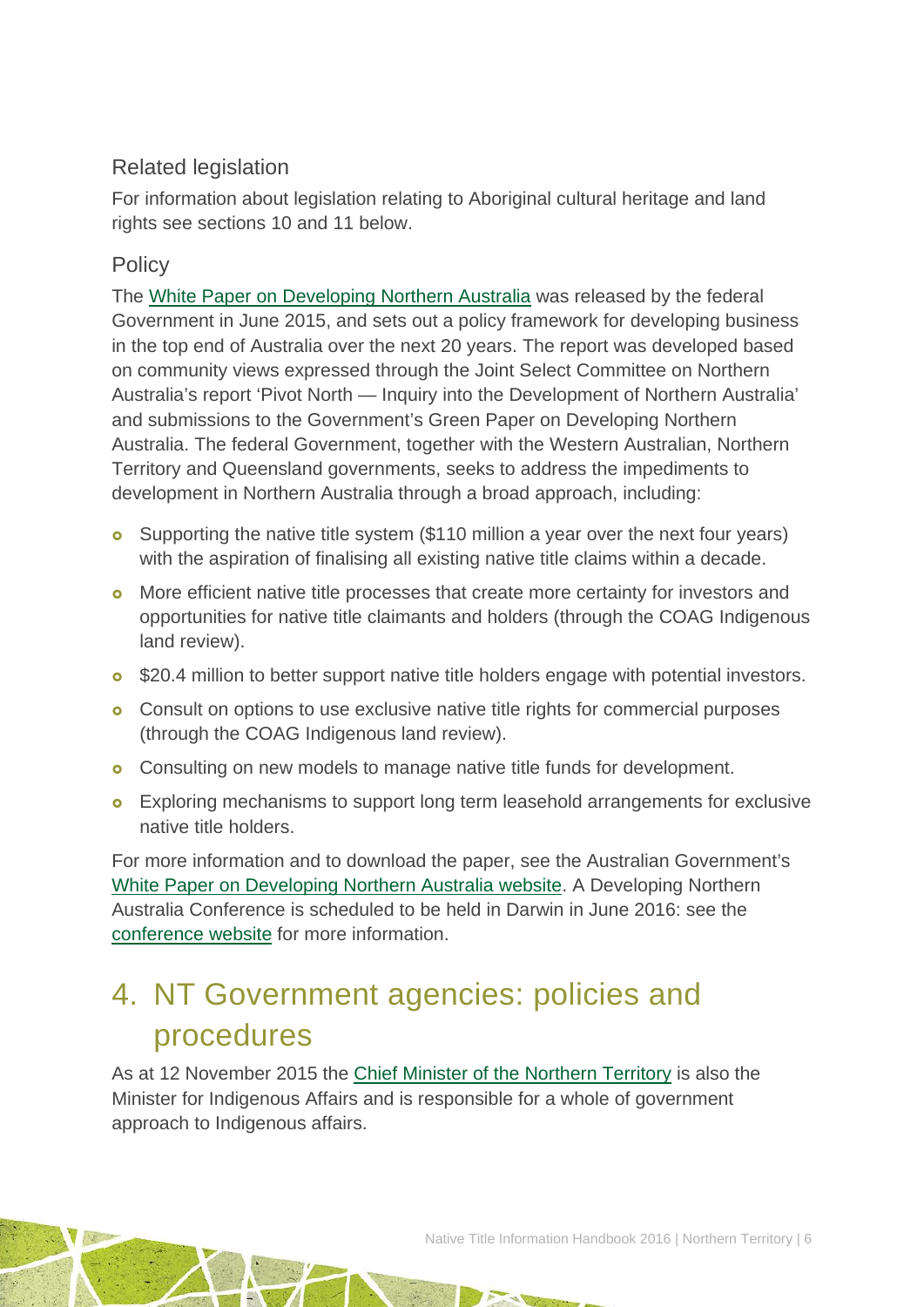## Department of the Attorney-General and Justice

The [Aboriginal Land Division](http://www.nt.gov.au/justice/solicitor/legal/abland.shtml) within the [Department of the Attorney-General and](http://www.nt.gov.au/justice/)  [Justice](http://www.nt.gov.au/justice/) provides legal services to Northern Territory Government relating to Aboriginal land and native title matters including legal representation in matters before the High Court, Federal Court, Aboriginal Land Commissioner and the National Native Title Tribunal. The Division is involved in all stages of the native title and Aboriginal land claim process.

### Department of Lands, Planning and the Environment

The [Department of Lands, Planning and the Environment](http://www.lands.nt.gov.au/) (DLP&E) provides information and services relating to planning and development activities in the NT. Within the land administration division, the Indigenous land issues team provides advice and services relating to Aboriginal land claims, Aboriginal community living areas and town camps. See the [Indigenous land issues](http://www.lands.nt.gov.au/landadmin/indigenous-land-issues) section of the DLP&E website for more information.

### Department of Mines and Energy

The [Department of Mines and Energy](http://www.nt.gov.au/d/Minerals_Energy/index.cfm?header=Mines%20and%20Energy%20Home) (DM&E) is responsible for administering petroleum exploration and production activities, and provides information and services to the mining industry, government agencies and representative bodies regarding mining and native title. The [Native Title and Aboriginal Land Rights \(NT&](http://www.nt.gov.au/d/Minerals_Energy/index.cfm?header=NTALR%20Unit)  [ALR\) Unit](http://www.nt.gov.au/d/Minerals_Energy/index.cfm?header=NTALR%20Unit) within DM&E assists with applications on land affected by native title and on Aboriginal freehold land. The NT&ALR Unit is responsible for ensuring legislative compliance with the [NTA,](http://www5.austlii.edu.au/au/legis/cth/consol_act/nta1993147/) *[Aboriginal Land Rights \(Northern Territory\) Act 1976](http://www.austlii.edu.au/au/legis/cth/consol_act/alrta1976444/)* (Cth) (ALRA), and other related land rights legislation, see section 11 below) *[Petroleum](http://www5.austlii.edu.au/au/legis/nt/consol_act/pa137/) [Act 1984](http://www5.austlii.edu.au/au/legis/nt/consol_act/pa137/)* (NT) and *[Mineral Titles Act 2010](http://www.austlii.edu.au/au/legis/nt/num_act/mta201027o2010211/)* (NT) for exploration, mining and petroleum activities. See the [NT&ALR Unit](http://www.nt.gov.au/d/Minerals_Energy/index.cfm?header=NTALR%20Unit) website for more information

### Parks and Wildlife Commission

The [Northern Territory Government Parks Wildlife Commission](http://www.parksandwildlife.nt.gov.au/home) is responsible for the administration and management of parks and reserves throughout the NT. In response to the High Court's decision in *[Western Australia](http://www.austlii.edu.au/au/cases/cth/HCA/2002/28.html) v Ward* [2002] HCA 28; [213 CLR 1,](http://www.austlii.edu.au/au/cases/cth/HCA/2002/28.html) the NT Government introduced the *[Parks and Reserves \(Framework for](http://www.austlii.edu.au/au/legis/nt/consol_act/parftfa452/)  [the Future\) Act 2003](http://www.austlii.edu.au/au/legis/nt/consol_act/parftfa452/)* (NT) to address uncertainty regarding the validity of the declaration of a number of Northern Territory parks and reserves between 1978 and 1998. The *[Parks and Reserves \(Framework for the Future\) Act 2003](http://www.austlii.edu.au/au/legis/nt/consol_act/parftfa452/)* (NT) enabled outstanding land and native title claims with Aboriginal traditional owners to be settled. Subsequently the *[Territory Parks and Wildlife Conservation Act](http://www5.austlii.edu.au/au/legis/nt/consol_act/tpawca451/)* (2006) NT was amended to provide the principles and objectives for joint management of these 27 'framework' parks. See the [joint management](http://www.parksandwildlife.nt.gov.au/manage/?a=2094) section of the [Northern Territory](http://www.parksandwildlife.nt.gov.au/home)  [Government Parks Wildlife Commission](http://www.parksandwildlife.nt.gov.au/home) website for more information. See also the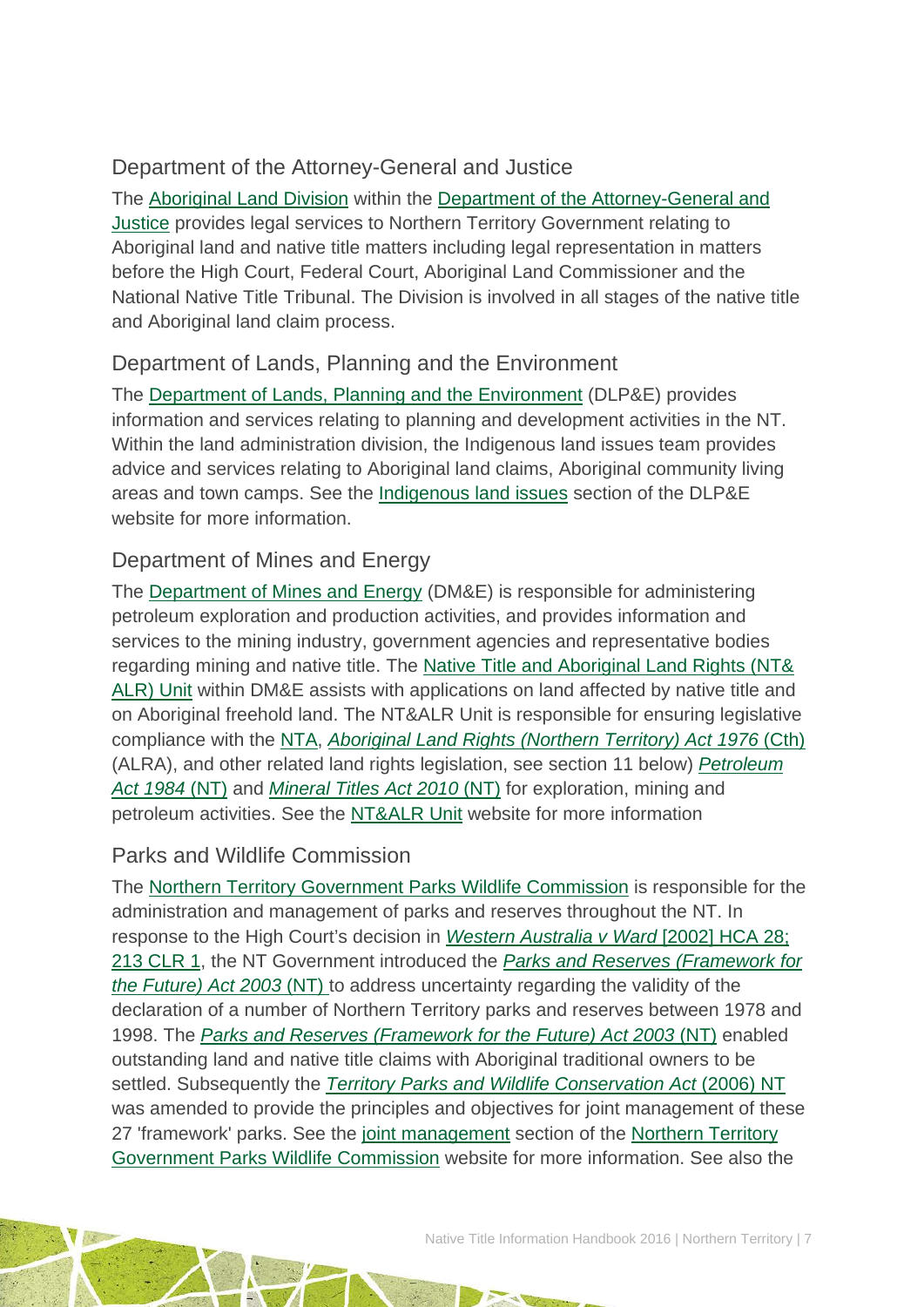[joint management](http://aiatsis.gov.au/research-and-guides/joint-management-and-native-title) section of the [AIATSIS Native Title and Traditional Ownership](http://aiatsis.gov.au/research/research-themes/native-title) website for related publications.

See sections 10 and11 below for more information about NT government agencies involved in cultural heritage and land rights.

# <span id="page-8-0"></span>5. Native title representative bodies

## **Overview**

Native title services in the Northern Territory are provided by two native title representative bodies, the [Central Land Council](http://www.clc.org.au/) (CLC) and the [Northern Land](http://www.nlc.org.au/)  [Council](http://www.nlc.org.au/) (NLC). The Land Councils were established as statutory authorities under the [NT Land Rights Act](http://www.austlii.edu.au/au/legis/cth/consol_act/alrta1976444/) and were subsequently recognised as native title representative bodies on 1 January 1994. See Tables 1 and 2 below for NTRB contact details.

### Map

The National Native Title Tribunal's (NNTT) [Representative Aboriginal/Torres Strait](http://www.nntt.gov.au/Maps/RATSIB_map.pdf)  [Islander body areas map \(PDF 663KB\)](http://www.nntt.gov.au/Maps/RATSIB_map.pdf) shows the geographic areas covered by native title representative bodies (NTRBs) and native title service providers (often both commonly called NTRBs) across Australia.

### Central Land Council

The [Central Land Council](http://www.clc.org.au/) (CLC) is the recognised native title representative body for the southern area of the Northern Territory. The head office of the CLC is in Alice Springs and there are seven regional offices located in: Tennant Creek, Kalkarindji, Papunya, Mutitjulu, Alparra, Atitjere and Yuendumu. For more information see the [Central Land Council](http://www.clc.org.au/) website. Also see the CLC's [Easy Guide to Native Title.](http://www.clc.org.au/articles/info/what-is-the-native-title/)

### **Table 1: CLC (head office) contact details**

| <b>Street Address</b>                         | <b>Postal Address</b>                   | <b>Phone</b>   | Email            |
|-----------------------------------------------|-----------------------------------------|----------------|------------------|
| 27 Stuart Highway<br>Alice Springs<br>NT 0871 | PO Box 3321<br>Alice Springs<br>NT 0871 | (08) 8951 6211 | media@clc.org.au |

## Northern Land Council

The [Northern Land Council](http://www.nlc.org.au/) (NLC) is the recognised native title representative body for the northern area of the Northern Territory (including the Tiwi Islands and Groote Eylandt). The head office of the NLC is in Darwin and there are eight regional offices located in: Palmerston, Katherine, Jabiru, Nhulunbuy, Tennant Creek, Ngukurr, Borroloola and Timber Creek. For more information see the [NLC](http://www.nlc.org.au/) website.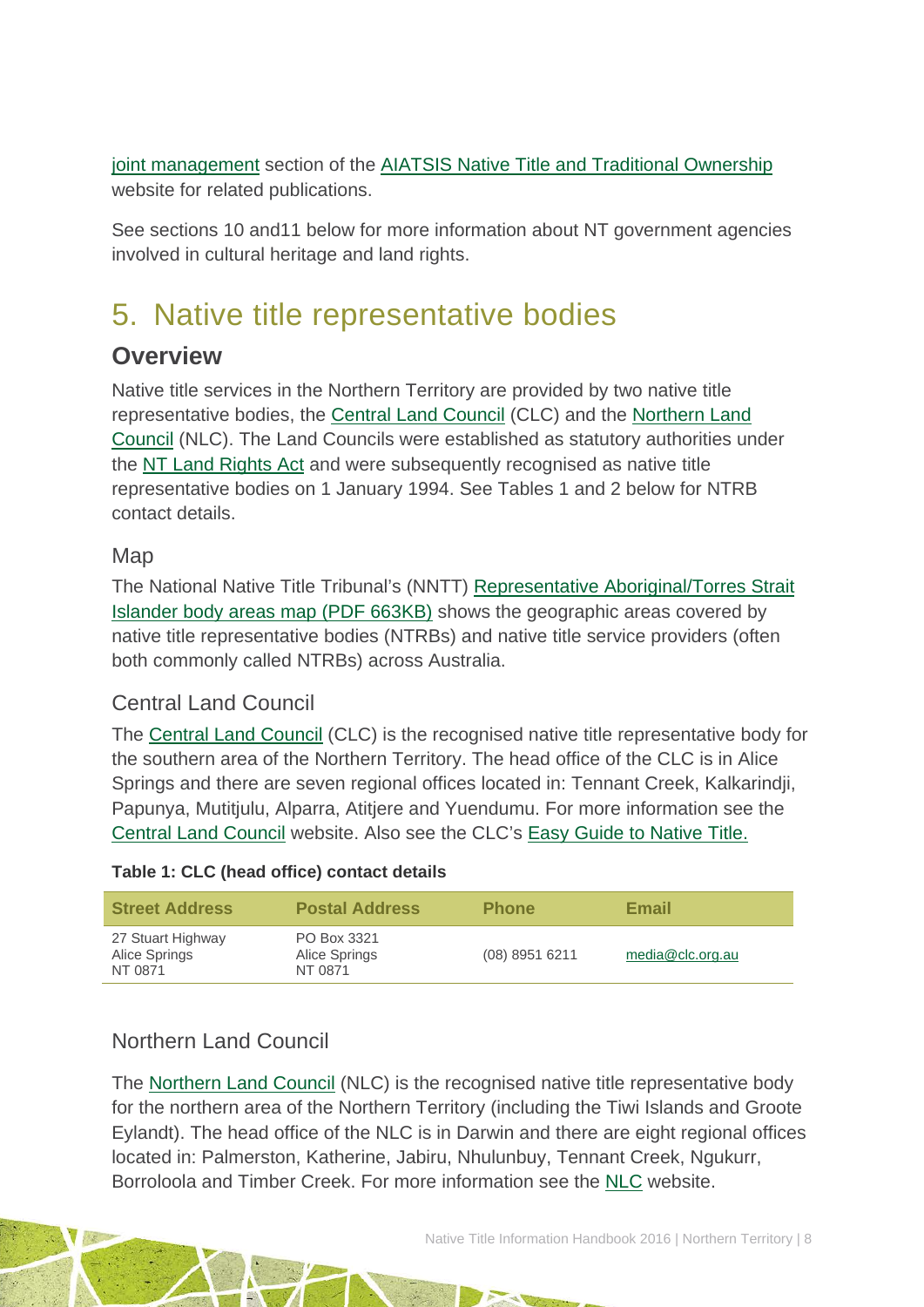### **Table 2: NLC (head office) contact details**

| <b>Street address</b>                | <b>Postal address</b>          | <b>Phone</b>   | Email                   |
|--------------------------------------|--------------------------------|----------------|-------------------------|
| 45 Mitchell Street<br>Darwin NT 0801 | GPO Box 1222<br>Darwin NT 0801 | (08) 8920 5100 | general.mail@nlc.org.au |

# <span id="page-9-0"></span>6. Native title applications

### **Overview**

As at 31 December 2015 there had been 338 native title applications in the NT comprising: 322 claimant applications, seven compensation applications and nine non-claimant applications, see Table 3 below. For up to date information about native title applications and registered native title claimant applications use the [Search applications and determinations](http://www.nntt.gov.au/searchRegApps/NativeTitleClaims/Pages/default.aspx) or [Search Register of native title claims](http://www.nntt.gov.au/searchRegApps/NativeTitleRegisters/Pages/Search-Register-of-Native-Title-Claims.aspx) tools on the NNTT website.

#### **Table 3: Native title applications in the Northern Territory**

| <b>Application Status Claimant Compensation Non-Claimant</b> |     |  | <b>Total</b> |
|--------------------------------------------------------------|-----|--|--------------|
| Active                                                       | 137 |  | 142          |
| Other                                                        | 185 |  | 196          |
| All                                                          | 322 |  | 338          |

Source: <http://www.nntt.gov.au/searchRegApps/NativeTitleClaims/Pages/default.aspx> at 31 December 2015

### Maps

The NNTT's [Northern Territory native title applications and determinations areas](http://www.nntt.gov.au/Maps/NT_Northern_NTDA_Schedule.pdf)  [map \(PDF 5.02MB\)](http://www.nntt.gov.au/Maps/NT_Northern_NTDA_Schedule.pdf) shows claimant applications (as per the native title determinations applications (NTDA) schedule as lodged in the Federal Court) and native title claimant determinations (as per the national Native Title Register). The NNTT also produces regional maps of native title applications and determinations for the NT.

- o [Northern Northern Territory applications and determinations areas map \(PDF](http://www.nntt.gov.au/Maps/NT_Northern_NTDA_Schedule.pdf) [5.43MB\)](http://www.nntt.gov.au/Maps/NT_Northern_NTDA_Schedule.pdf)
- [Southern Northern Territory applications and determinations areas map \(PDF](http://www.nntt.gov.au/Maps/NT_Southern_NTDA_Schedule.pdf)  [1.95MB\)](http://www.nntt.gov.au/Maps/NT_Southern_NTDA_Schedule.pdf)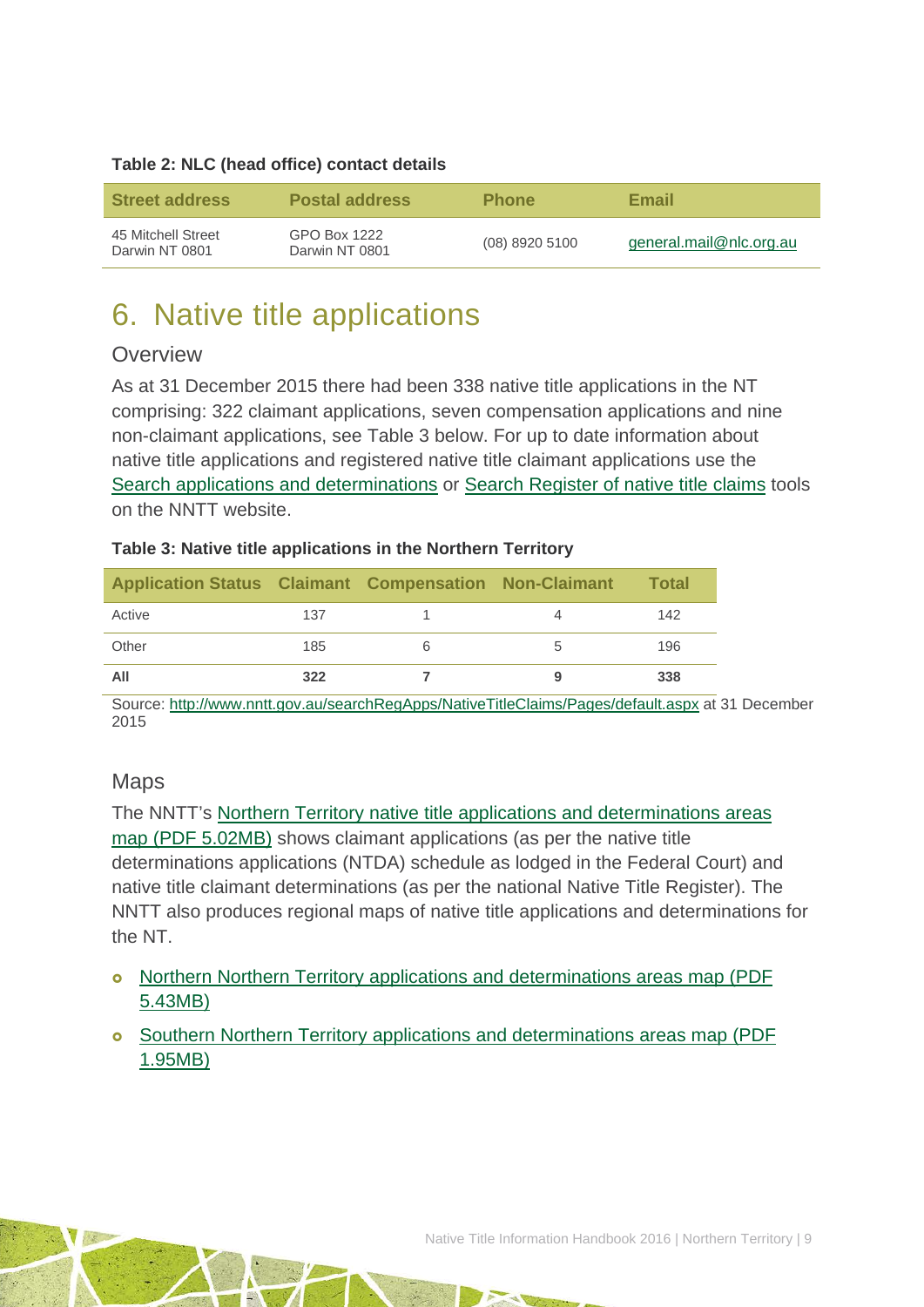# <span id="page-10-0"></span>7. Native title determinations

## **Overview**

As at 31 December 2015, there had been a total of 88 native title determinations within the Northern Territory, all of which are claimant determinations.

### Claimant determinations

As at 31 December 2015, native title had been found to exist in all or parts of the determination areas in 86 of the 88 claimant determinations in the NT. Summary Table 4 below provides links to information about these claimant determinations including: determination summaries on the [NNTT](http://www.nntt.gov.au/) website; relevant case law on the [Australasian Legal Information Institute \(Austlii\)](http://www.austlii.edu.au/) website (where available); and determination summaries on the [Agreements, Treaties and Negotiated Settlements](http://www.atns.net.au/)  [\(ATNS\)](http://www.atns.net.au/) website (where available) which also provide links to information about the native title groups and agreements involving them.

| <b>Short name</b><br>(NNTT<br>hyperlink)        | <b>Case name</b><br>(Austlii hyperlink)                           | <b>Date</b> | <b>Outcome</b>                                               | <b>Legal</b><br>process<br>(ATNS<br>hyperlink) |
|-------------------------------------------------|-------------------------------------------------------------------|-------------|--------------------------------------------------------------|------------------------------------------------|
| Gilnockie<br><b>Pastoral Lease</b>              | Largut v Northern Territory of Australia<br>[2015] FCA 1269       | 27/11/2015  | Native title exists in<br>parts of the<br>determination area | Consent                                        |
| <b>Banio Pastoral</b><br>Lease                  | Brown v Northern Territory of Australia<br>[2015] FCA 1268        | 27/11/2015  | Native title exists in<br>parts of the<br>determination area | Consent                                        |
| Kiana Pastoral<br>Lease                         | Jurluba v Northern Territory of Australia<br>[2015] FCA 1248      | 26/11/2015  | Native title exists in<br>parts of the<br>determination area | Consent                                        |
| <b>McArthur River</b><br><b>Pastoral Lease</b>  | Ngajapa v Northern Territory of Australia<br>[2015] FCA 1249      | 26/11/2015  | Native title exists in<br>parts of the<br>determination area | Consent                                        |
| <b>Calvert Hills</b><br><b>Pastoral Lease</b>   | Jack v Northern Territory of Australia<br>[2015] FCA 1250         | 26/11/2015  | Native title exists in<br>parts of the<br>determination area | Consent                                        |
| Mallapunyah<br><b>Springs Pastoral</b><br>Lease | Miller v Northern Territory of Australia<br>[2015] FCA 1251       | 26/11/2015  | Native title exists in<br>parts of the<br>determination area | Consent                                        |
| Walhallow<br><b>Pastoral Lease</b>              | <b>Green v Northern Territory of Australia</b><br>[2015] FCA 1252 | 26/11/2015  | Native title exists in<br>parts of the<br>determination area | Consent                                        |
| <b>Spring Creek</b><br><b>Pastoral Lease</b>    | Durrayjaba v Northern Territory of<br>Australia [2015] FCA 1242   | 24/11/2015  | Native title exists in<br>parts of the<br>determination area | Consent                                        |

### **Table 3: Native title claimant determinations in the Northern Territory**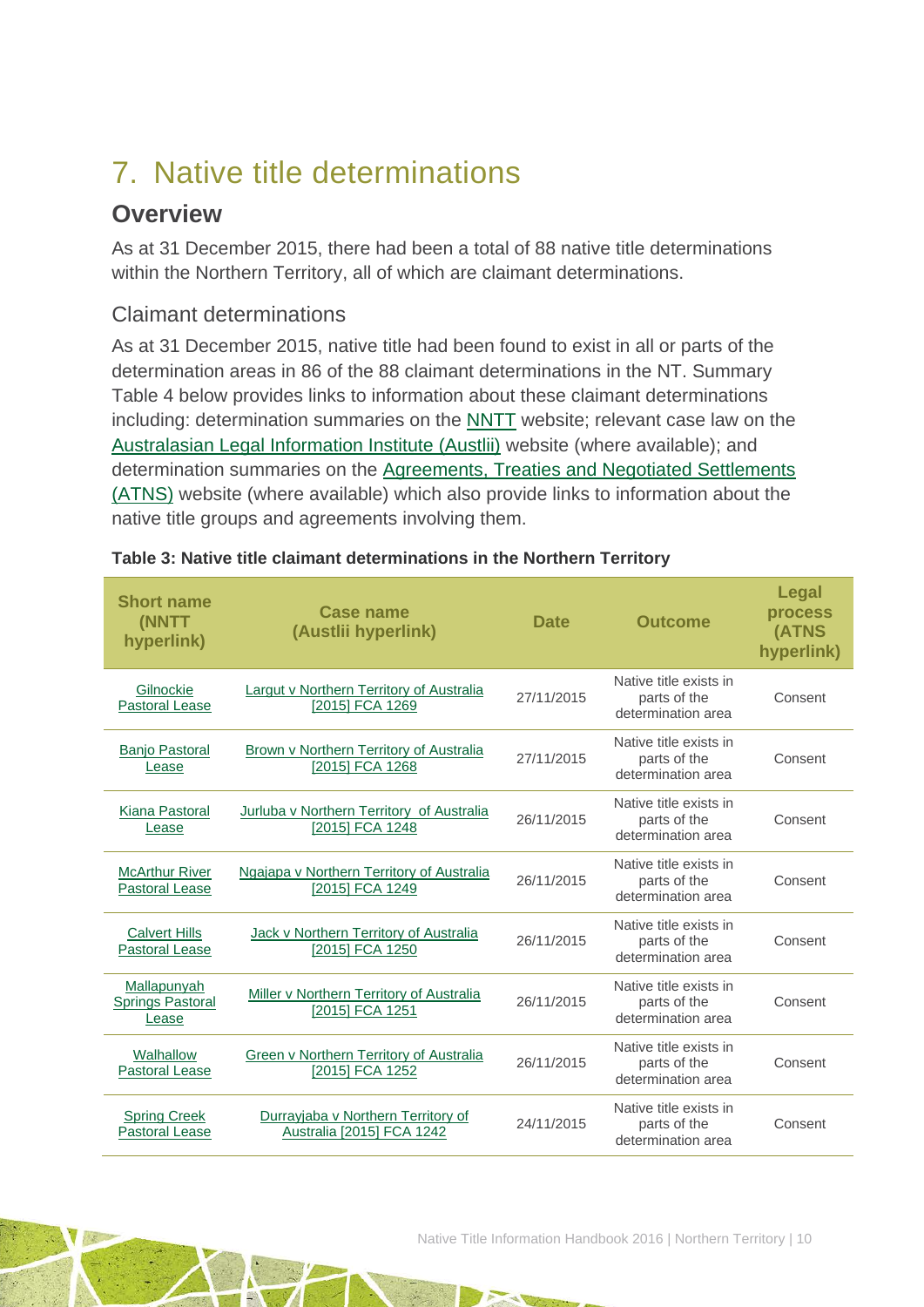| <b>Short name</b><br>(NNTT<br>hyperlink)             | <b>Case name</b><br>(Austlii hyperlink)                          | <b>Date</b> | <b>Outcome</b>                                               | <b>Legal</b><br>process<br>(ATNS<br>hyperlink) |
|------------------------------------------------------|------------------------------------------------------------------|-------------|--------------------------------------------------------------|------------------------------------------------|
| Pungalina<br><b>Pastoral Lease</b>                   | Charlie v Northern Territory of Australia<br>[2015] FCA 1237     | 24/11/2015  | Native title exists in<br>parts of the<br>determination area | Consent                                        |
| Wollogorang<br>Pastoral Lease                        | Peter v Northern Territory of Australia<br>[2015] FCA 1238       | 24/11/2015  | Native title exists in<br>parts of the<br>determination area | Consent                                        |
| Seven Emu<br><b>Pastoral Lease</b>                   | Rory v Northern Territory of Australia<br>[2015] FCA 1241        | 24/11/2015  | Native title exists in<br>parts of the<br>determination area | Consent                                        |
| Greenbank<br><b>Pastoral Lease</b>                   | Rory v Northern Territory of Australia<br>[2015] FCA 1240        | 24/11/2015  | Native title exists in<br>parts of the<br>determination area | Consent                                        |
| Manangoora<br><b>Pastoral Lease</b>                  | McDinny v Northern Territory of Australia<br>[2015] FCA 1239     | 24/11/2015  | Native title exists in<br>parts of the<br>determination area | Consent                                        |
| <b>Sandover River</b>                                | Apetyarr v Northern Territory of Australia<br>[2014] FCA 1088    | 14/10/2014  | Native title exists in<br>parts of the<br>determination area | Consent                                        |
| <b>Bushy Park</b>                                    | Tilmouth v Northern Territory of Australia<br>[2014] FCA 422     | 09/05/2014  | Native title exists in<br>parts of the<br>determination area | Consent                                        |
| Kalkarindji                                          | Japalyi v Northern Territory of Australia<br>[2014] FCA 421      | 07/05/2014  | Native title exists in<br>parts of the<br>determination area | Consent                                        |
| <b>Alroy Downs</b><br><b>Pastoral Lease</b>          | Willy v Northern Territory of Australia<br>[2014] FCA 153        | 06/03/2014  | Native title exists in<br>parts of the<br>determination area | Consent                                        |
| <b>Brunchilly</b><br><b>Pastoral Lease</b>           | Morrison v Northern Territory of Australia<br>[2014] FCA 155     | 06/03/2014  | Native title exists in<br>parts of the<br>determination area | Consent                                        |
| Rockhampton<br><b>Downs Pastoral</b><br><u>Lease</u> | Simpson v Northern Territory [2014] FCA<br><u>158</u>            | 06/03/2014  | Native title exists in<br>parts of the<br>determination area | Consent                                        |
| <b>Eva Downs</b><br><b>Pastoral Lease</b>            | Albert v Northern Territory of Australia<br>[2014] FCA 152       | 06/03/2014  | Native title exists in<br>parts of the<br>determination area | Consent                                        |
| <b>Brunette Downs</b><br>Pastoral Lease              | O'Keefe v Northern Territory of Australia<br>[2014] FCA 154      | 06/03/2014  | Native title exists in<br>parts of the<br>determination area | Consent                                        |
| Anthony Lagoon<br><b>Pastoral Lease</b><br>#2        | Cutta v Northern Territory of Australia<br>[2014] FCA 157        | 06/03/2014  | Native title exists in<br>parts of the<br>determination area | Consent                                        |
| Tandyidgee<br><b>Pastoral Lease</b><br>#2            | <b>Bates v Northern Territory of Australia</b><br>[2014] FCA 156 | 06/03/2014  | Native title exists in<br>parts of the<br>determination area | Consent                                        |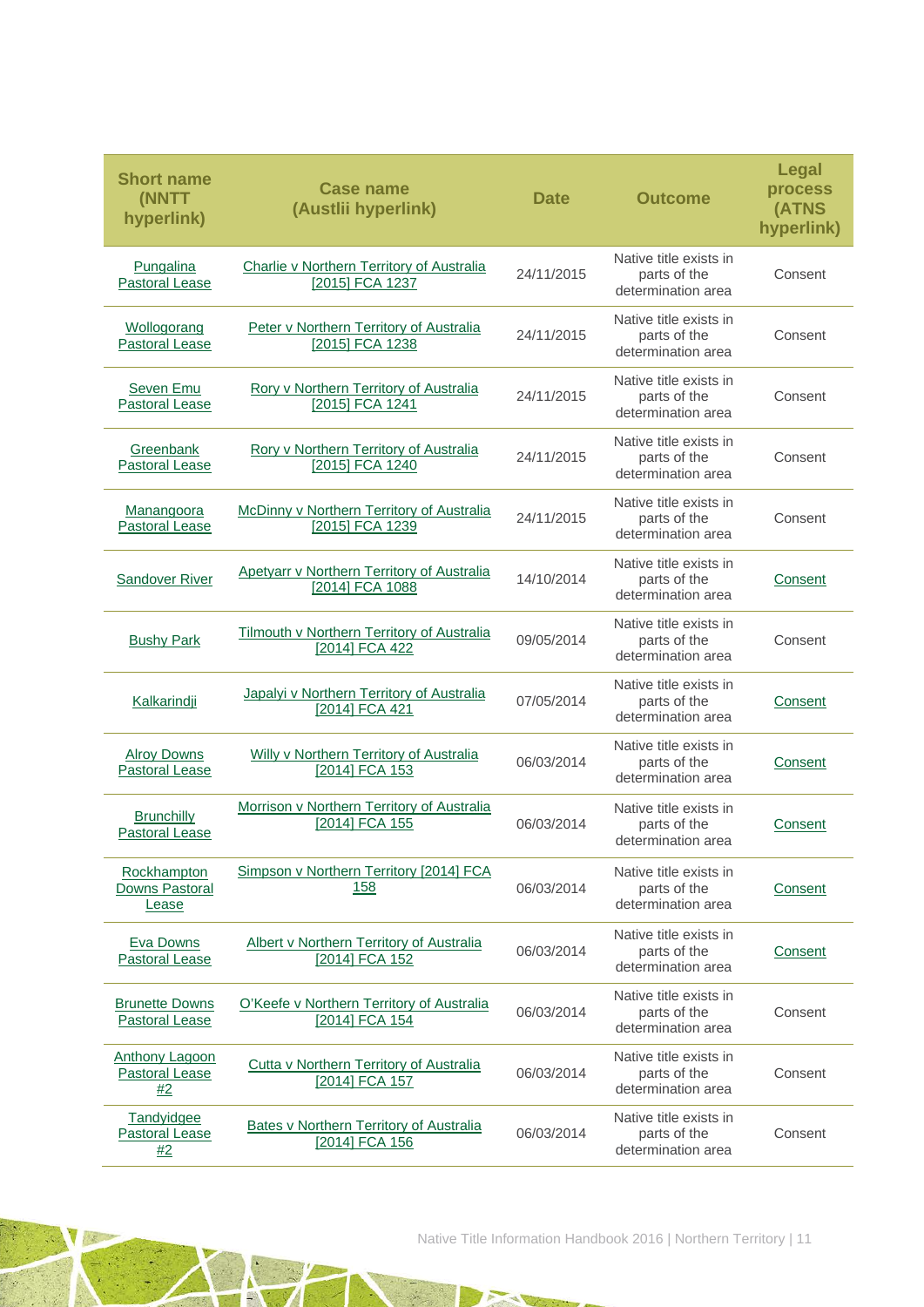| <b>Short name</b><br>(NNTT<br>hyperlink)       | <b>Case name</b><br>(Austlii hyperlink)                            | <b>Date</b> | <b>Outcome</b>                                               | <b>Legal</b><br>process<br>(ATNS<br>hyperlink) |
|------------------------------------------------|--------------------------------------------------------------------|-------------|--------------------------------------------------------------|------------------------------------------------|
| Tanumbirini<br><b>Pastoral Lease</b>           | Fulton v Northern Territory of Australia<br>[2013] FCA 1088        | 31/10/2013  | Native title exists in<br>parts of the<br>determination area | Consent                                        |
| <b>Broadmere</b><br><b>Pastoral Lease</b>      | Tonson v Northern Territory of Australia<br>[2013] FCA 1087        | 31/10/2013  | Native title exists in<br>parts of the<br>determination area | Consent                                        |
| <b>Tarlee Pastoral</b><br>Lease                | <b>Largut v Northern Territory of Australia</b><br>[2013] FCA 1069 | 29/10/2013  | Native title exists in<br>parts of the<br>determination area | Consent                                        |
| <b>Avago Pastoral</b><br>Lease                 | <b>Largut v Northern Territory of Australia</b><br>[2013] FCA 1070 | 29/10/2013  | Native title exists in<br>parts of the<br>determination area | Consent                                        |
| <b>Western Creek</b><br><b>Pastoral Lease</b>  | Largut v Northern Territory of Australia<br>[2013] FCA 1072        | 29/10/2013  | Native title exists in<br>parts of the<br>determination area | Consent                                        |
| Lakefield<br><b>Pastoral Lease</b>             | Johns v Northern Territory of Australia<br>[2013] FCA 1073         | 29/10/2013  | Native title exists in<br>parts of the<br>determination area | Consent                                        |
| <b>Cow Creek</b><br><b>Pastoral Lease</b>      | Johns v Northern Territory of Australia<br>[2013] FCA 1074         | 29/10/2013  | Native title exists in<br>parts of the<br>determination area | Consent                                        |
| <b>Gorrie Pastoral</b><br>Lease                | Johns v Northern Territory of Australia<br>[2013] FCA 1075         | 29/10/2013  | Native title exists in<br>parts of the<br>determination area | Consent                                        |
| Larrizona<br><b>Pastoral Lease</b>             | Johns v Northern Territory of Australia<br>[2013] FCA 1076         | 29/10/2013  | Native title exists in<br>parts of the<br>determination area | Consent                                        |
| Wyworrie<br><b>Pastoral Lease</b>              | Johns v Northern Territory of Australia<br>[2013] FCA 1077         | 29/10/2013  | Native title exists in<br>parts of the<br>determination area | Consent                                        |
| <b>Sunday Creek</b><br><b>Pastoral Lease</b>   | Morgan v Northern Territory of Australia<br>[2013] FCA 1078        | 29/10/2013  | Native title exists in<br>parts of the<br>determination area | Consent                                        |
| Bloodwood<br>Downs Pastoral<br>Lease           | Johns v Northern Territory of Australia<br>[2013] FCA 1079         | 29/10/2013  | Native title exists in<br>parts of the<br>determination area | Consent                                        |
| <b>Dry River</b><br><b>Pastoral Lease</b>      | Brown v Northern Territory of Australia<br>[2013] FCA 1080         | 29/10/2013  | Native title exists in<br>parts of the<br>determination area | Consent                                        |
| <b>Birdum Creek</b><br><b>Pastoral Lease</b>   | Wavehill v Northern Territory of Australia<br>[2013] FCA 1081      | 29/10/2013  | Native title exists in<br>parts of the<br>determination area | Consent                                        |
| Providence<br><b>Station Pastoral</b><br>Lease | Brown v Northern Territory of Australia<br>[2013] FCA 1082         | 29/10/2013  | Native title exists in<br>parts of the<br>determination area | Consent                                        |

A

N

**A**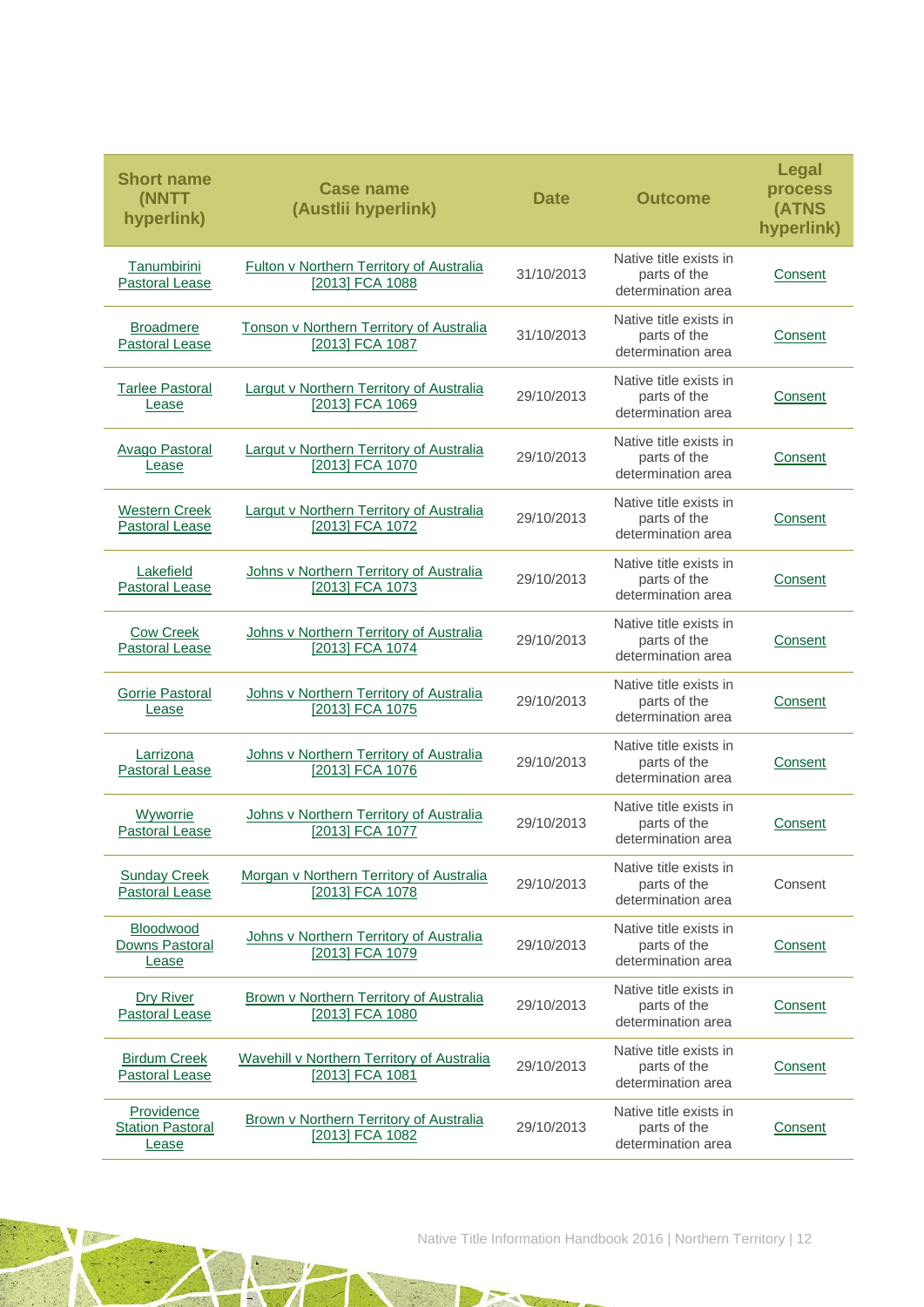| <b>Short name</b><br><b>(NNTT)</b><br>hyperlink) | <b>Case name</b><br>(Austlii hyperlink)                                                                                                                                                                                                                                                                | <b>Date</b> | <b>Outcome</b>                                               | Legal<br>process<br>(ATNS<br>hyperlink) |
|--------------------------------------------------|--------------------------------------------------------------------------------------------------------------------------------------------------------------------------------------------------------------------------------------------------------------------------------------------------------|-------------|--------------------------------------------------------------|-----------------------------------------|
| <b>Nenen Pastoral</b><br>Lease                   | <b>Brown v Northern Territory of Australia</b><br>[2013] FCA 1083                                                                                                                                                                                                                                      | 29/10/2013  | Native title exists in<br>parts of the<br>determination area | Consent                                 |
| <b>Margaret Downs</b><br><b>Pastoral Lease</b>   | Brown v Northern Territory of Australia<br>[2013] FCA 1084                                                                                                                                                                                                                                             | 29/10/2013  | Native title exists in<br>parts of the<br>determination area | Consent                                 |
| <b>Middle Creek</b><br><b>Pastoral Lease</b>     | Wavehill v Northern Territory of Australia<br>[2013] FCA 1086                                                                                                                                                                                                                                          | 29/10/2013  | Native title exists in<br>parts of the<br>determination area | Consent                                 |
| Mt Doreen<br>Perpetual<br><b>Pastoral Lease</b>  | Napangardi on behalf of the members of<br>the Jiri/Kuyukurlangu, Kumpu,<br>Kunajarrayi, Mikanji, Pikilyi,<br>Pirrpirrpakarnu, Wantungurru,<br>Wapatali/Mawunji, Warlukurlangu,<br>Yamaparnta, Yarripiri and<br>Yarungkanyi/Murrku Estate Groups v<br>Northern Territory of Australia [2013] FCA<br>637 | 03/07/2013  | Native title exists in<br>parts of the<br>determination area | Consent                                 |
| Napperby<br>Perpetual<br><b>Pastoral Lease</b>   | Lynch on behalf of the members of the<br>Alherramp/Rrweltyapet, Ilewerr,<br>Mamp/Arrwek, Tywerl, Arrangkey,<br>Anentyerr/Anenkerr and<br>Ntyerlkem/Urapentye Estate Groups v<br>Northern Territory of Australia [2013] FCA<br>636                                                                      | 02/07/2013  | Native title exists in<br>parts of the<br>determination area | Consent                                 |
| <b>Glen Helen</b><br><b>Pastoral Lease</b>       | Inkamala v Northern Territory of Australia<br>[2012] FCA 1044                                                                                                                                                                                                                                          | 25/09/2012  | Native title exists in<br>parts of the<br>determination area | Consent                                 |
| Lake Nash                                        | Samardin on behalf of the Ilperrelhelam,<br>Malarrarr, Nwerrarr, Meyt, Itnwerrengayt<br>and Ampwertety Landholding Groups v<br>Northern Territory of Australia [2012] FCA<br>845                                                                                                                       | 15/08/2012  | Native title exists in<br>parts of the<br>determination area | Consent                                 |
| Amungee<br>Mungee Pastoral<br>Lease              | Jackson v Northern Territory of Australia<br>[2012] FCA 664                                                                                                                                                                                                                                            | 27/06/2012  | Native title exists in<br>parts of the<br>determination area | Consent                                 |
| Mungabroom<br>Pastoral Lease                     | Raymond v Northern Territory of Australia<br>[2012] FCA 667                                                                                                                                                                                                                                            | 27/06/2012  | Native title exists in<br>parts of the<br>determination area | Consent                                 |
| Shenandoah<br><b>Pastoral Lease</b>              | Jackson v Northern Territory of Australia<br>[2012] FCA 668                                                                                                                                                                                                                                            | 27/06/2012  | Native title exists in<br>parts of the<br>determination area | Consent                                 |
| Ucharonidge<br><b>Pastoral Lease</b>             | Raymond v Northern Territory of Australia<br>[2012] FCA 669                                                                                                                                                                                                                                            | 27/06/2012  | Native title exists in<br>parts of the<br>determination area | Consent                                 |
| <b>Kalala Pastoral</b><br>Lease                  | Ellaga v Northern Territory of Australia<br>[2012] FCA 670                                                                                                                                                                                                                                             | 27/06/2012  | Native title exists in<br>parts of the<br>determination area | Consent                                 |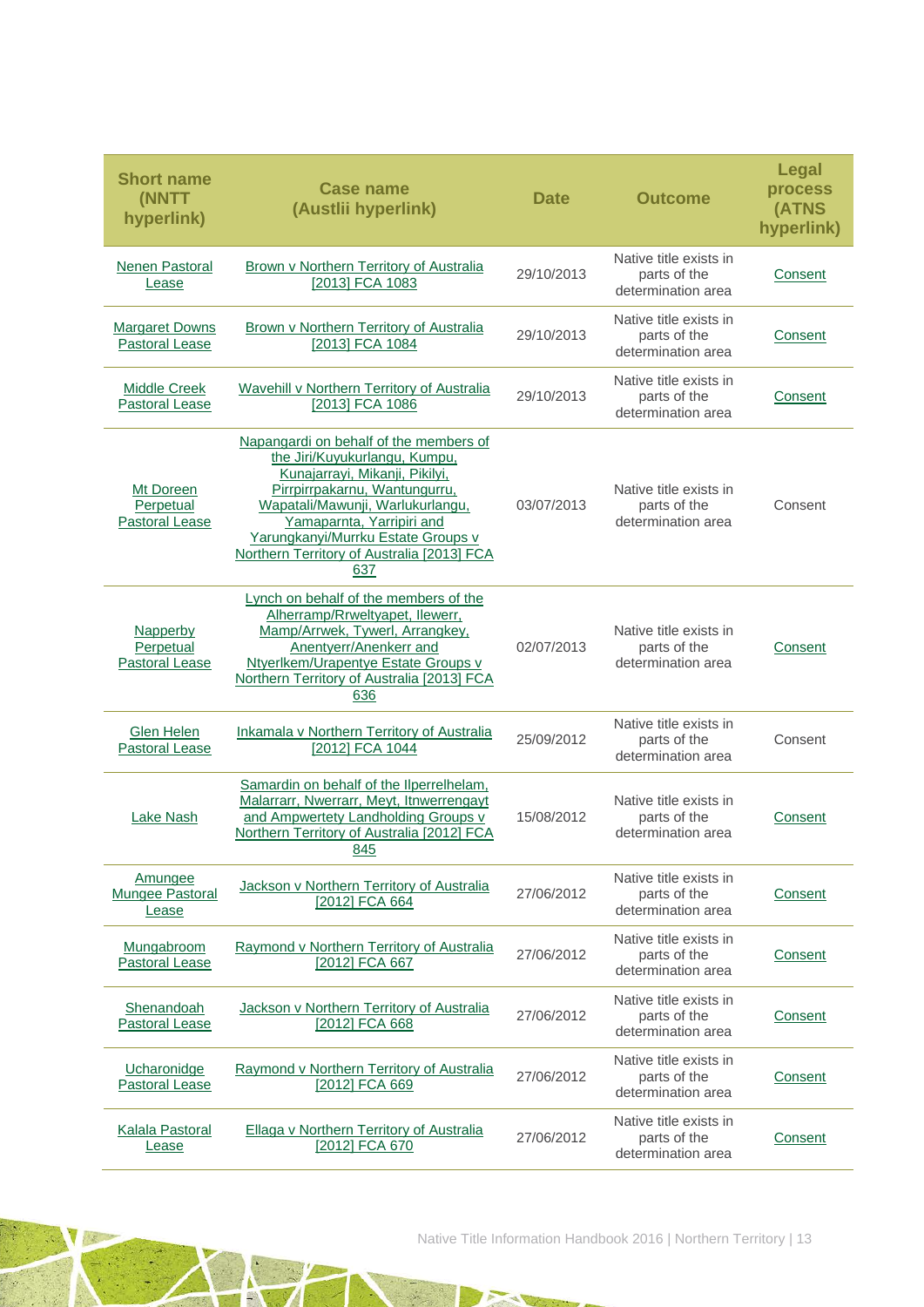| <b>Short name</b><br>(NNTT<br>hyperlink)        | <b>Case name</b><br>(Austlii hyperlink)                                                                                                                                    | <b>Date</b> | <b>Outcome</b>                                               | <b>Legal</b><br>process<br>(ATNS<br>hyperlink) |
|-------------------------------------------------|----------------------------------------------------------------------------------------------------------------------------------------------------------------------------|-------------|--------------------------------------------------------------|------------------------------------------------|
| Vermelha<br>Pastoral Lease                      | Wavehill v Northern Territory of Australia<br>[2012] FCA 671                                                                                                               | 27/06/2012  | Native title exists in<br>parts of the<br>determination area | Consent                                        |
| <b>Beetaloo</b><br><b>Pastoral Lease</b>        | Raymond v Northern Territory of Australia<br>[2012] FCA 683                                                                                                                | 27/06/2012  | Native title exists in<br>parts of the<br>determination area | Consent                                        |
| <b>Town of Daly</b><br><b>Waters No.3</b>       | Albert v Northern Territory of Australia<br>[2012] FCA 673                                                                                                                 | 27/06/2012  | Native title exists in<br>parts of the<br>determination area | Consent                                        |
| Maryfield<br><b>Pastoral Lease</b>              | Ellaga v Northern Territory of Australia<br>[2012] FCA 665                                                                                                                 | 27/06/2012  | Native title exists in<br>parts of the<br>determination area | Consent                                        |
| <b>Forrest Hill</b><br><b>Pastoral Lease</b>    | Wavehill v Northern Territory of Australia<br>[2012] FCA 666                                                                                                               | 27/06/2012  | Native title exists in<br>parts of the<br>determination area | Consent                                        |
| <b>Hayfield Pastoral</b><br>Lease               | Raymond v Northern Territory of Australia<br>[2012] FCA 672                                                                                                                | 27/06/2012  | Native title exists in<br>parts of the<br>determination area | Consent                                        |
| Town of<br>Mataranka                            | Roberts on behalf of the Najig and the<br>Guyanggan Nganawirdbird Groups v<br>Northern Territory of Australia [2012] FCA<br>223                                            | 21/03/2012  | Native title exists in<br>parts of the<br>determination area | Consent                                        |
| <b>Mataranka</b>                                | Roberts on behalf of the Najig and the<br>Guyanggan Nganawirdbird Groups v<br>Northern Territory of Australia (No 3)<br>[2012] FCA 255                                     | 20/03/2012  | Native title does not<br>exist                               | Consent                                        |
| Kurundi                                         | Jungarrayi on behalf of the Mirtartu,<br>Warupunju, Arrawajin and Tijampara<br>Landholding Groups v Northern Territory<br>of Australia [2011] FCA 766                      | 14/07/2011  | Native title exists in<br>parts of the<br>determination area | Consent                                        |
| <b>Neutral Junction</b>                         | Kngwarraye on behalf of the members of<br>the Arnerre, Wake-Akwerlpe, Errene and<br><b>Ileyarne Landholding Groups v Northern</b><br>Territory of Australia [2011] FCA 765 | 13/07/2011  | Native title exists in<br>parts of the<br>determination area | Consent                                        |
| Camfield<br>Pastoral Lease                      | Campbell v Northern Territory of Australia<br>[2011] FCA 580                                                                                                               | 02/06/2011  | Native title exists in<br>parts of the<br>determination area | <b>Consent</b>                                 |
| Dungowan<br><b>Pastoral Lease</b>               | Wavehill v Northern Territory of Australia<br>[2011] FCA 581                                                                                                               | 02/06/2011  | Native title exists in<br>parts of the<br>determination area | <b>Consent</b>                                 |
| <b>Montejinni East</b><br><b>Pastoral Lease</b> | King v Northern Territory of Australia<br>[2011] FCA 582                                                                                                                   | 02/06/2011  | Native title exists in<br>parts of the<br>determination area | <b>Consent</b>                                 |
| Montejinni West<br><b>Pastoral Lease</b>        | Young v Northern Territory of Australia<br>[2011] FCA 583                                                                                                                  | 02/06/2011  | Native title exists in<br>parts of the<br>determination area | <b>Consent</b>                                 |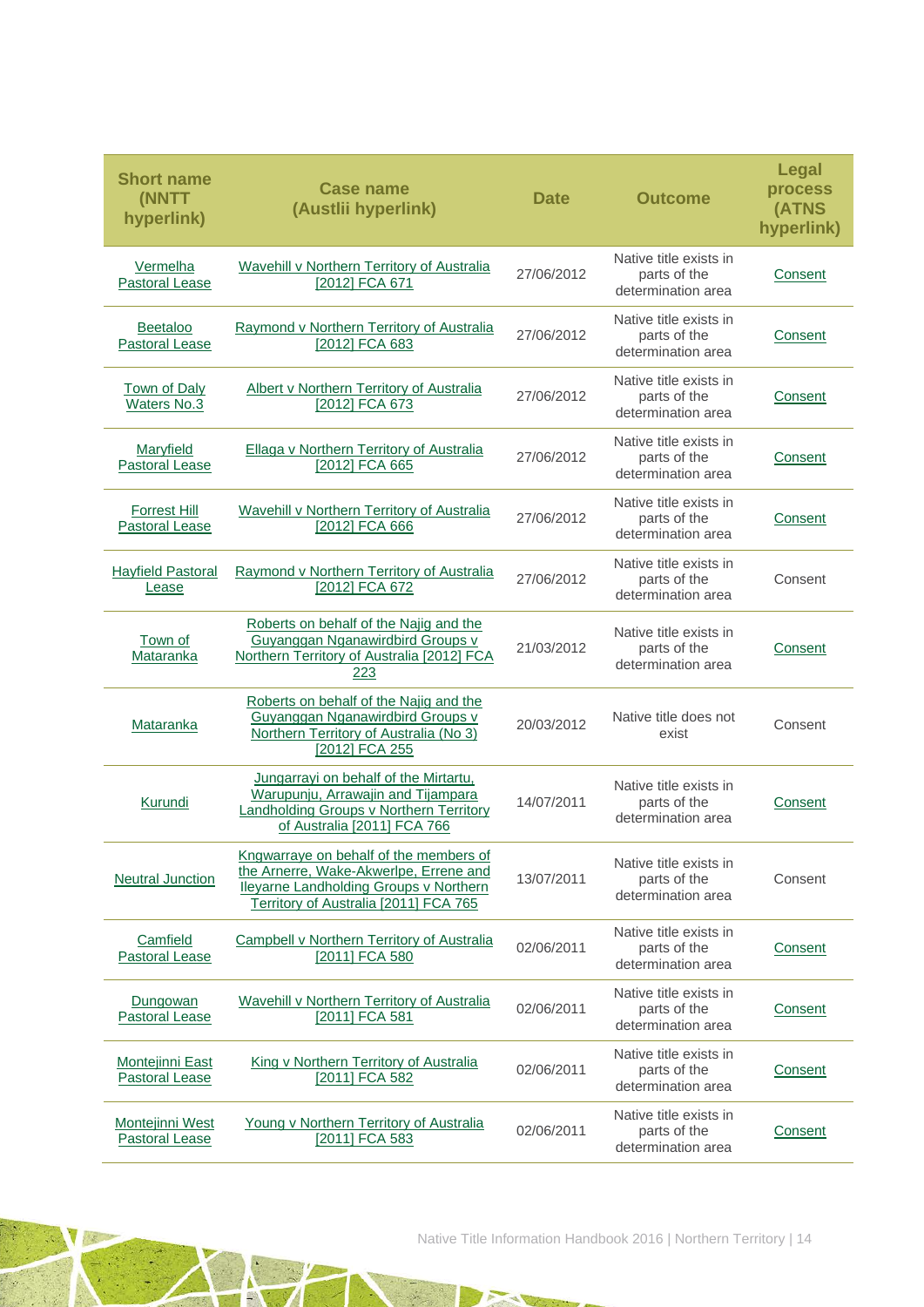| <b>Short name</b><br>(NNTT<br>hyperlink)                         | <b>Case name</b><br>(Austlii hyperlink)                                                                                                                                                          | <b>Date</b> | <b>Outcome</b>                                               | <b>Legal</b><br>process<br>(ATNS<br>hyperlink) |
|------------------------------------------------------------------|--------------------------------------------------------------------------------------------------------------------------------------------------------------------------------------------------|-------------|--------------------------------------------------------------|------------------------------------------------|
| Birrimba<br><b>Pastoral Lease</b>                                | Wavehill v Northern Territory of Australia<br>[2011] FCA 584                                                                                                                                     | 02/06/2011  | Native title exists in<br>parts of the<br>determination area | Consent                                        |
| Killarney<br><b>Pastoral Lease</b>                               | Young v Northern Territory of Australia<br>[2011] FCA 585                                                                                                                                        | 02/06/2011  | Native title exists in<br>parts of the<br>determination area | Consent                                        |
| <b>Spirit Hills</b><br><b>Pastoral Lease</b><br>No.2             | Carlton v Northern Territory of Australia<br>[2011] FCA 576                                                                                                                                      | 31/05/2011  | Native title exists in<br>parts of the<br>determination area | Consent                                        |
| Auvergne<br><b>Pastoral Lease</b>                                | Long v Northern Territory of Australia<br>[2011] FCA 571                                                                                                                                         | 31/05/2011  | Native title exists in<br>parts of the<br>determination area | Consent                                        |
| Rosewood<br><b>Pastoral Lease</b>                                | Rosewood v Northern Territory of<br>Australia [2011] FCA 572                                                                                                                                     | 31/05/2011  | Native title exists in<br>parts of the<br>determination area | Consent                                        |
| <b>Newry Pastoral</b><br>Lease                                   | Button Jones v Northern Territory of<br>Australia [2011] FCA 573                                                                                                                                 | 31/05/2011  | Native title exists in<br>parts of the<br>determination area | Consent                                        |
| <b>Bullo River</b><br><b>Pastoral Lease</b>                      | Paddy v Northern Territory of Australia<br>[2011] FCA 574                                                                                                                                        | 31/05/2011  | Native title exists in<br>parts of the<br>determination area | Consent                                        |
| <b>Legune Pastoral</b><br>Lease                                  | <b>Simon v Northern Territory of Australia</b><br>[2011] FCA 575                                                                                                                                 | 31/05/2011  | Native title exists in<br>parts of the<br>determination area | Consent                                        |
| Ooratippra                                                       | Kngwarrey on behalf of the members of<br>the Irrkwal, Irrmarn, Ntewerrek, Aharreng,<br><b>Arrty/Amatyerr and Areyn Landholding</b><br>Groups v Northern Territory of Australia<br>[2011] FCA 428 | 05/05/2011  | Native title exists in<br>parts of the<br>determination area | Consent                                        |
| Portion 2406                                                     | Newhaven, NT Nelson v Northern Territory of Australia<br>[2010] FCA 1343                                                                                                                         | 08/12/2010  | Native title exists in<br>parts of the<br>determination area | Consent                                        |
| Singleton                                                        | Rex on behalf of the Akwerlpe-Waake,<br>lliyarne, Lyentyawel lleparranem and<br><b>Arrawatyen People v Northern Territory of</b><br>Australia [2010] FCA 911                                     | 07/09/2010  | Native title exists in<br>parts of the<br>determination area | Consent                                        |
| <b>Pine Hill Station</b>                                         | Ampetyane v Northern Territory of<br>Australia [2009] FCA 834                                                                                                                                    | 07/08/2009  | Native title exists in<br>parts of the<br>determination area | Consent                                        |
| <b>Town of Elliott</b>                                           | Wilson v Northern Territory of Australia<br>[2009] FCA 800                                                                                                                                       | 31/07/2009  | Native title exists in<br>parts of the<br>determination area | Consent                                        |
| <b>Newcastle</b><br>Waters -<br>Murranji<br><b>Determination</b> | King v Northern Territory of Australia<br>[2007] FCA 1498<br>King v Northern Territory of Australia<br>[2007] FCA 944                                                                            | 26/09/2007  | Native title exists in<br>parts of the<br>determination area | Litigated                                      |

A

N

 $\mathbb{R}$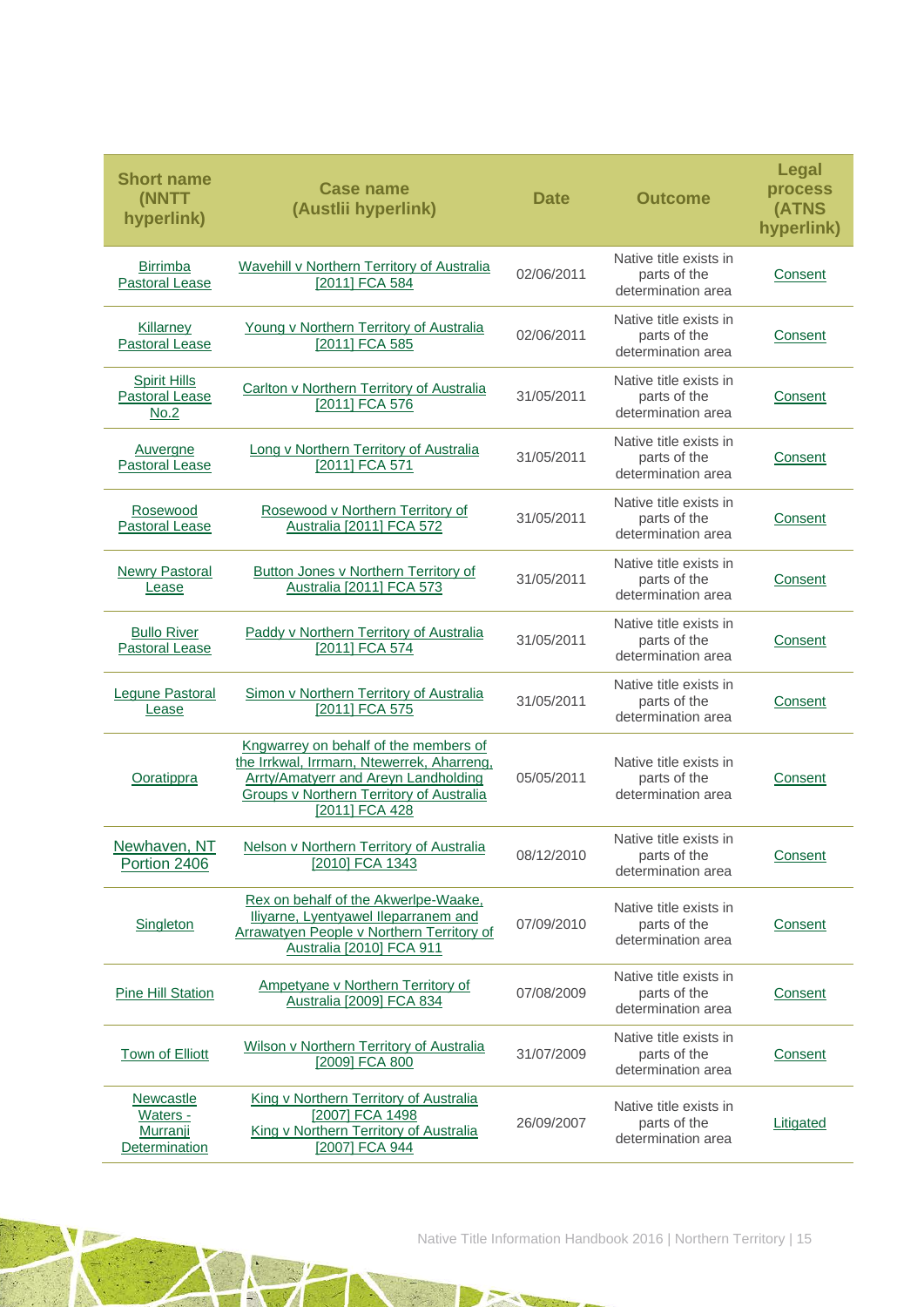| <b>Short name</b><br><b>(NNTT</b><br>hyperlink) | <b>Case name</b><br>(Austlii hyperlink)                                                                                                                                                                                                                                                                                                 | <b>Date</b> | <b>Outcome</b>                                               | <b>Legal</b><br>process<br>(ATNS<br>hyperlink) |
|-------------------------------------------------|-----------------------------------------------------------------------------------------------------------------------------------------------------------------------------------------------------------------------------------------------------------------------------------------------------------------------------------------|-------------|--------------------------------------------------------------|------------------------------------------------|
| <b>Tennant Creek</b><br>No.2                    | Patta Warumungu People v Northern<br>Territory of Australia [2007] FCA 1386                                                                                                                                                                                                                                                             | 03/09/2007  | Native title exists in<br>parts of the<br>determination area | Consent                                        |
| <b>Timber Creek</b>                             | <b>Griffiths v Northern Territory of Australia</b><br>(No 2) [2006] FCA 1155                                                                                                                                                                                                                                                            | 28/08/2006  | Native title exists in<br>the entire<br>determination area   | Litigated                                      |
| Larrakia (Part<br>A consolidated<br>proceeding) | Risk v Northern Territory of Australia<br>(Unreported, FCA, 17 May 2006,<br>Mansfield J)<br>Risk v Northern Territory of Australia (with<br>Corrigendum dated 29 August 2006)<br>[2006] FCA 404                                                                                                                                         | 17/05/2006  | Native title does not<br>exist                               | Litigated                                      |
| <b>Blue Mud Bay</b><br><u>No. 2</u>             | Gawirrin Gumana v Northern Territory of<br>Australia (No. 2) [2005] FCA 1425                                                                                                                                                                                                                                                            | 11/10/2005  | Native title exists in<br>the entire<br>determination area   | Litigated                                      |
| Davenport/<br>Murchison                         | The Alyawarr, Kaytetye, Warumungu,<br><b>Wakay Native Title Claim Group v</b><br>Northern Territory of Australia [2004] FCA<br>472                                                                                                                                                                                                      | 23/04/2004  | Native title exists in<br>the entire<br>determination area   | Litigated                                      |
| Miriuwung-<br>Gajerrong                         | <b>Attorney-General of the Northern Territory</b><br>v Ward [2003] FCAFC 283<br>Western Australia v Ward [2002] HCA 28<br>(High Court)<br>Western Australia v Ward [2000] FCA<br>611 (Full Court)<br>Western Australia v Ward [2000] FCA<br>191 (reasons for decision)<br>Ward v Western Australia [1998] FCA<br>1478 (first instance); | 09/12/2003  | Native title exists in<br>the entire<br>determination area   | Consent                                        |
| <b>Urapunga</b>                                 | Ngalakan People v Northern Territory<br>(Unreported, FCA, 7 February 2002,<br>O'Loughlin J)<br>Ngalakan People v Northern Territory<br>[2001] FCA 654                                                                                                                                                                                   | 07/02/2002  | Native title exists in<br>parts of the<br>determination area | Litigated                                      |
| St Vidgeon's<br>(Roper River)                   | Wandarang, Alawa, Marra and Ngalakan<br>Peoples v Northern Territory of Australia<br>[2004] FCAFC 187 (3 June 2004)<br>Wandarang, Alawa, Marra & Ngalakan<br>Peoples v Northern Territory (includes<br>orders dated 14 November 2000) [2000]<br><b>FCA 923</b>                                                                          | 14/11/2000  | Native title exists in<br>parts of the<br>determination area | Litigated                                      |
| <b>Alice Springs</b>                            | Hayes v Northern Territory [2000] FCA<br>671<br>Hayes v Northern Territory [1999] FCA<br>1248 (reasons for decision);                                                                                                                                                                                                                   | 23/05/2000  | Native title exists in<br>the entire<br>determination area   | <b>Litigated</b>                               |
| <b>Croker Island</b>                            | Commonwealth of Australia v Yarmirr<br>[2001] HCA 56 (High Court)<br>Commonwealth of Australia v Yarmirr<br>[1999] FCA 1668 (Full Court)<br>Mary Yarmirr v Northern Territory [1998]                                                                                                                                                    | 04/09/1998  | Native title exists in<br>the entire<br>determination area   | <b>Litigated</b>                               |

N

 $\frac{1}{1}$ 

 $\mathbb{R}$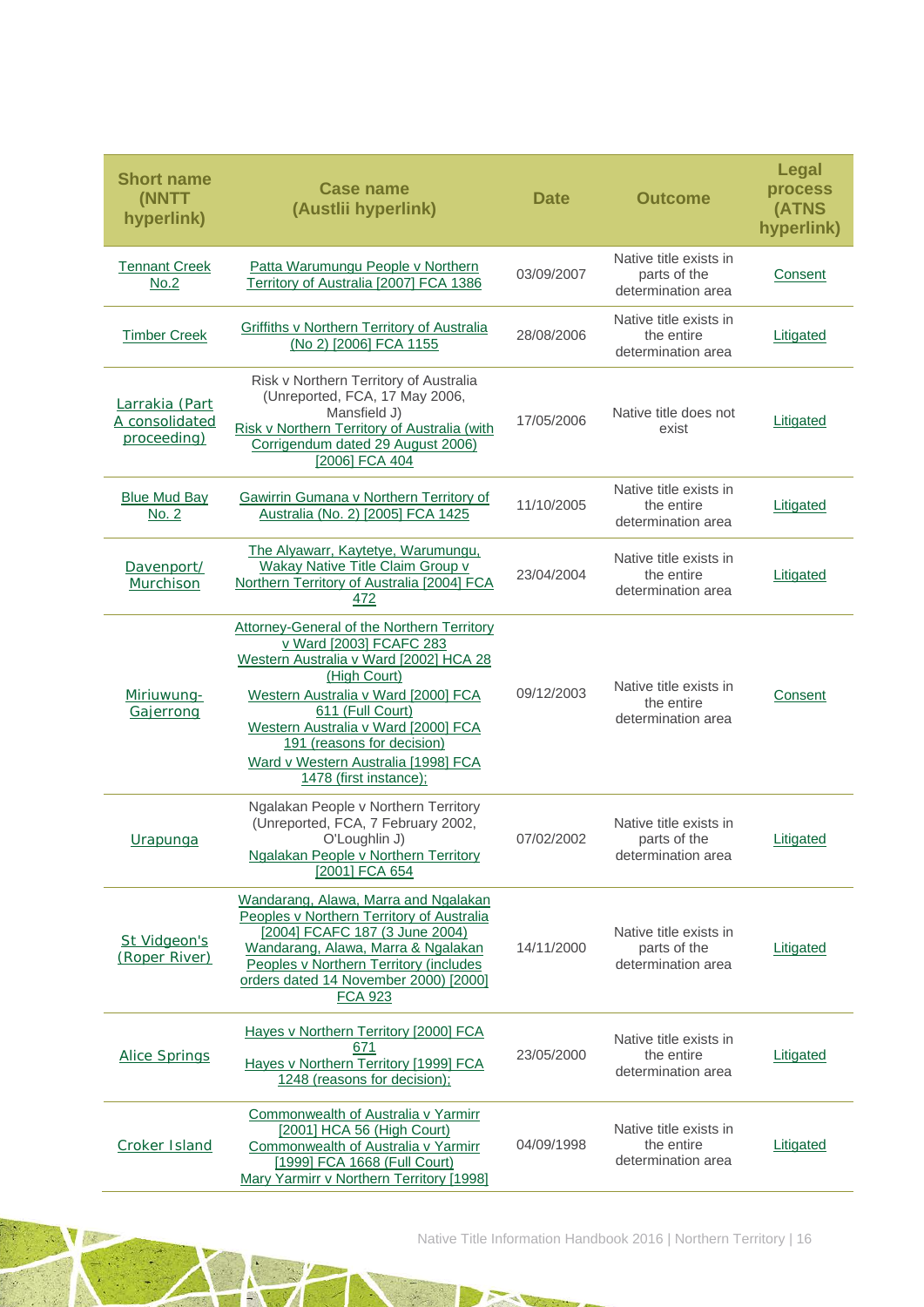| <b>Short name</b><br>(NNTT<br>hyperlink)                                  | Case name<br>(Austlii hyperlink)                                                                          | <b>Date</b> | <b>Outcome</b> | Legal<br><b>process</b><br>(ATNS<br>hyperlink) |  |  |
|---------------------------------------------------------------------------|-----------------------------------------------------------------------------------------------------------|-------------|----------------|------------------------------------------------|--|--|
|                                                                           | 771 FCA (first instance)<br>Mary Yarmirr & Ors v Northern Territory<br>of Australia & Ors [1998] 1185 FCA |             |                |                                                |  |  |
| Sources: http://www.atns.net.au/default.asp. http://www.austlii.edu.au/ & |                                                                                                           |             |                |                                                |  |  |

<http://www.nntt.gov.au/searchRegApps/NativeTitleClaims/Pages/default.aspx> at 31 December 2015

For up to date information about native title determinations use the [Search](http://www.nntt.gov.au/searchRegApps/NativeTitleClaims/Pages/default.aspx)  [applications and determinations](http://www.nntt.gov.au/searchRegApps/NativeTitleClaims/Pages/default.aspx) or the [Search national native title register](http://www.nntt.gov.au/searchRegApps/NativeTitleRegisters/Pages/Search-National-Native-Title-Register.aspx) tools on the NNTT website. The [NTRU](http://aiatsis.gov.au/research/research-themes/native-title) also provides information about native title determinations in its monthly ['What's New'](http://aiatsis.gov.au/research/research-themes/native-title/publications/whats-new) service.

### Maps

See maps in section 5 above.

### More information

The Productivity Commission's [Overcoming Indigenous Disadvantage: Key](http://www.pc.gov.au/research/recurring/overcoming-indigenous-disadvantage/key-indicators-2014)  [Indicators 2014](http://www.pc.gov.au/research/recurring/overcoming-indigenous-disadvantage/key-indicators-2014) report (using data provided by the NNTT) includes information about the proportion of land where native title has been found to exist wholly or partially; or has been extinguished (as at 30 June for 2004-2013), see [Chapter 9 \(PDF,5.5MB\)](http://www.pc.gov.au/research/recurring/overcoming-indigenous-disadvantage/key-indicators-2014/09-key-indicators-2014-chapter9.pdf) (section 9.2 and Table 9A.2.3).

# <span id="page-17-0"></span>8. Registered native title bodies corporate

## **Overview**

Under ss 55-57 of the [NTA,](http://www.austlii.edu.au/au/legis/cth/consol_act/nta1993147/) native title groups are required to nominate a Prescribed Body Corporate (PBC) to hold (as trustee) or manage (as agent) their native title following a determination that native title exists. When a nominated PBC is entered onto the National Native Title Register it becomes known as a Registered Native Title Body Corporate (RNTBC). RNTBCs and PBCs are often commonly both referred to as PBCs.

As at 21 December 2015, there were 19 RNTBCs in the Northern Territory and there were a further 39 successful determinations of native title for which the PBC was yet to be advised. Table 5 below provides links to information about these RNTBCs on the NTRU's [Native Title Corporations \(NTC\)](http://www.nativetitle.org.au/) website, the [Agreements, Treaties and](http://www.atns.net.au/)  [Negotiated Settlements \(ATNS\)](http://www.atns.net.au/) website (where available) and native title determination information on the [National Native Title Tribunal \(NNTT\)](http://www.nntt.gov.au/) website.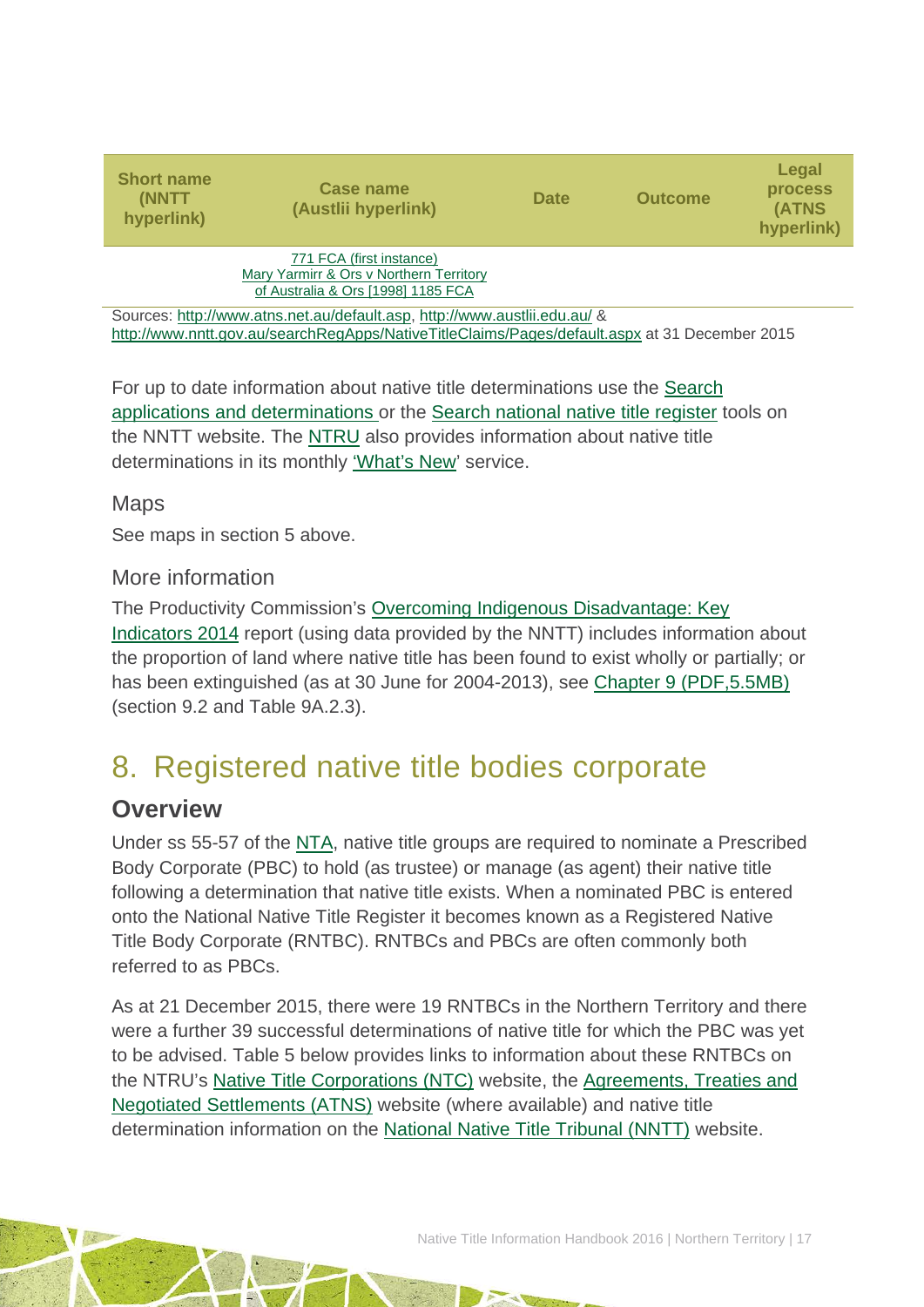#### **Table 4: Registered native title bodies corporate in the Northern Territory (listed in alphabetical order)**

| <b>RNTBC Name (NTC hyperlink)</b>                                                     | <b>Type of</b><br><b>RNTBC</b><br>(ATNS<br>hyperlink) | <b>Determination</b><br>date | <b>Determination</b><br>short name<br>(NNTT hyperlink)                                                                                                                          |
|---------------------------------------------------------------------------------------|-------------------------------------------------------|------------------------------|---------------------------------------------------------------------------------------------------------------------------------------------------------------------------------|
| <b>Akwerrperl Aboriginal Corporation RNTBC</b>                                        | Agent                                                 | 09/05/2014                   | <b>Bushy Park</b>                                                                                                                                                               |
| <b>Alherramp llewerr Mamp Arrangkey Tywerl</b><br><b>Aboriginal Corporation RNTBC</b> | Agent                                                 | 02/07/2013                   | <b>Napperby Perpetual</b><br><b>Pastoral Lease</b>                                                                                                                              |
| <b>Gunarmu Aboriginal Corporation RNTBC</b>                                           | Agent                                                 | 28/08/2006                   | <b>Timber Creek</b>                                                                                                                                                             |
| <b>Gurindji Aboriginal Corporation RNTBC</b>                                          | Agent                                                 | 07/05/2014                   | Kalkarindji                                                                                                                                                                     |
| <b>Ikewartin Ywel Aboriginal Corporation</b><br><b>RNTBC</b>                          | Agent                                                 | 07/08/2009                   | <b>Pine Hill Station</b>                                                                                                                                                        |
| <b>Ilperrelhelam Aboriginal Corporation RNTBC</b>                                     | Agent                                                 | 15/08/2012                   | <b>Lake Nash</b>                                                                                                                                                                |
| Injarnyala Aboriginal Corporation <sup>1</sup>                                        | Agent                                                 | 04/09/1998                   | <b>Croker Island</b>                                                                                                                                                            |
| <b>Iytwelepwenty Aboriginal Corporation RNTBC</b>                                     | Agent                                                 | 23/04/2004                   | Davenport/Murchison                                                                                                                                                             |
| Kaytetye Alyawarr Awenyerraperte Ingkerr-<br>wenh Aboriginal Corporation RNTBC        | Agent                                                 | 14/10/2014                   | <b>Sandover River</b>                                                                                                                                                           |
| <b>Kaytetye Tywerate Arenge Aboriginal</b><br><b>Corporation RNTBC</b>                | Agent                                                 | 13/07/2011                   | <b>Neutral Junction</b>                                                                                                                                                         |
| Lhere Artepe Aboriginal Corporation RNTBC                                             | Agent                                                 | 23/05/2000                   | <b>Alice Springs</b>                                                                                                                                                            |
| <b>Mitata Aboriginal Corporation RNTBC</b>                                            | Agent                                                 | 14/07/2011                   | Kurundi                                                                                                                                                                         |
| <b>Mpwerempwer Aboriginal Corporation</b><br><b>RNTBC</b>                             | Agent                                                 | 07/09/2010                   | Singleton                                                                                                                                                                       |
| <b>Ngalyia Aboriginal Corporation RNTBC</b>                                           | Agent                                                 | 03/07/2013                   | Mt Doreen Perpetual<br>Pastoral Lease                                                                                                                                           |
| <b>Ooratippra Aboriginal Corporation RNTBC</b>                                        | Agent                                                 | 19/04/2012                   | Ooratippra                                                                                                                                                                      |
| Patta Aboriginal Corporation RNTBC                                                    | Agent                                                 | 03/09/2007                   | <b>Tennant Creek No.2</b>                                                                                                                                                       |
| Pmarra Tjurritja Alturla Aboriginal Corporation<br><b>RNTBC</b>                       | Agent                                                 | 25/09/2012                   | <b>Glen Helen Pastoral</b><br>Lease                                                                                                                                             |
|                                                                                       |                                                       | 09/12/2013                   | Miriuwung-Gajerrong<br>(Northern Territory)                                                                                                                                     |
| <u>Top End (Default PBC/CLA) Aboriginal</u><br><b>Corporation RNTBC</b>               | Agent                                                 | 31/05/2011                   | <b>Spirit Hills Pastoral</b><br>Lease No 2<br><b>Auvergne Pastoral</b><br>Lease<br><b>Newry Pastoral Lease</b><br><b>Bullo River Pastoral</b><br>Lease<br>Lequne Pastoral Lease |
|                                                                                       |                                                       | 24/11/2015                   | Seven Emu Pastoral<br>Lease<br>Manangoora Pastoral<br>Lease<br><b>Spring Creek Pastoral</b><br>Lease<br><b>Greenbank Pastoral</b>                                               |

**AND** 

 $\Delta\lambda$ 

 $\overline{\mathbb{R}}$ 

NE SE

JE.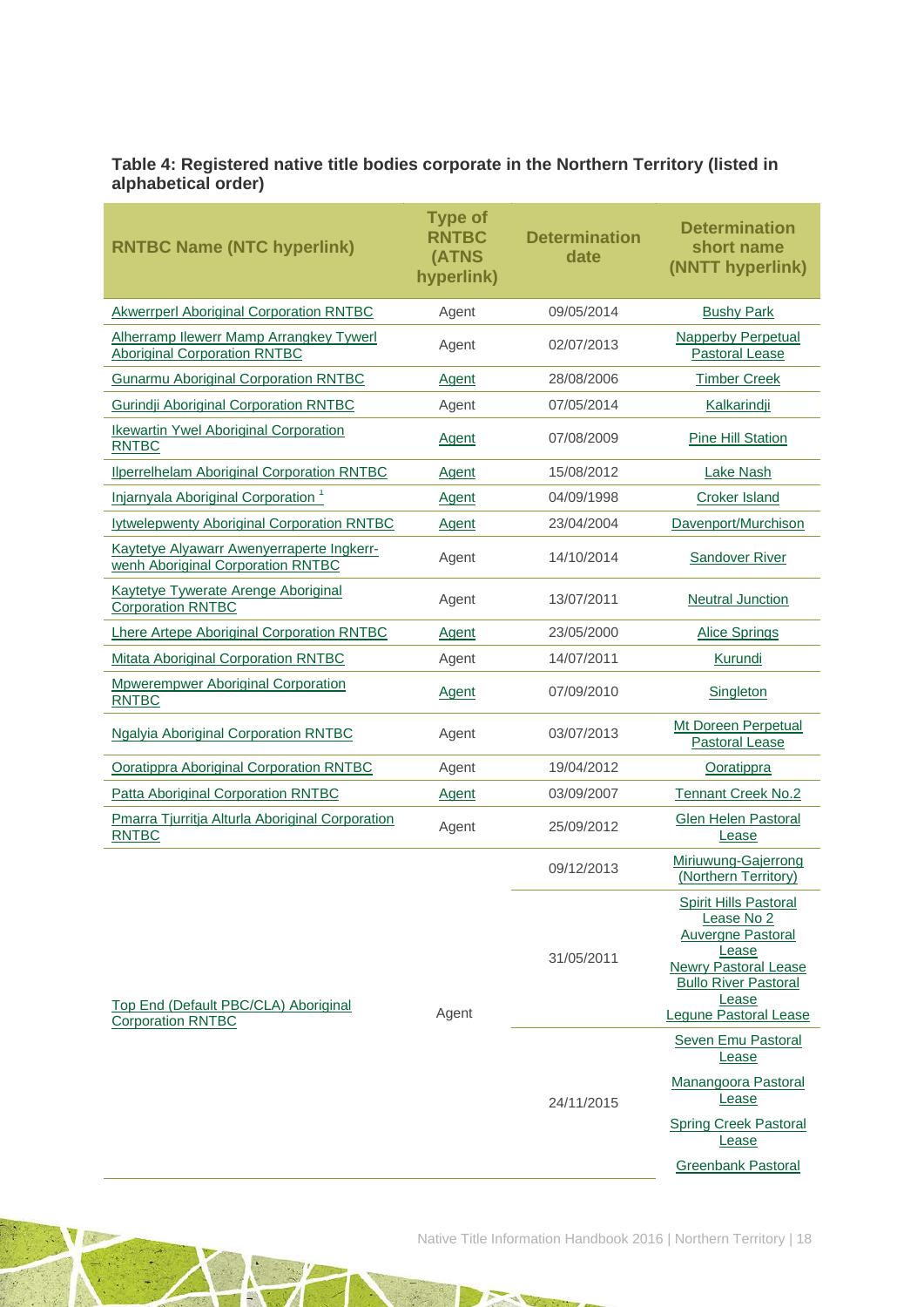| <b>RNTBC Name (NTC hyperlink)</b>       | <b>Type of</b><br><b>RNTBC</b><br>(ATNS<br>hyperlink) | <b>Determination</b><br>date | <b>Determination</b><br>short name<br>(NNTT hyperlink) |
|-----------------------------------------|-------------------------------------------------------|------------------------------|--------------------------------------------------------|
|                                         |                                                       |                              | Lease                                                  |
|                                         |                                                       |                              | <b>Wollogorang Pastoral</b><br>Lease                   |
|                                         |                                                       |                              | Pungalina Pastoral<br>Lease                            |
|                                         |                                                       |                              | <b>Walhallow Pastoral</b><br>Lease                     |
|                                         |                                                       |                              | <b>Mallapunyah Springs</b><br>Pastoral Lease           |
|                                         |                                                       | 26/11/2015                   | <b>Calvert Hills Pastoral</b><br>Lease                 |
|                                         |                                                       |                              | <b>McArthur River</b><br><b>Pastoral Lease</b>         |
|                                         |                                                       |                              | <b>Kiana Pastoral Lease</b>                            |
|                                         |                                                       | 27/11/2015                   | Gilnockie Pastoral<br>Lease                            |
|                                         |                                                       |                              | <b>Banjo Pastoral Lease</b>                            |
| Yankanjini Aboriginal Corporation RNTBC | Agent                                                 | 08/12/2010                   | Newhaven, NT Portion<br>2406                           |

Injarnyala Aboriginal Corporation is listed by the NNTT as the RNTBC at the time of the determination, but this corporation has not been accepted by the Registrar of Indigenous Corporations (ORIC) for registration as an Aboriginal corporation pursuant to the Corporations (Aboriginal and Torres Strait Islander) Act 2006

Sources:<http://www.nativetitle.org.au/> <http://www.atns.net.au/> & http://www.nntt.gov.au/searchRegApps/NativeTitleClaims/Pages/default.aspx at 31 December 2015

For up to date information about native title claimant determinations and PBCs/RNTBCs use the [NNTT Search applications and determinations](http://www.nntt.gov.au/searchRegApps/NativeTitleClaims/Pages/default.aspx) tool on the NNTT website. The [NTRU](http://aiatsis.gov.au/research/research-themes/native-title) also provides information about PBC/RNTBCs in its monthly ['What's New'](http://aiatsis.gov.au/research/research-themes/native-title/publications/whats-new) service; its ['Registered Native Title Bodies Corporate](http://aiatsis.gov.au/publications/products/registered-native-title-bodies-corporate-prescribed-bodies-corporate-summary)  [Summary'](http://aiatsis.gov.au/publications/products/registered-native-title-bodies-corporate-prescribed-bodies-corporate-summary) compiled from data provided by the NNTT; and on the Native Title [Corporations](http://www.nativetitle.org.au/) website (see below).

### National determinations and PBC map

The NNTT's [Determinations and Native Title Prescribed Bodies Corporate Map \(PDF](http://www.nntt.gov.au/Maps/Determinations_and_PBCs_map.pdf)  [1.1MB\)](http://www.nntt.gov.au/Maps/Determinations_and_PBCs_map.pdf) shows determined areas covered by PBCs and also shows where PBCs are still to be nominated over determined areas. This document includes a table of the areas in each state/territory (in square kilometres) covered by native title determinations.

### Compliance regime for RNTBCs

The NTA and the *[Native Title \(Prescribed Bodies Corporate\) Regulations 1999](http://www.austlii.edu.au/au/legis/cth/consol_reg/ntbcr1999495/)* (Cth) (PBC Regulations) require corporations to register under the *[Corporations](http://www5.austlii.edu.au/au/legis/cth/consol_act/catsia2006510/)*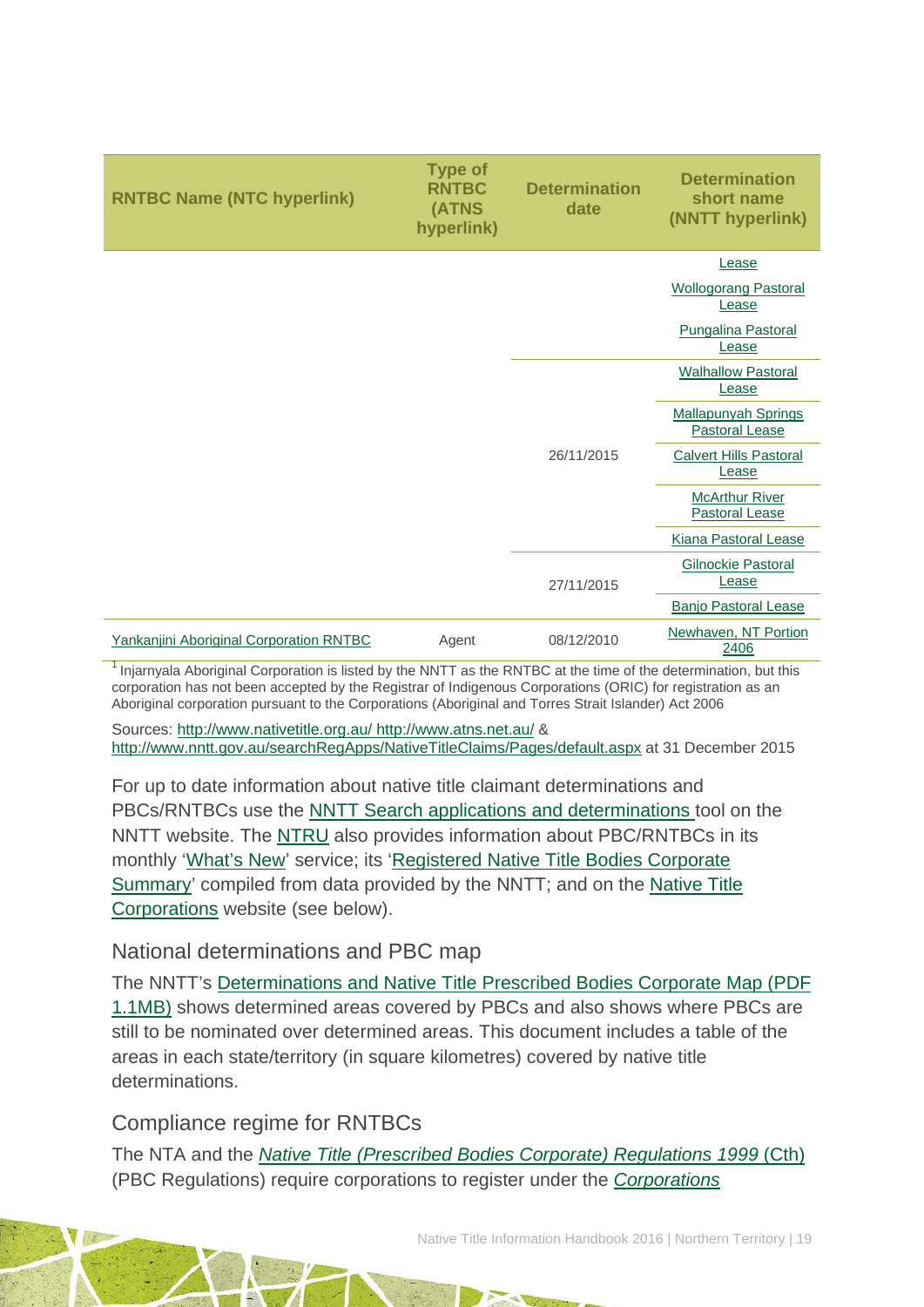*[\(Aboriginal and Torres Strait Islander\) Act 2006](http://www5.austlii.edu.au/au/legis/cth/consol_act/catsia2006510/)* (Cth) (CATSI Act) if they are determined by the Federal Court to hold and manage native title rights and interests. The [Office of the Registrar of Indigenous Corporations](http://www.oric.gov.au/) (ORIC) supports and regulates corporations incorporated under the CATSI Act. ORIC provides advice on how to incorporate, training for corporation members and office holders and corporate governance. For corporate governance information about RNTBCs use the corporations search tool on the [ORIC](http://www.oric.gov.au/) website.

### Native title corporations website

The NTRU manages the [Native Title Corporations](http://www.nativetitle.org.au/) website, a resource for RNTBCs and for those engaging with them. It provides information about legislation and policies, events, resources and publications, training and running a RNTBC. Information about individual RNTBCs is provided in detailed [PBC profiles](http://www.nativetitle.org.au/profiles.html) (including links to PBC websites where available). The NTRU has also compiled [Funding and](http://nativetitle.org.au/toolkits.html)  [Training Guides for RNTBCs and PBCs.](http://nativetitle.org.au/toolkits.html) See the [Northern Territory Funding and](http://nativetitle.org.au/documents/2015_nt_pbc_funding_and_training_guide.pdf)  [Training Guide for RNTBCs and PBCs \(PDF](http://nativetitle.org.au/documents/2015_nt_pbc_funding_and_training_guide.pdf) 475kB).

# <span id="page-20-0"></span>9. Future acts

## **Overview**

A [future act](http://www.nntt.gov.au/Pages/Glossary.aspx) is a proposed activity on land or waters that may affect native title rights and interests. [Section 227](http://www.austlii.edu.au/au/legis/cth/consol_act/nta1993147/s227.html) of the NTA sets out that: an act affects native title if it extinguishes the native title rights and interests or if it is otherwise wholly or partly inconsistent with their continued existence, enjoyment or exercise. Examples of future acts include the grant of a mining tenement, building public infrastructure, services or facilities and the compulsory acquisition of land. A future act is invalid to the extent it affects native title unless it complies with certain provisions in the NTA (see Subdivisions D-M of Division 3 of the [NTA\)](http://www.austlii.edu.au/au/legis/cth/consol_act/nta1993147/). These provisions include that a future act will be valid if parties to an Indigenous Land Use Agreement (ILUA) consent to it being done and details of the agreement are on the NNTT's [Register of](http://www.nntt.gov.au/searchRegApps/NativeTitleRegisters/Pages/Search-Register-of-Indigenous-Land-Use-Agreements.aspx)  [ILUAs.](http://www.nntt.gov.au/searchRegApps/NativeTitleRegisters/Pages/Search-Register-of-Indigenous-Land-Use-Agreements.aspx)

The future act process provides registered native title applicants and native title holders with specified rights, known as [procedural rights f](http://www.nntt.gov.au/Pages/Glossary.aspx)rom the time a claim is registered. The type of procedural rights which the native title group can exercise will vary (from the right to comment, be consulted, object or negotiate) depending on the type of future act that is being proposed. Generally the [right to negotiate](http://www.nntt.gov.au/Pages/Glossary.aspx) applies to future acts such as mining, exploration, prospecting, gas and petroleum exploration or extraction.

The NNTT administers the future act processes that attract the right to negotiate and provides information and support on future act related questions. The NNTT's role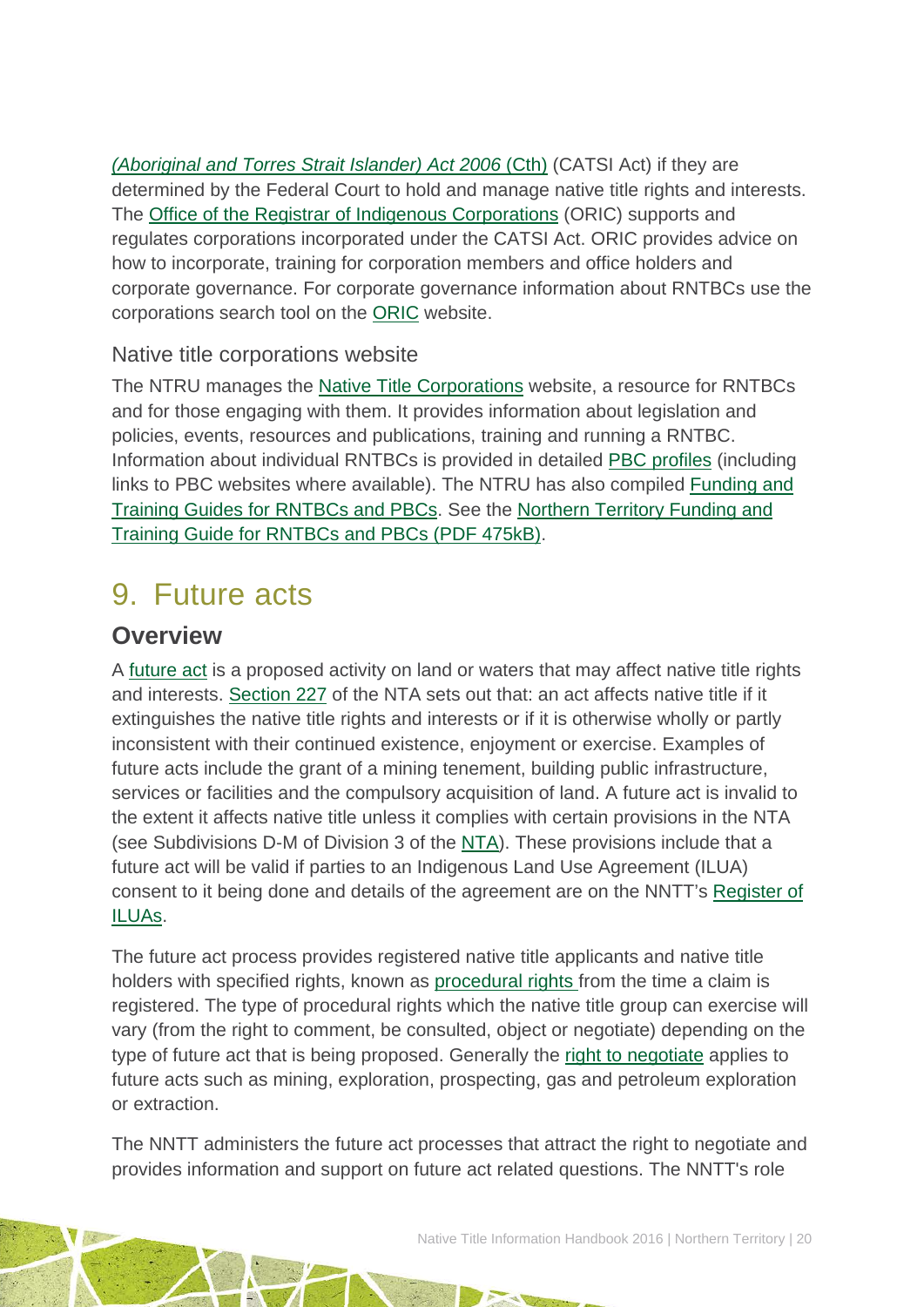includes mediating between parties, conducting inquiries and making future act determinations when parties cannot reach agreement. Where a proposed future act meets the criteria set out in [s 237](http://www.austlii.edu.au/au/legis/cth/consol_act/nta1993147/s237.html) of the NTA, it may attract an [expedited procedure.](http://www.nntt.gov.au/Pages/Glossary.aspx) This means that the act may be validly done without negotiations if there are no objections to the act. For more information see the [future acts section](http://www.nntt.gov.au/futureacts/Pages/default.aspx) of the NNTT website.

### Future act applications

As at 31 December 2015 there had been a total of 314 future act applications in the Northern Territory, see Table 6 below for the number of future act determination applications and future act expedited procedure applications. Use the NNTT [Future](http://www.nntt.gov.au/searchRegApps/FutureActs/Pages/default.aspx)  [act applications and determinations](http://www.nntt.gov.au/searchRegApps/FutureActs/Pages/default.aspx) search tool to find information about particular applications.

| <u>Fable of Summary of Tutule act applications in the Northern Territory</u> |     |
|------------------------------------------------------------------------------|-----|
| <b>Application Type</b>                                                      | No. |
| Future act determination application                                         |     |

Future act expedited procedure objection applications 311

|  | Table 6 Summary of future act applications in the Northern Territory |  |  |
|--|----------------------------------------------------------------------|--|--|
|  |                                                                      |  |  |

**Total future act applications 314** Source*:* [http://www.nntt.gov.au/searchRegApps/FutureActs/Pages/default.aspx](http://www.nntt.gov.au/searchRegApps/FutureActs/Pages/default.aspx%20at%2030%20April%202015) as at 31 December 2015

## Future act determinations

As at 31 December 2015 there had been a total of 185 future act determinations in the Northern Territory. Use the NNTT [Future act applications and determinations](http://www.nntt.gov.au/searchRegApps/FutureActs/Pages/default.aspx) search tool to find information about particular determinations.

### Future act agreements

A future act agreement is an agreement made under s [31](http://www.austlii.edu.au/au/legis/cth/consol_act/nta1993147/s31.html) of the NTA with native title parties about an activity that may affect native title. Once an agreement has been made the parties are required to lodge a copy of the agreement with the NNTT. In some cases parties may make agreement information public and information about (some of) these future act agreements are available on the ATNS website, see [Future act agreements \(Native Title Act\).](http://www.atns.net.au/subcategory.asp?subcategoryID=120)

# <span id="page-21-0"></span>10. Indigenous land use agreements

## **Overview**

As at 31 December 2015, there were 107 registered [Indigenous Land Use](http://www.nntt.gov.au/Pages/Glossary.aspx)  [Agreements](http://www.nntt.gov.au/Pages/Glossary.aspx) (ILUAs) in the Northern Territory, 99 of these are Area Agreements (AA)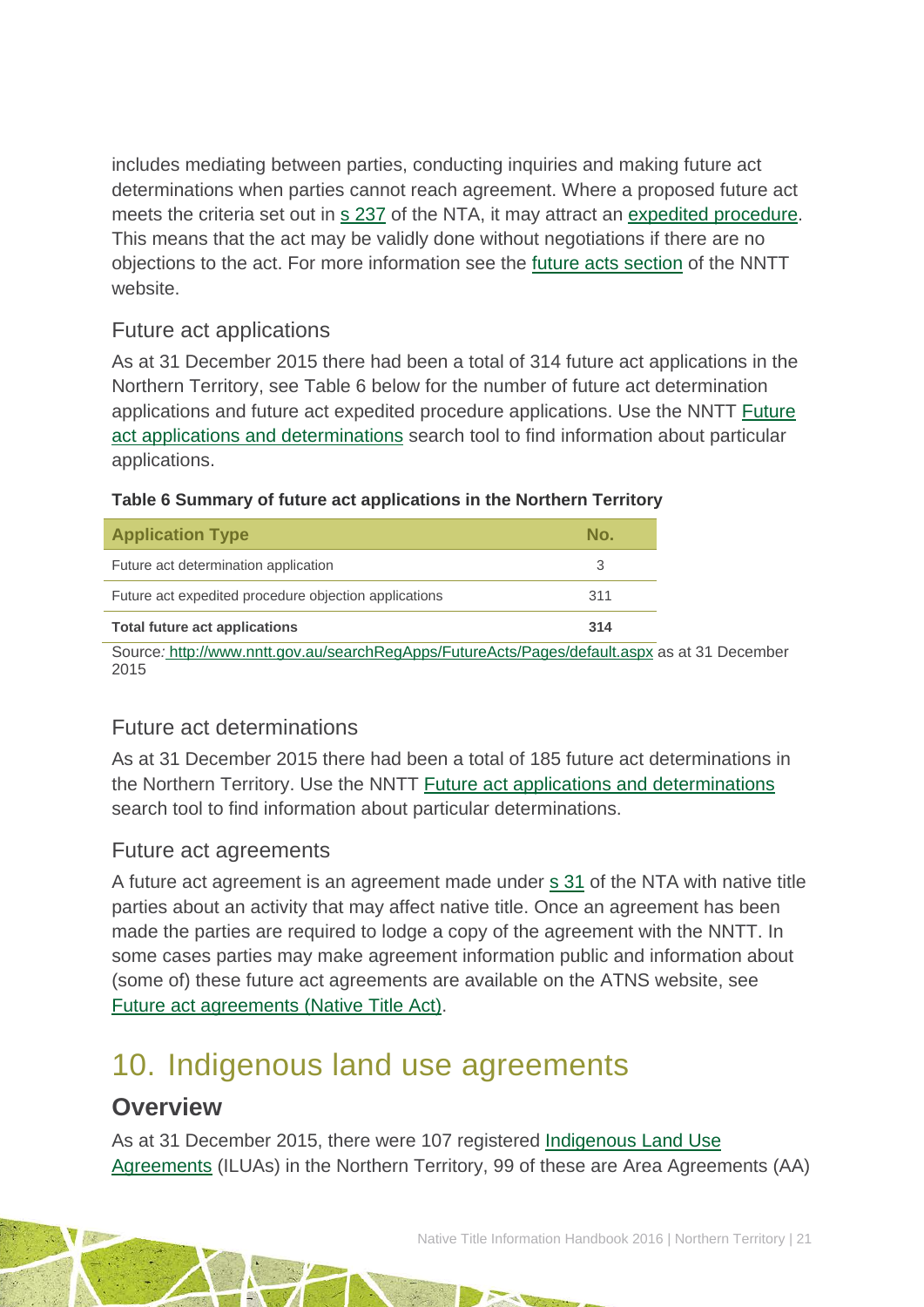and 8 are Body Corporate Agreements (BCA). Table 7 provides links to ILUA information on the [ATNS](http://www.atns.net.au/) website (where available) and ILUA information (providing access NNTT register extracts and maps) on the [NNTT](http://www.nntt.gov.au/) website (as at 31 December 2015).

| <b>Name (ATNS hyperlink)</b>                                    | <b>NNTT File</b><br>hyperlink | <b>Date</b> | <b>Type</b> | <b>Subject</b>                                                            |
|-----------------------------------------------------------------|-------------------------------|-------------|-------------|---------------------------------------------------------------------------|
| Ammaroo ILUA                                                    | DI2014/003                    | 27/03/2015  | AA          | Extinguishment                                                            |
| Kalkarindji Township ILUA                                       | DI2014/002                    | 21/11/2014  | AA          | Extinguishment                                                            |
| Lots 112(A), 113(A) and 114(A)<br>Town of Hart Range            | DI2014/001                    | 26/09/2014  | AA          | Extinguishment,<br>Development                                            |
| Lot 6, Town Hart Range                                          | DI2013/002                    | 20/03/2014  | AA          | Extinguishment,<br>Development                                            |
| <b>Wallace Rockhole Powerline ILUA</b>                          | DI2013/003                    | 13/03/2014  | AA          | Development<br>Energy                                                     |
| Yingawurnarri Proposed Lot 64(A)<br>Town of Top Springs ILUA    | DI2013/001                    | 07/01/2014  | AA          | Extinguishment,<br>Development                                            |
| Second Katherine Regional<br><b>Cultural ILUA</b>               | DI2012/002                    | 26/04/2013  | AA          | Community                                                                 |
| Infrastructure on Part Lot 140,<br>Town of Elliott ILUA         | DI2012/001                    | 21/03/2013  | AA          | Infrastructure, Access,<br>Transport                                      |
| <b>Irretety Community Living Area</b><br><b>ILUA</b>            | DI2011/002                    | 27/07/2011  | AA          | Community Living Area,<br>Community, Residential                          |
| Delamere Indigenous Land Use<br>Agreement                       | DI2011/003                    | 21/07/2011  | AA          | Terms of Access, Access                                                   |
| <b>Dulcie Ranges Commnuity Living</b><br>Area ILUA              | DI2011/001                    | 29/06/2011  | AA          | Community Living Area,<br>Community, Development                          |
| <b>Tennant Creek Corrections Facility</b><br><b>ILUA</b>        | DI2011/004                    | 10/06/2011  | <b>BCA</b>  | Government, Residential                                                   |
| <b>Kalkarindji ILUA</b>                                         | DI2010/003                    | 21/01/2011  | AA          | Infrastructure<br>Energy                                                  |
| Alpurrurulam ILUA                                               | DI2010/004                    | 21/01/2011  | AA          | Infrastructure<br>Energy                                                  |
| Lot 87 Town of Kalkarindji ILUA                                 | DI2010/001                    | 08/07/2010  | AA          | Extinguishment,<br>Community, Infrastructure,<br>Tenure resolution        |
| <b>Katherine Regional Cultural</b><br><b>Precinct Agreement</b> | DI2010/002                    | 08/07/2010  | AA          | Community, Development                                                    |
| <b>Timber Creek ILUA</b>                                        | DI2009/006                    | 11/01/2010  | <b>BCA</b>  | Development, Commercial,<br>Community,<br>Extinguishment, Residential     |
| <b>Lily Hole Creek Community Living</b><br><b>Area ILUA</b>     | DI2009/001                    | 18/11/2009  | AA          | Community Living Area,<br>Tenure resolution                               |
| Phillip Creek PPL Bulk Handling<br><b>Facility ILUA</b>         | DI2009/003                    | 17/11/2009  | AA          | Development, Commercial,<br>Extinguishment, Industrial,<br>Infrastructure |
| Lot 828 Town of Borroloola ILUA                                 | DI2008/006                    | 27/05/2009  | AA          | Development, Commercial                                                   |

|  |  |  |  | Table 7: Registered Indigenous land use agreements in the Northern Territory |  |  |  |  |
|--|--|--|--|------------------------------------------------------------------------------|--|--|--|--|
|--|--|--|--|------------------------------------------------------------------------------|--|--|--|--|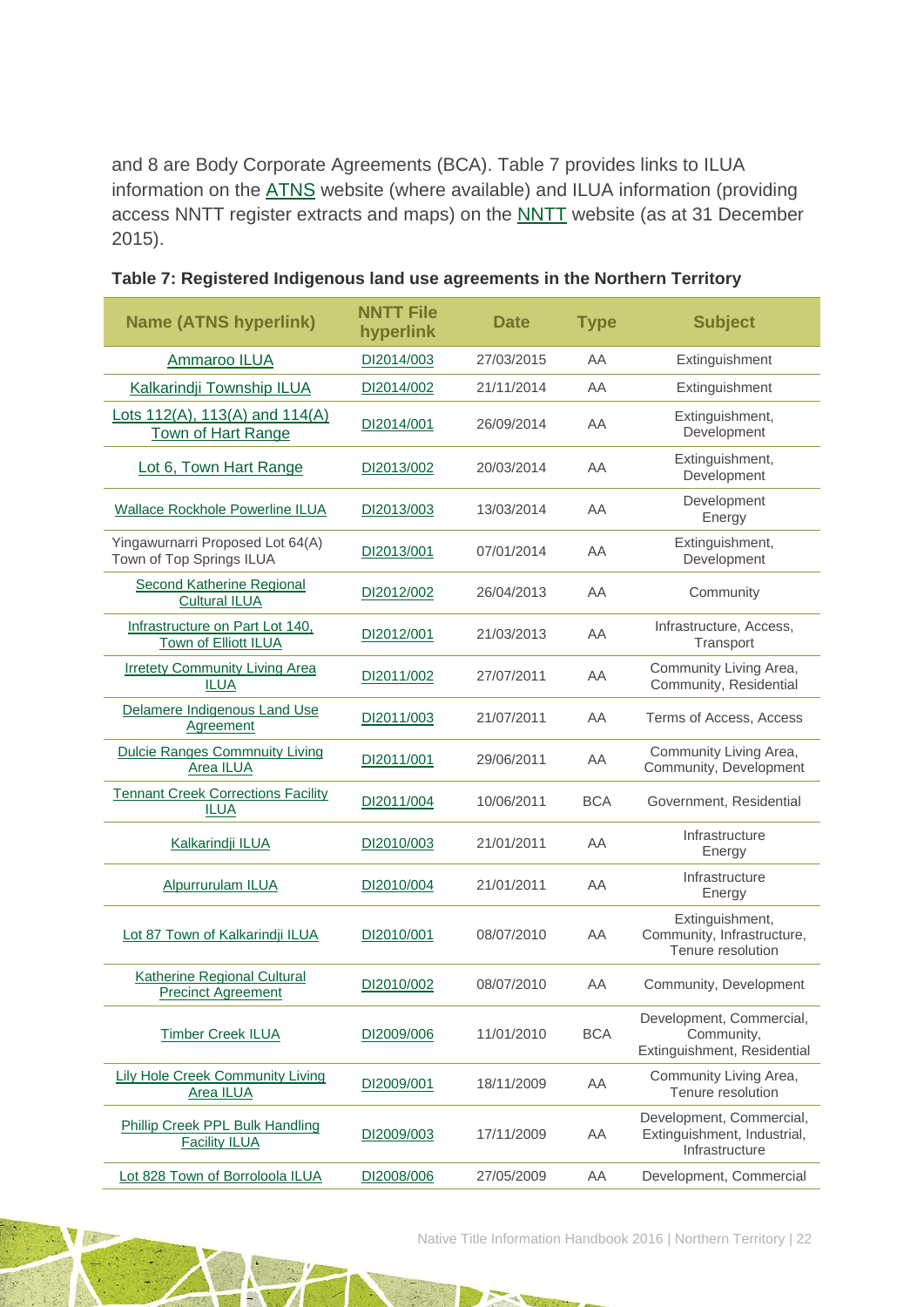| <b>Name (ATNS hyperlink)</b>                                                                                    | <b>NNTT File</b><br>hyperlink | <b>Date</b> | <b>Type</b> | <b>Subject</b>                                                                                                                        |
|-----------------------------------------------------------------------------------------------------------------|-------------------------------|-------------|-------------|---------------------------------------------------------------------------------------------------------------------------------------|
| Urremerne ILUA                                                                                                  | DI2008/008                    | 20/05/2009  | AA          | Development, Commercial                                                                                                               |
| Mt John Valley ILUA                                                                                             | DI2009/002                    | 06/05/2009  | <b>BCA</b>  | Development, Residential                                                                                                              |
| <b>BGP Fish River ILUA</b>                                                                                      | DI2007/003                    | 05/03/2009  | AA          | Access, Development,<br>Energy, Infrastructure                                                                                        |
| <b>BGP Douglas North ILUA</b>                                                                                   | DI2007/004                    | 05/03/2009  | AA          | Access, Development,<br>Energy, Infrastructure                                                                                        |
| <b>BGP West Ban Ban ILUA</b>                                                                                    | DI2007/005                    | 05/03/2009  | AA          | Access, Development,<br>Energy, Infrastructure                                                                                        |
| <b>BGP Northern Land Council ILUA</b>                                                                           | DI2008/004                    | 05/03/2009  | AA          | Access, Energy,<br>Infrastructure, Pipeline                                                                                           |
| Owen Springs Gas Pipeline<br><b>ILUA</b>                                                                        | DI2008/003                    | 12/12/2008  | AA          | Infrastructure, Energy                                                                                                                |
| Owen Springs Transmission Line<br><b>ILUA</b>                                                                   | DI2008/001                    | 12/12/2008  | AA          | Infrastructure, Energy                                                                                                                |
| Kalkarindji Indigenous Land Use<br>Agreement                                                                    | DI2008/002                    | 03/11/2008  | AA          | Infrastructure, Public                                                                                                                |
| Central Petroleum and others and<br>Central Land Council ILUA re<br>Exploration Permits 82, 112, 118<br>and 125 | DI2007/007                    | 13/06/2008  | AA          | Access, Exploration,<br>Petroleum/Gas                                                                                                 |
| NT Oil Ltd: EP 127 and 128 ILUA                                                                                 | DI2007/002                    | 15/04/2008  | AA          | Exploration                                                                                                                           |
| <b>Town of Tennant Creek ILUA</b>                                                                               | DI2007/006                    | 22/02/2008  | AA          | Access, Community,<br>Development,<br>Extinguishment,<br>Government, Industrial,<br>Infrastructure, Residential,<br>Tenure resolution |
| Desert Knowledge Precinct                                                                                       | DI2005/006                    | 13/12/2007  | AA          | Co-management,<br>Commercial, Community,<br>Development                                                                               |
| Pine Hill CLA ILUA                                                                                              | DI2006/003                    | 19/11/2007  | AA          | Community Living Area,<br>Tenure resolution                                                                                           |
| Mary River National Park ILUA                                                                                   | DI2004/047                    | 10/10/1007  | AA          | Development, Community                                                                                                                |
| Sandover Petroleum ILUA                                                                                         | DI2006/002                    | 31/01/2007  | AA          | Petroleum/Gas                                                                                                                         |
| <b>Simpson Desert ILUA (Exploration</b><br>Permit 97)                                                           | DI2005/007                    | 20/02/2006  | AA          | Petroleum/Gas                                                                                                                         |
| Cox Peninsula Water Supply ILUA                                                                                 | DI2004/018                    | 12/01/2006  | AA          | Infrastructure, Public                                                                                                                |
| Norforce ILUA - Borroloola                                                                                      | DI2005/004                    | 09/01/2006  | AA          | Government, Tenure<br>resolution                                                                                                      |
| <b>Gregory National Park NLC ILUA</b>                                                                           | DI2004/044                    | 15/11/2005  | AA          | Development, Community                                                                                                                |
| <b>Gregory's Tree Historical Reserve</b><br><b>ILUA</b>                                                         | DI2004/045                    | 15/11/2005  | AA          | Development, Community                                                                                                                |
| Black Jungle / Lambells Lagoon<br><b>Conservation Reserve ILUA</b>                                              | DI2004/052                    | 15/11/2005  | AA          | Development, Community                                                                                                                |
| <b>Fogg Dam Conservation Reserve</b><br><b>ILUA</b>                                                             | DI2004/050                    | 15/11/2005  | AA          | Development, Community                                                                                                                |
| <b>Harrison Dam Conservation Area</b>                                                                           | DI2004/048                    | 15/11/2005  | AA          | Development, Community                                                                                                                |

A

N

 $\mathcal{A}_{\mathcal{A}}$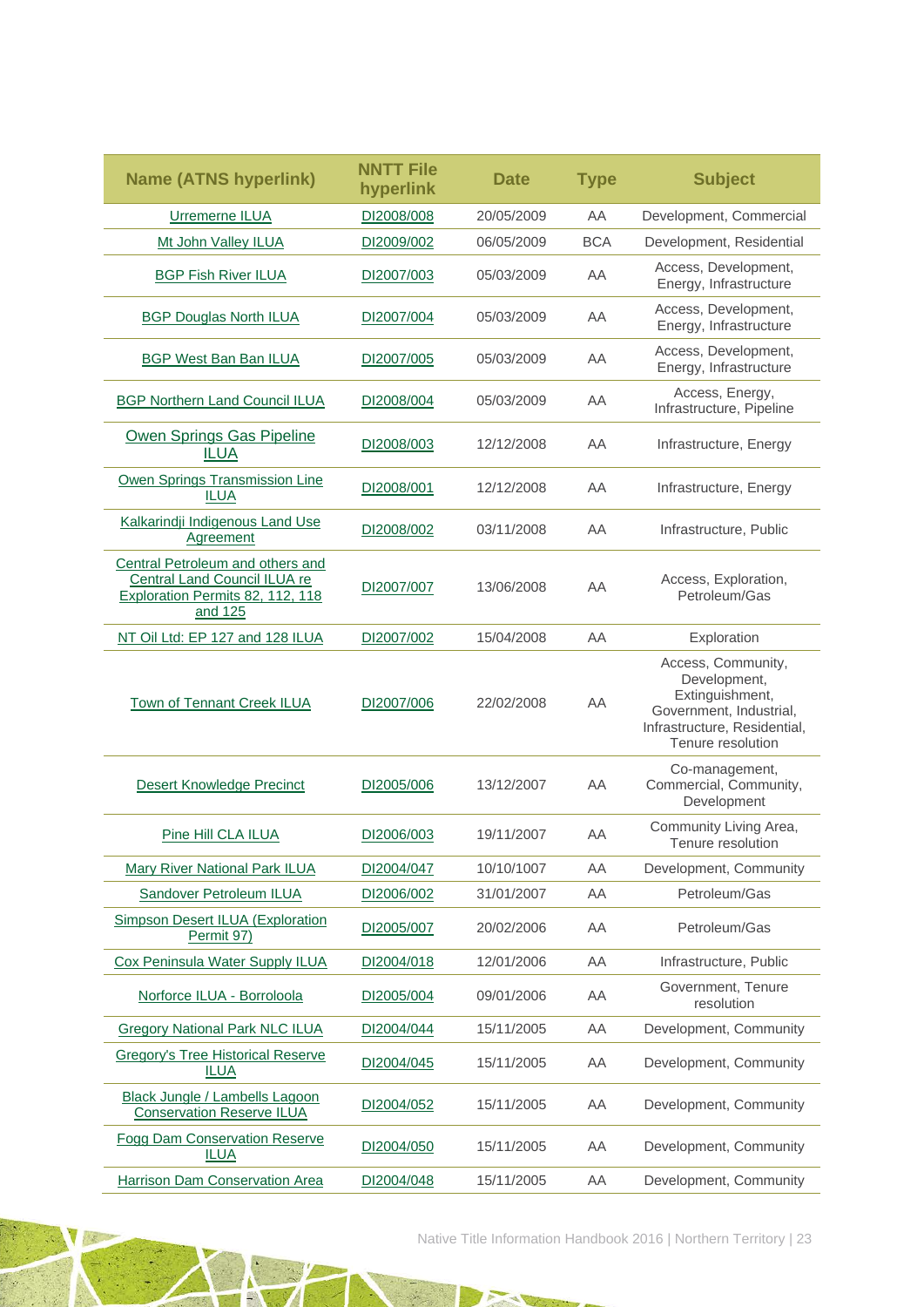| <b>Name (ATNS hyperlink)</b>                               | NNTT File<br>hyperlink | <b>Date</b> | <b>Type</b> | <b>Subject</b>                                             |
|------------------------------------------------------------|------------------------|-------------|-------------|------------------------------------------------------------|
| <b>ILUA</b>                                                |                        |             |             |                                                            |
| <b>Melacca Swamp Conservation</b><br>Area ILUA             | DI2004/049             | 15/11/2005  | AA          | Development, Community                                     |
| <b>Flora River Nature Park ILUA</b>                        | DI2004/043             | 15/11/2005  | AA          | Development, Community                                     |
| <b>Reynolds Range ILUA</b>                                 | DI2005/002             | 28/10/2005  | AA          | Mining, Exploration                                        |
| <b>Native Gap Conservation Reserve</b><br><b>ILUA</b>      | DI2004/034             | 03/10/2005  | AA          | Development, Community                                     |
| <b>Rainbow Valley Conservation</b><br>Reserve ILUA         | DI2004/032             | 03/10/2005  | AA          | Development, Community                                     |
| Mac Clark (Acacia Peuce)<br><b>Conservation Park ILUA</b>  | DI2004/033             | 03/10/2005  | AA          | Development, Community                                     |
| <b>Ruby Gap Nature Park ILUA</b>                           | DI2004/031             | 03/10/2005  | AA          | Development, Community                                     |
| Watarrka National Park and<br>Leaseback Area ILUA          | DI2004/035             | 03/10/2005  | AA          | Development, Community                                     |
| Davenport Range National Park<br><b>ILUA</b>               | DI2004/030             | 03/10/2005  | AA          | Development, Community                                     |
| <b>Emily and Jessie Gaps Nature</b><br>Park ILUA           | DI2004/037             | 03/10/2005  | AA          | Development, Community                                     |
| <b>Dulcie Range National Park ILUA</b>                     | DI2004/036             | 03/10/2005  | AA          | Development, Community                                     |
| <b>West MacDonnell National Park</b><br><b>ILUA</b>        | DI2004/029             | 03/10/2005  | AA          | Development, Community                                     |
| <b>Kuyunba Conservation Reserve 2</b><br><b>ILUA</b>       | DI2004/038             | 03/10/2005  | AA          | Development, Community                                     |
| <b>Birrindudu ILUA</b>                                     | DI2005/001             | 30/09/2005  | AA          | Mining, Exploration                                        |
| N'dhala Gorge Nature Park ILUA                             | DI2004/021             | 30/09/2005  | AA          | Development, Community                                     |
| <b>Chamber's Pillar Historical</b><br><b>Reserve ILUA</b>  | DI2004/026             | 30/09/2005  | AA          | Development, Community                                     |
| <b>Corroboree Rock Conservation</b><br>Reserve ILUA        | DI2004/025             | 30/09/2005  | AA          | Development, Community                                     |
| Ewaninga Rock Carvings<br><b>Conservation Reserve ILUA</b> | DI2004/024             | 30/09/2005  | AA          | Development, Community                                     |
| Trephina Gorge Nature Park ILUA                            | DI2004/022             | 30/09/2005  | AA          | Development, Community                                     |
| <b>Finke Gorge National Park ILUA</b>                      | DI2004/023             | 30/09/2005  | AA          | Development, Community                                     |
| <b>Gregory National Park CLC ILUA</b>                      | DI2004/020             | 30/09/2005  | AA          | Development, Community                                     |
| Devil's Marble's Conservation<br>Reserve ILUA              | DI2004/028             | 30/09/2005  | AA          | Development, Community                                     |
| Arltunga Historical Reserve ILUA                           | DI2004/027             | 30/09/2005  | AA          | Development, Community                                     |
| <b>Township of Urapunga</b>                                | DI2004/004             | 20/09/2005  | AA          | Development,<br>Extinguishment,<br>Government, Residential |
| Yurtuminyi CLA                                             | DI2004/016             | 11/07/2005  | AA          | Community Living Area,<br>Tenure resolution                |
| Pingala CLA                                                | DI2004/015             | 11/07/2005  | AA          | Community Living Area,<br>Tenure resolution                |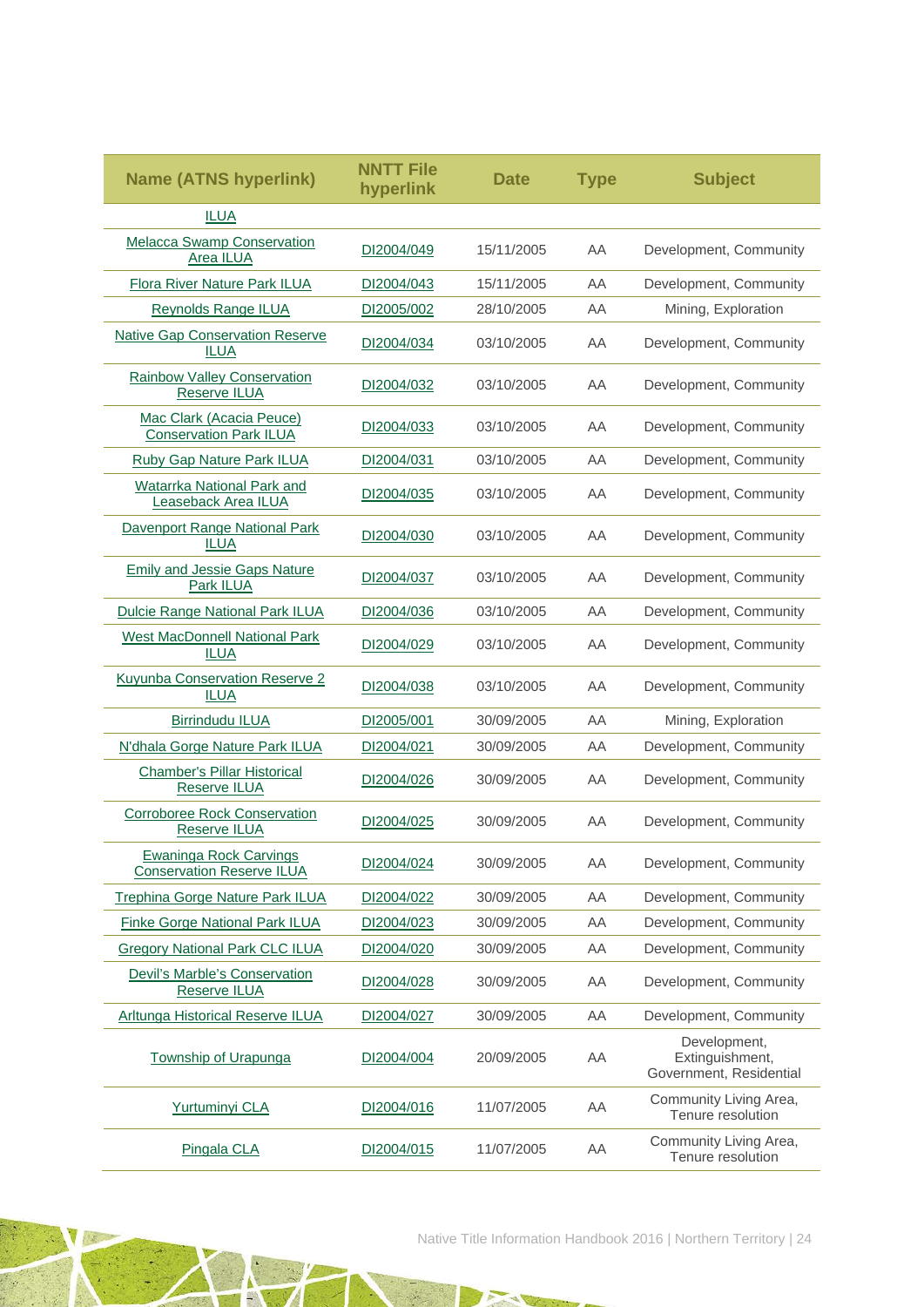| <b>Name (ATNS hyperlink)</b>                                                           | <b>NNTT File</b><br>hyperlink | Date       | <b>Type</b> | <b>Subject</b>                                              |
|----------------------------------------------------------------------------------------|-------------------------------|------------|-------------|-------------------------------------------------------------|
| <b>Alice Springs Telegraph Station</b><br><b>Historical Reserve ILUA</b>               | DI2004/041                    | 23/06/2005 | <b>BCA</b>  | Development, Community                                      |
| <b>Emily and Jessie Gaps Nature</b><br>Park - Heavitree Range Extension<br><b>ILUA</b> | DI2004/040                    | 23/06/2005 | <b>BCA</b>  | Development, Community                                      |
| Kuyunba Conservation Reserve1<br><b>ILUA</b>                                           | DI2004/039                    | 23/06/2005 | <b>BCA</b>  | Development, Community                                      |
| Simpson's Gap National Park<br><b>Extension ILUA</b>                                   | DI2004/042                    | 23/06/2005 | <b>BCA</b>  | Development, Community                                      |
| <b>Lake Lewis ILUA</b>                                                                 | DI2004/051                    | 14/06/2005 | AA          | Exploration, Petroleum/Gas                                  |
| Utyerrkiwe ILUA CLA                                                                    | DI2004/019                    | 17/03/2005 | AA          | Community Living Area,<br>Tenure resolution                 |
| Mataranka ILUA                                                                         | DI2004/017                    | 08/02/2005 | AA          | Development, Community                                      |
| Jingaloo CLA                                                                           | DI2004/014                    | 23/12/2004 | ΑA          | Community Living Area,<br>Tenure resolution                 |
| Phase 1 of Larapinta Stage 4                                                           | DI2004/005                    | 12/08/2004 | <b>BCA</b>  | Development, Residential                                    |
| Swan Yard CLA                                                                          | DI2004/007                    | 28/07/2004 | ΑA          | Community Living Area,<br>Tenure resolution                 |
| <b>Bluehole CLA</b>                                                                    | DI2004/006                    | 28/07/2004 | ΑA          | Community Living Area,<br>Tenure resolution                 |
| <b>Powell Creek CLA</b>                                                                | DI2004/003                    | 28/06/2004 | AA          | Community Living Area,<br>Tenure resolution                 |
| <b>Bulls Head Pocket CLA</b>                                                           | DI2004/002                    | 17/06/2004 | ΑA          | Community Living Area,<br>Tenure resolution                 |
| <b>Exploration Permit 93</b>                                                           | DI2004/001                    | 18/05/2004 | AA          | Exploration, Mining                                         |
| <b>Bradshaw Partnering</b>                                                             | DI2001/004                    | 06/04/2004 | AA          | Access, Government,<br>Infrastructure, Tenure<br>resolution |
| Borroloola Mabunji Aboriginal<br><b>Resource Centre</b>                                | DI2003/015                    | 01/12/2003 | ΑA          | Government, Tenure<br>resolution                            |
| <b>Kurundi and Central Land Council</b><br><b>Mineral Claims</b>                       | DI2003/007                    | 20/11/2003 | AA          | Mining, Small mining                                        |
| Olympia Resources Limited / CLC                                                        | DI2003/008                    | 20/11/2003 | AA          | Exploration, Mining                                         |
| <b>Barrow Creek</b>                                                                    | DI2003/009                    | 17/11/2003 | AA          | Exploration, Mining                                         |
| Imperrenth                                                                             | DI2003/012                    | 14/11/2003 | AA          | Community Living Area,<br>Tenure resolution                 |
| Alkngirrweltye                                                                         | DI2003/011                    | 14/11/2003 | AA          | Community Living Area,<br>Tenure resolution                 |
| <b>Irretety</b>                                                                        | DI2003/010                    | 14/11/2003 | AA          | Community Living Area,<br>Tenure resolution                 |
| <b>Ngkerralya</b>                                                                      | DI2003/014                    | 14/11/2003 | AA          | Community Living Area,<br>Tenure resolution                 |
| <b>Tyarne</b>                                                                          | DI2003/013                    | 14/11/2003 | AA          | Community Living Area,<br>Tenure resolution                 |
| <b>Pulkurru Community Living Area</b><br><b>Agreement</b>                              | DI2003/002                    | 30/06/2003 | AA          | Community Living Area,<br>Tenure resolution                 |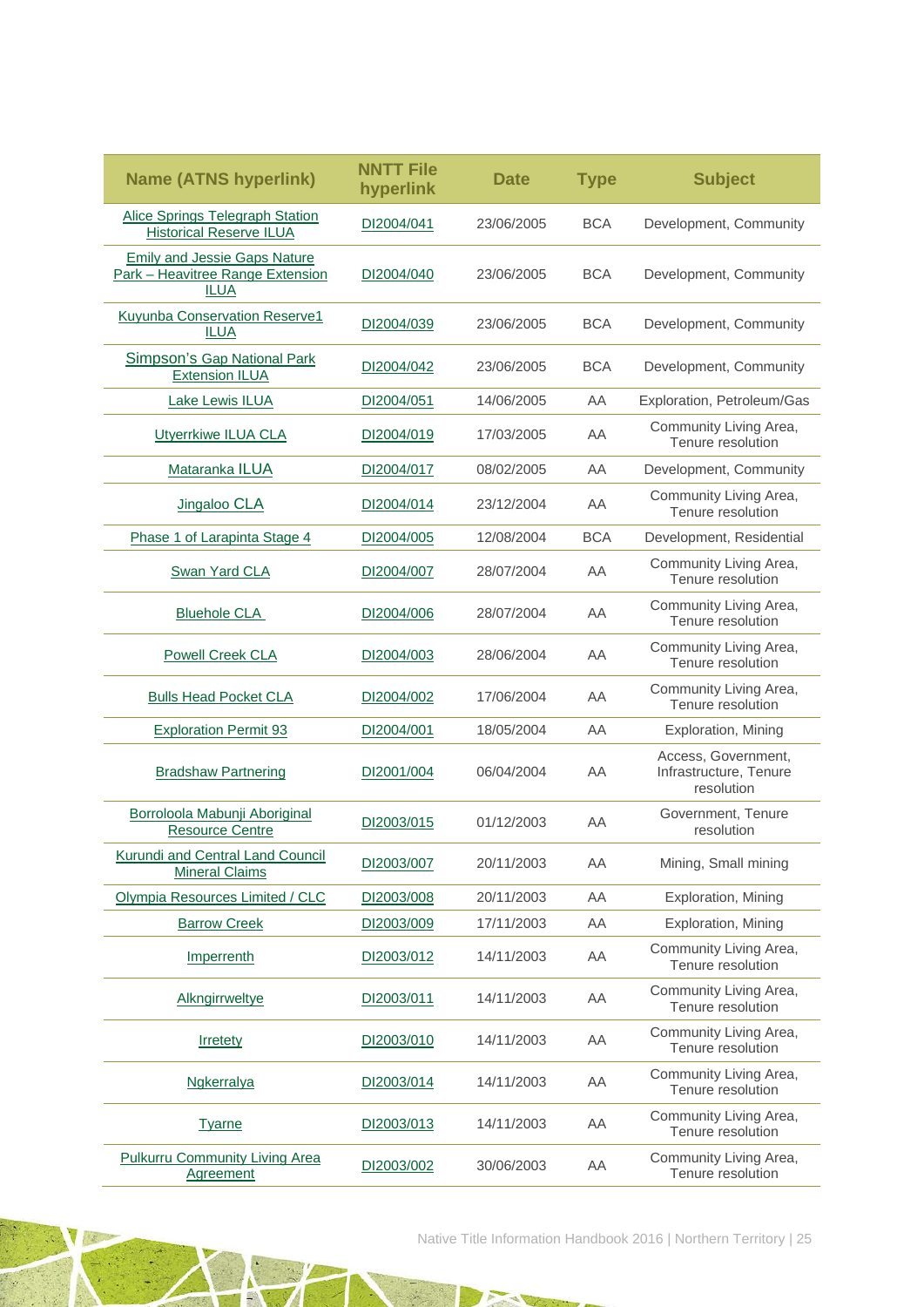| <b>Name (ATNS hyperlink)</b>                                 | <b>NNTT File</b><br>hyperlink | <b>Date</b> | <b>Type</b> | <b>Subject</b>                              |
|--------------------------------------------------------------|-------------------------------|-------------|-------------|---------------------------------------------|
| Umalka Tjintjira Community Living<br>Area Agreement          | DI2003/001                    | 30/06/2003  | AA          | Community Living Area,<br>Tenure resolution |
| <b>Akapertatyeke Community Living</b><br>Area Agreement      | DI2003/005                    | 30/06/2003  | AA          | Community Living Area,<br>Tenure resolution |
| <b>Irlentye Community Living Area</b><br>Agreement           | DI2003/004                    | 30/06/2003  | AA          | Community Living Area,<br>Tenure resolution |
| <b>Karu Mutu Community Living Area</b><br>Agreement          | DI2003/003                    | 30/06/2003  | AA          | Community Living Area,<br>Tenure resolution |
| <b>Teck Cominco Australia Pty</b>                            | DI2002/008                    | 17/04/2003  | AA          | Exploration, Mining                         |
| <b>Imperial Granites and Minerals Pty</b><br>Ltd / CLC       | DI2002/004                    | 11/11/2002  | AA          | Exploration, Mining                         |
| Ausquest Limited / CLC No.2                                  | DI2002/003                    | 05/09/2002  | AA          | Exploration, Mining                         |
| <b>Tanami Exploration and Central</b><br><b>Land Council</b> | DI2002/001                    | 05/09/2002  | AA          | Exploration, Mining                         |
| Tanami Exploration NL / CLC -<br>Harts Range                 | DIA2001/001                   | 04/09/2001  | AA.         | Exploration, Mining                         |
| <b>Giants Reef Exploration</b>                               | DIA2000/002                   | 15/03/2001  | AA          | Mining, Exploration                         |
| <b>Suplejack Agreement</b>                                   | DIA2000/001                   | 30/10/2000  | AA          | Exploration                                 |
| Venn Blocks - Warlangluk<br>(Katherine, Northern Territory)  | DIA1999/001                   | 09/07/1999  | AA          | Extinguishment                              |

Sources: <http://www.atns.net.au/> &

[http://www.nntt.gov.au/searchRegApps/NativeTitleRegisters/Pages/Search-Register-of-Indigenous-](http://www.nntt.gov.au/searchRegApps/NativeTitleRegisters/Pages/Search-Register-of-Indigenous-Land-Use-Agreements.aspx)[Land-Use-Agreements.aspx](http://www.nntt.gov.au/searchRegApps/NativeTitleRegisters/Pages/Search-Register-of-Indigenous-Land-Use-Agreements.aspx) at 31 December 2015

For up to date ILUA information use the [Register of Indigenous Land Use](http://www.nntt.gov.au/searchRegApps/NativeTitleRegisters/Pages/Search-Register-of-Indigenous-Land-Use-Agreements.aspx)  [Agreements](http://www.nntt.gov.au/searchRegApps/NativeTitleRegisters/Pages/Search-Register-of-Indigenous-Land-Use-Agreements.aspx) search tool on the NNTT website. The [NTRU](http://aiatsis.gov.au/research/research-themes/native-title) also provides information about ILUAs in its monthly ['What's New'](http://aiatsis.gov.au/research/research-themes/native-title/publications/whats-new) service.

### ILUA map and table

The NNTT [Indigenous Land Use Agreements Map \(PDF 2.02MB\)](http://www.nntt.gov.au/Maps/ILUAs_map.pdf) shows the external boundaries of registered ILUAs (area agreements and body corporate agreements) as well as ILUAs in notification but not yet registered. It also includes a summary table of the area and proportion of land covered by ILUAs in each jurisdiction.

### More information

For more information about ILUAs see the ILUA section of the [National Native Title](http://aiatsis.gov.au/publications/products/native-title-information-handbooks/)  [Information Handbook](http://aiatsis.gov.au/publications/products/native-title-information-handbooks/) and the [ILUA section](http://www.nntt.gov.au/ILUAs/Pages/default.aspx) of the NNTT website. The Productivity Commission's [Overcoming Indigenous Disadvantage: Key Indicators 2014](http://www.pc.gov.au/research/recurring/overcoming-indigenous-disadvantage/key-indicators-2014) report (using data provided by the NNTT) includes information about the total area of registered ILUAs (as at 30 June for 2004-2013), see [Chapter 9 \(PDF,5.5MB\)](http://www.pc.gov.au/research/recurring/overcoming-indigenous-disadvantage/key-indicators-2014/09-key-indicators-2014-chapter9.pdf) (section 9.2 and Table 9A.2.5).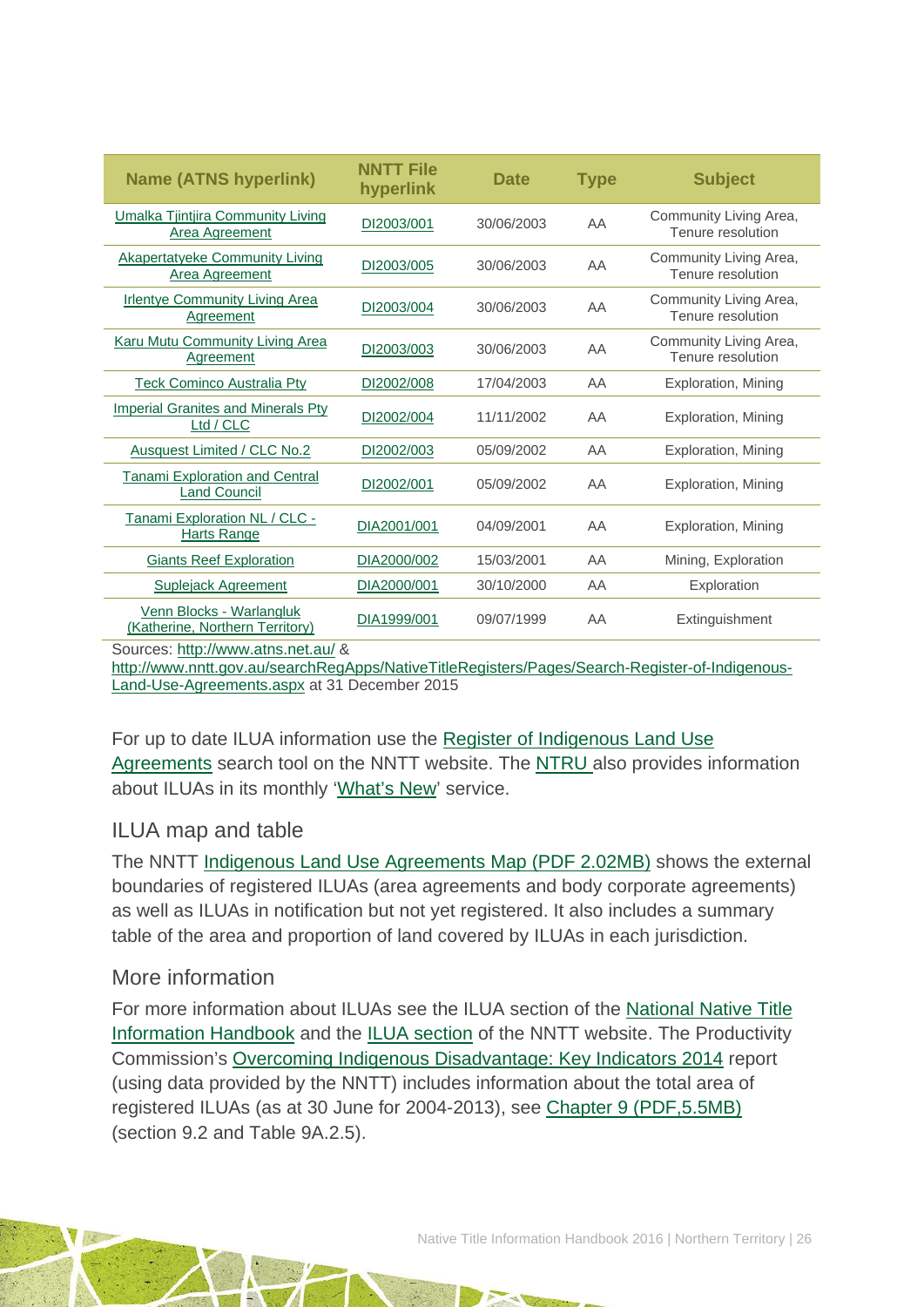# <span id="page-27-0"></span>11. Cultural heritage

## **Overview**

Aboriginal cultural heritage in the Northern Territory is protected under the *[Northern](http://www5.austlii.edu.au/au/legis/nt/consol_act/ntassa453/)  [Territory Aboriginal Sacred Sites Act 1989](http://www5.austlii.edu.au/au/legis/nt/consol_act/ntassa453/)* (NT) (Sacred Sites Act); the *[Aboriginal](http://www.austlii.edu.au/au/legis/cth/consol_act/alrta1976444/)  [Land Rights \(Northern Territory\) Act 1976](http://www.austlii.edu.au/au/legis/cth/consol_act/alrta1976444/)* (Cth) (ALRA, see section 11 below) and the *[Heritage Act 2011](http://www.austlii.edu.au/au/legis/nt/num_act/ha201134o2011132/)* (NT) (Heritage Act)*.* The Sacred Sites Act and the ALRA protect sites that are sacred or significant according to Aboriginal tradition while the Heritage Act protects Aboriginal archaeological places and objects including artefact scatters, shell middens, earth mounds, quarries, stone arrangements and rock art. Sacred sites are places within the landscape that have a special significance under Aboriginal tradition and may include hills, rocks, waterholes, trees, plains as well as other natural features located in coastal and sea areas (both above and below the water).

### Legislation

### *Northern Territory Aboriginal Sacred Sites Act 1989* **(NT)**

The *[Northern Territory Aboriginal Sacred Sites Act 1989](http://www5.austlii.edu.au/au/legis/nt/consol_act/ntassa453/)* (NT) (Sacred Sites Act) together with the *[Northern Territory Aboriginal Sacred Site Regulations 2004](http://www5.austlii.edu.au/au/legis/nt/consol_reg/ntassr562/)* (NT) establishes a regime for the protection of Aboriginal sacred sites. The legislation is administered by the [Aboriginal Areas Protection Authority](http://www.aapant.org.au/) (AAPA). The operations of the AAPA are overseen by a 12-member Board composed of five male and five female Aboriginal custodians who are nominated by the NT Aboriginal Land Councils, together with two Government appointees.

All sacred sites are protected regardless of whether or not they are registered. The AAPA maintains a register of sacred sites and responds to requests for sacred site protection and/or registration from Aboriginal custodians. Following receipt of an Authority Certificate application, the AAPA also conducts sacred site surveys and research consulting with Aboriginal custodians to determine the constraints, if any, imposed on proposed works or use of land by the protection of sacred sites. When necessary the AAPA also facilitates discussions between proponents and custodians regarding sacred site protection measures and may issue or refuse to issue an Authority Certificate accordingly.

For more information about the Sacred Sites Act see the [AAPA](http://www.aapant.org.au/) website. Cultural heritage issues on Aboriginal land are generally managed by the relevant Aboriginal Land Council.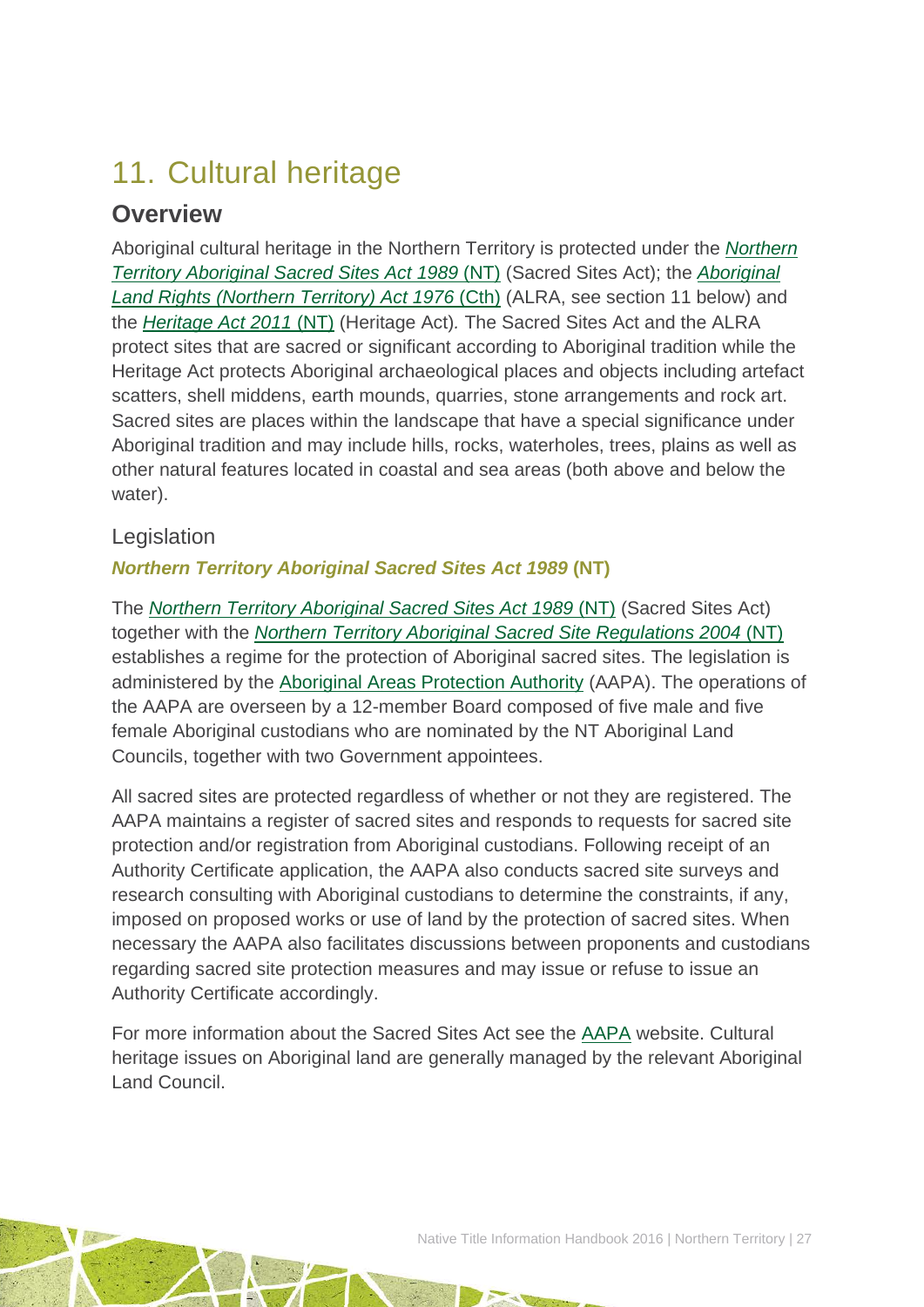### *Heritage Act 2011* **(NT)**

The *[Heritage Act 2011](http://www.austlii.edu.au/au/legis/nt/num_act/ha201134o2011132/)* (NT) commenced on 1 October 2012 and established a [Heritage Council](http://www.dlp.nt.gov.au/heritage/heritage-act/heritage-council) (consisting of eleven members) and the [NT Heritage Register.](http://www.ntlis.nt.gov.au/heritageregister/f?p=103:300:685693368302620) The Act protects both natural and cultural heritage. Cultural heritage is defined as 'manmade' heritage. For more information see [Indigenous Heritage](http://www.dlpe.nt.gov.au/heritage/indigenous-heritage) on the [Department of](http://www.dlp.nt.gov.au/)  [Lands, Planning and Environment website.](http://www.dlp.nt.gov.au/)

### More information

The NTRU has compiled a [Native title and Indigenous cultural heritage bibliography](http://aiatsis.gov.au/publications/products/native-title-and-indigenous-cultural-heritage-management-bibliography)  (PDF- [772KB\),](http://aiatsis.gov.au/publications/products/native-title-and-indigenous-cultural-heritage-management-bibliography) as part of its [Native title and cultural heritage research project.](http://aiatsis.gov.au/research-and-guides/native-title-and-cultural-heritage) See the [NTRU website](http://aiatsis.gov.au/research/research-themes/native-title-and-traditional-ownership/native-title-and-cultural-heritage) for more information about Indigenous heritage protection in Australia including links to relevant publications.

# <span id="page-28-0"></span>12. Land Rights

## **Overview**

While the struggle for land rights has been ongoing since European settlement, the modern land rights movement is generally considered to have begun in 1963 when Yolgnu people of north-east Arnhem Land (Northern Territory) presented a [bark](http://www.atns.net.au/agreement.asp?EntityID=1783)  [petition](http://www.atns.net.au/agreement.asp?EntityID=1783) to the Australian Parliament protesting an excision from their reserve lands at Yirrkala and seeking recognition of their land rights. In 1966 Gurindji people in the Northern Territory started the [Wave Hill walk-off](http://www.atns.net.au/agreement.asp?EntityID=1074) as a protest against unfair wages and bad working conditions and demanded the return of some of their traditional lands. In 1971, Yolgnu people sought an injunction against mining activity on their lands claiming that they enjoyed sovereign rights over this land (*[Milirrpum v Nabalco](http://www.atns.net.au/agreement.asp?EntityID=1611)  [Pty Ltd \(1971\) 17 FLR 141](http://www.atns.net.au/agreement.asp?EntityID=1611)*, also known as the Gove Land Rights Case). In the Northern Territory Supreme Court, Justice Blackburn acknowledged that the claimants observed a system of laws that regulated relations with, and use of the land. However, Justice Blackburn held that such laws could not be recognised under Australian Common Law and stated that if native title had existed it had been extinguished.

In response to the decision of Justice Blackburn, the Federal Government commissioned the Counsel for the plaintiffs in the Gove case, A.E Woodward to inquire into Aboriginal land rights. The findings and recommendations of this inquiry formed the basis of the legislative regime of land rights introduced in the Northern Territory, through the *[Aboriginal Land Rights \(Northern Territory\) Act 1976](http://www.austlii.edu.au/au/legis/cth/consol_act/alrta1976444/)* (Cth) (ALRA). This was the first legislation in Australia to establish a land claim process by which traditional owners could claim various areas of land that were listed as available for claim. The [Northern Land Council](http://www.nlc.org.au/) has further information about the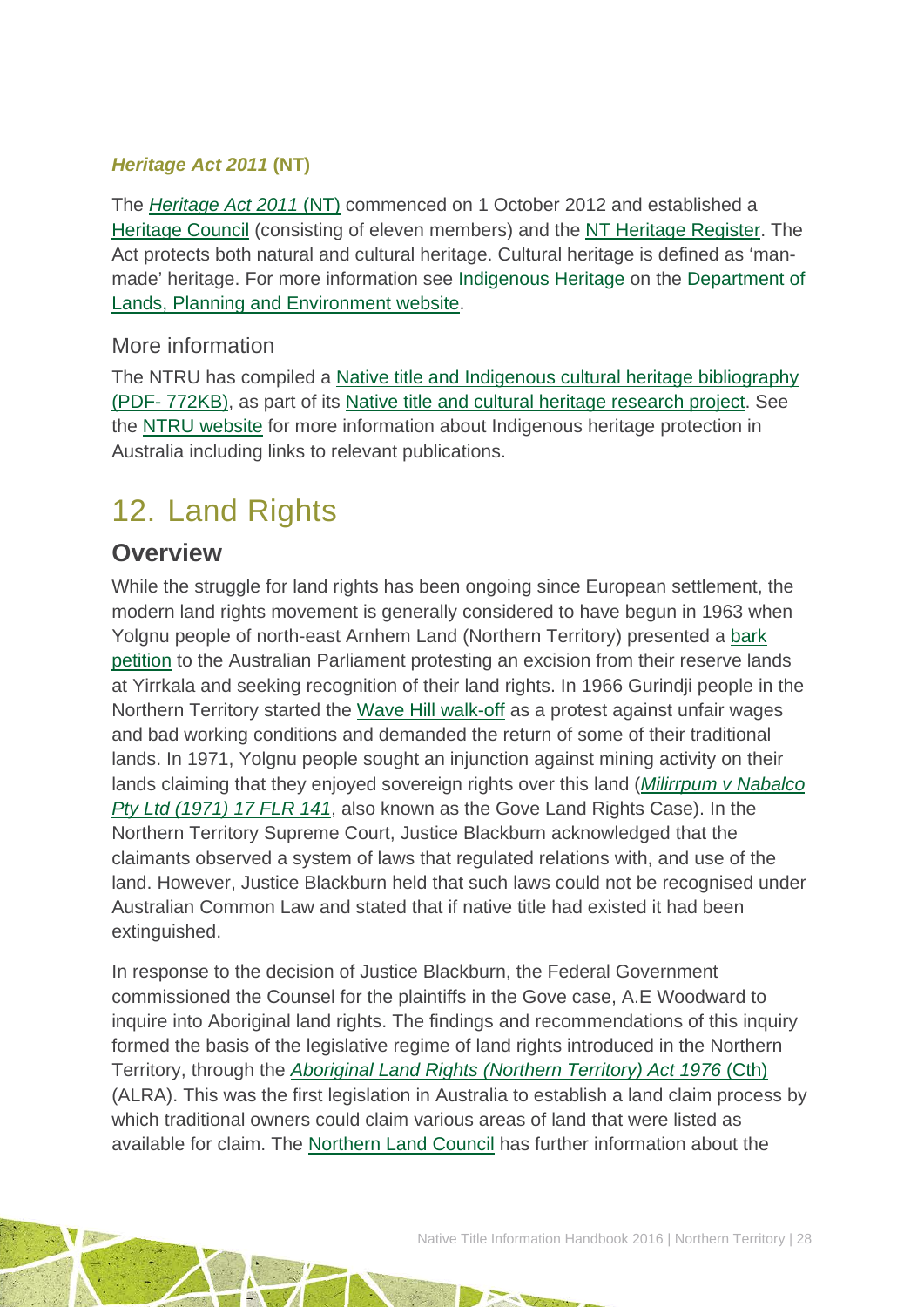history of land rights in Australia, see 'Northern Land [Council: Modern Land Rights](http://www.nlc.org.au/articles/info/history-of-the-nlc/)  [Movement Chronology'](http://www.nlc.org.au/articles/info/history-of-the-nlc/).

### Legislation

### **Aboriginal Land Rights (Northern Territory) Act 1976 (Cth)**

The *[Aboriginal Land Rights \(Northern Territory\) Act 1976](http://www.austlii.edu.au/au/legis/cth/consol_act/alrta1976444/)* (Cth) (ALRA) put into place Australia's most comprehensive land claims process, resulting in the immediate transfer of all reserves (about 15% of land in the Northern Territory) as inalienable freehold land to Aboriginal people. The ALRA created a scheme under which Aboriginal people can claim unalienated Crown land (excluding land in towns) or land already owned by Aboriginal interests (for example, pastoral leases) on the basis of traditional affiliation. If a claim is successful, the land becomes vested in an Aboriginal Land Trust created under the ALRA. As a result of an amendment to the ALRA by the Hawke Government, no more land claims could be lodged after June 1997. Aboriginal land owners who hold ALRA title land are able to consent to the grant of leases, licences or other interests in land subject to the ALRA.

[Section 23\(1\)](http://www.austlii.edu.au/au/legis/cth/consol_act/alrta1976444/s23.html) of the ALRA sets out the functions and responsibilities of land councils established under the ALRA. In carrying out these functions, land councils must consult with traditional owners and other Aboriginal people with an interest in the land. Traditional owners must give their consent before the land council enters into an agreement, or takes any action affecting their land. There are four land councils established under the ALRA:

- **o** [Northern Land Council](http://www.nlc.org.au/) (NLC): top half of the Northern Territory;
- **o** [Central Land Council](http://www.clc.org.au/) (CLC): the southern half of the Northern Territory;
- **o** [Anindilyakwa Land Council:](http://www.anindilyakwa.com.au/) Groote Eylandt in the Gulf of Carpentaria; and
- **o** [Tiwi Land Council:](http://www.tiwilandcouncil.net.au/) Bathurst and Melville Islands north of Darwin.

The ALRA also established the Aboriginal Benefits Account. The ALRA also includes provisions for the protection of Aboriginal sacred sites. See the [CLC website](http://www.clc.org.au/articles/info/the-aboriginal-land-rights-act/) for more information including their publication ['The Land Rights Act Made Simple \(PDF](http://www.clc.org.au/publications/content/the-land-rights-act-made-simple)  [4.96MB\)'](http://www.clc.org.au/publications/content/the-land-rights-act-made-simple).

### *Aboriginal Land Act 1978* **(NT)**

The *[Aboriginal Land Act 1978](http://www.austlii.edu.au/au/legis/nt/consol_act/ala126/)* (NT) relates to entry onto Aboriginal Land as defined under the ALRA. Under the Act, entry onto Aboriginal Land is authorised through a permit system administered by the relevant land council. See [permits](http://www.clc.org.au/frequently-asked-questions/cat/permits) on the CLC website.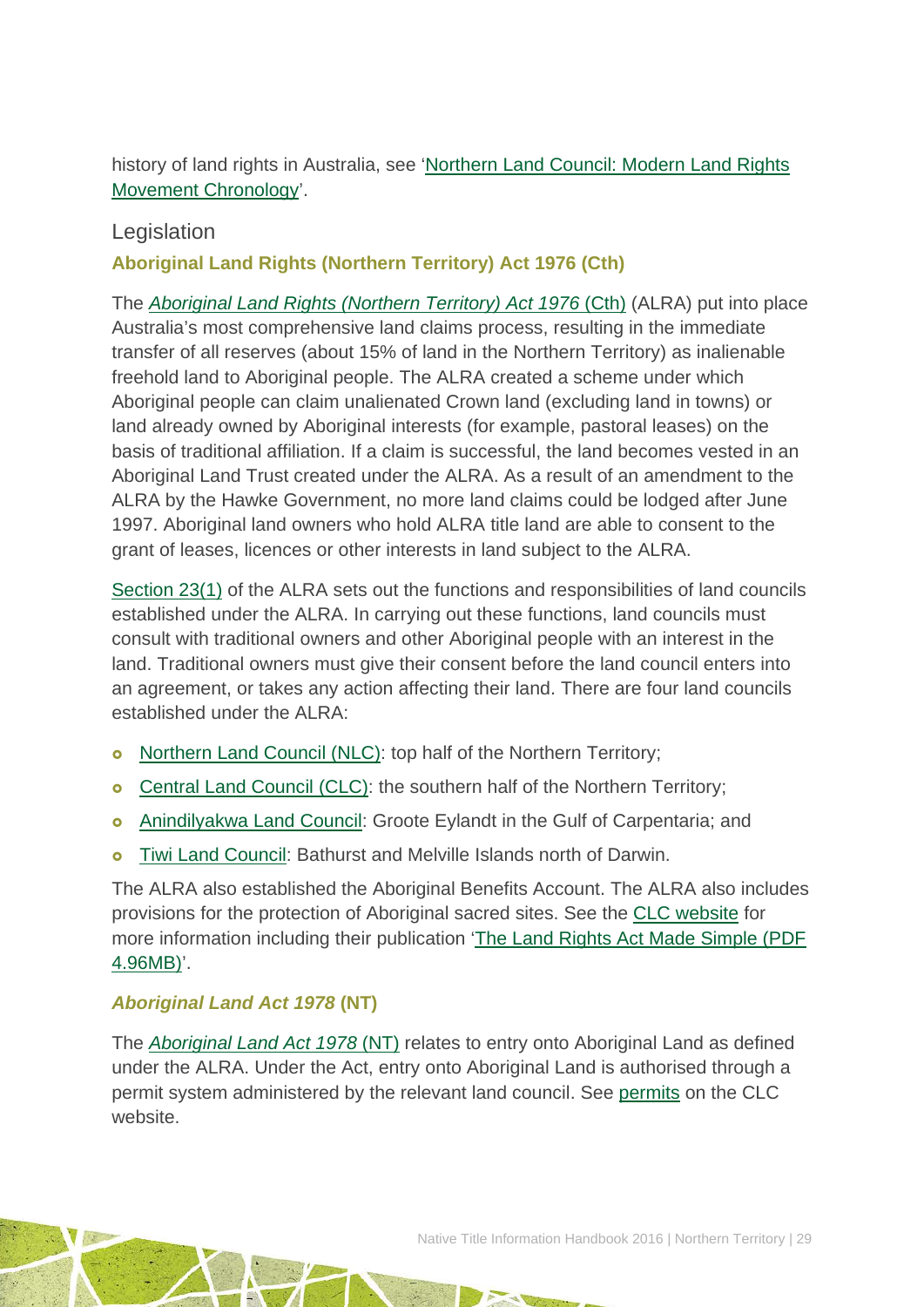### *Cobourg Peninsula Aboriginal Land Sanctuary & Marine Park Act 1996* **(NT)**

In 1996 the *Cobourg Peninsula Land and Sanctuary Act 1981* (NT) was amended by the *[Cobourg Peninsula Aboriginal Land, Sanctuary and Marine Park Act 1996](http://www.austlii.edu.au/au/legis/nt/consol_act/cpalsampa527/)* (NT) to extend the powers of the Cobourg Peninsula Sanctuary Board to include supervision of the management of the adjacent Cobourg Marine Park, which includes customary marine clan estates of the traditional owners. The Act secures the right of Aboriginal people to occupy and use certain land on the Cobourg Peninsula in the Northern Territory. The land is vested in perpetuity in the Cobourg Peninsula Sanctuary Land Trust for the traditional owners. Cobourg Peninsula is managed as a national park (the [Garig Gunak Barlu National Park\)](http://www.parksandwildlife.nt.gov.au/parks/find/gariggunak#.VPO_BE8cTVI) under a joint management arrangement between the Arrarrkbi people and the [Parks and Wildlife](http://www.parksandwildlife.nt.gov.au/)  [Commission of the Northern Territory.](http://www.parksandwildlife.nt.gov.au/)

### *Crown Lands Act 1992* **(NT)**

The *[Crown Lands Act 1992](http://www.austlii.edu.au/au/legis/nt/consol_act/cla134/)* (NT) contains a reservation for Aboriginal people to reside on, use and occupy leased land in accordance with their tradition. The Community Living Areas Tribunal established under the *[Pastoral Land Act 1992](http://www.austlii.edu.au/au/legis/nt/consol_act/pla142/)* (NT) (see below) may also make a recommendation to the Minister to remove an Aboriginal community living area from leased Crown Land. Such land is acquired under the *[Land Acquisition Act 1978](http://www.austlii.edu.au/au/legis/nt/consol_act/laa192/)* (NT) and an estate in fee simple is then granted to an Aboriginal association incorporated under the *[Associations Act](http://www.austlii.edu.au/au/legis/nt/consol_act/aa153)* (NT) or the *[Corporations \(Aboriginal and Torres Strait Islander\) Act 2006](http://www5.austlii.edu.au/au/legis/cth/consol_act/catsia2006510/)* (Cth) (CATSI Act). See also the *[Stronger Futures in the Northern Territory Act 2012](http://www5.austlii.edu.au/au/legis/cth/consol_act/sfitnta2012526/)* (Cth) below for more information.

Under the *Crown Lands Act 1992* (NT), the Administrator may resume any Crown land that is the subject of a lease, except if granted under the *[Mineral Titles Act 2010](http://www.austlii.edu.au/au/legis/nt/num_act/mta201027o2010211/)* [\(NT\)](http://www.austlii.edu.au/au/legis/nt/num_act/mta201027o2010211/) or *[Pastoral Land Act 1992](http://www.austlii.edu.au/au/legis/nt/consol_act/pla142/)* (NT), for the use and benefit of Aboriginal people, and may reserve such land for a nominated purpose.

### *Kenbi Land Trust Act 2011* **(NT)**

The *Kenbi [Land Trust Act 2011](http://www.austlii.edu.au/au/legis/nt/num_act/klta201142o2011223/)* (NT) facilitates the grant of land identified for possible future development of the northwest area of Cox Peninsula to the Kenbi Land Trust. It enables the land to be held by the Trust, without extinguishment of native title, until such time as the land is required for development. The Act also provides for grant of the land to the Trust under provisions of the *Crown Lands Act 1992* (NT), by the Minister with responsibility for that Act, and provides for some restrictions on dealing with the land. The [Explanatory Statement](http://www.austlii.edu.au/au/legis/nt/bill_es/kltb2011187/es.html) can be viewed on Austlii.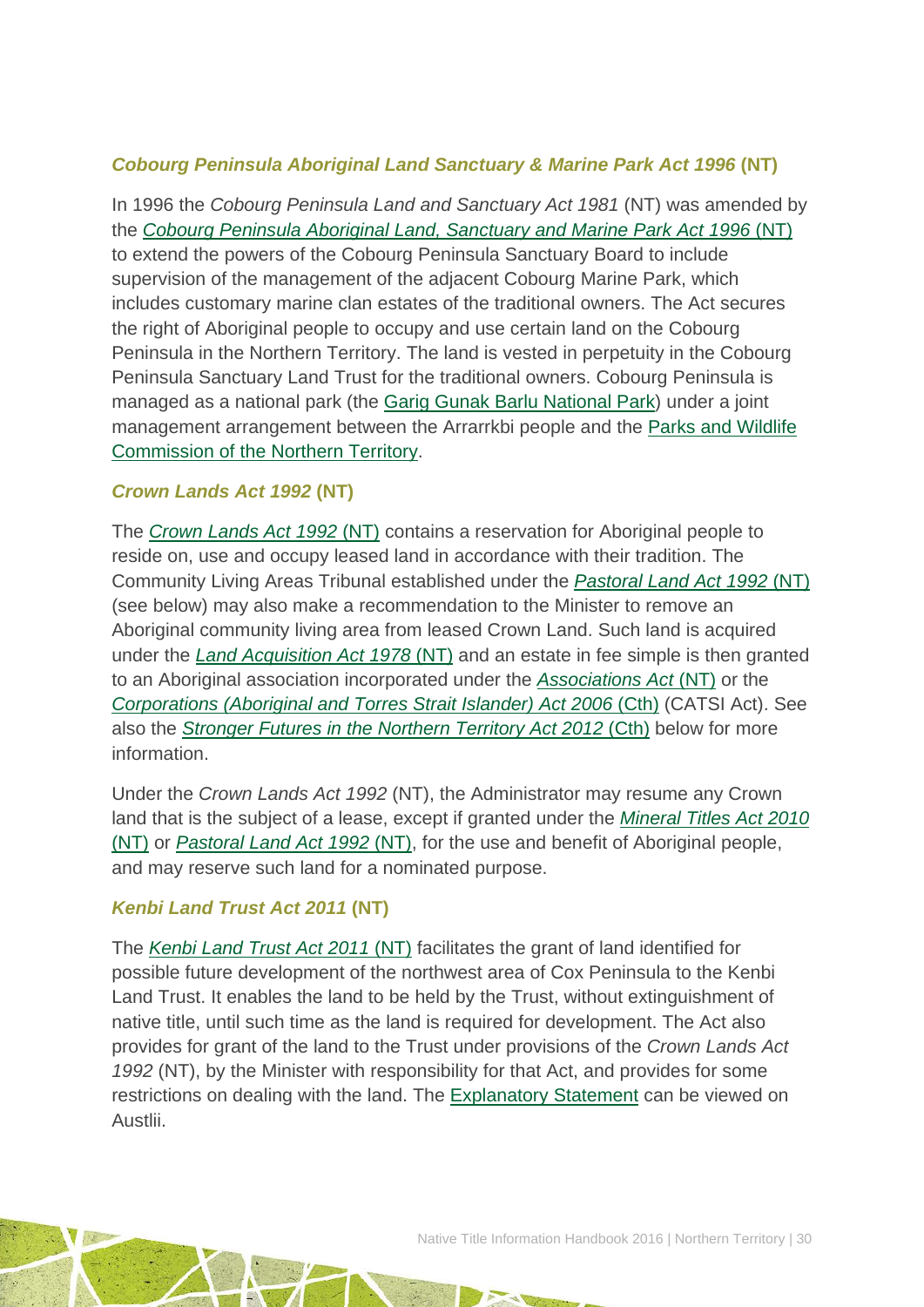### *Pastoral Land Act 1992* **(**N**T)**

The *[Pastoral Land Act 1992](http://www.austlii.edu.au/au/legis/nt/consol_act/pla142/)* (NT) (PLA) provides for the regulation of pastoral leases in the Northern Territory. The PLA enables parts of pastoral leasehold areas to be excised for living areas on the basis of 'need', as well as 'contemporary residence' or 'historical association'. Successful excisions for living areas result in the land being vested in Aboriginal corporations. These areas are known as 'community living areas'. These usually cover no more than about one percent of the total area of the pastoral lease.

In 2013 the PLA was amended (see *Pastoral Land Amendment Act* 2013 explanatory statement) to allow pastoralists to diversify pastoral land use. The amendments commenced on 1 January 2014 and allow holders of pastoral leases to make applications for a permit to use all or part of the land held under a pastoral lease for non-pastoral purposes including tourism, conservation, agriculture and forestry. The [Pastoral Land Board](http://www.lrm.nt.gov.au/rangeland/nt-pastoral-land-board) is required to ensure that permit applications are compliant with the NTA. See [Non-Pastoral use permits](http://www.lrm.nt.gov.au/rangeland/non-pastoral-use-permits) on the [Department of Land](http://www.lrm.nt.gov.au/)  [Resource Management](http://www.lrm.nt.gov.au/) website for more information.

### Related legislation

### *Stronger Futures in the Northern Territory Act 2012* **(Cth)**

The *[Stronger Futures in the Northern Territory Act 2012](http://www5.austlii.edu.au/au/legis/cth/consol_act/sfitnta2012526/)* (Cth) (Stronger Futures) contains provisions that enable the Commonwealth to make amendments to Northern Territory legislation relating to community living areas and town camps to enable voluntary long term leasing, including for the granting of individual rights or interests. In 2014, the Parliamentary Joint Committee on Human Rights instigated a review of the Stronger Futures legislation. The Committee had intended to release its inquiry report in mid-2015, but later determined it would seek to have the report tabled by late 2015. The report had not been tabled at the date of publication. See the [Parliamentary Joint Committee on Human Rights](http://www.aph.gov.au/Parliamentary_Business/Committees/Joint/Human_Rights/Committee_Inquiries/strongerfutures2) website for updates.

### Indigenous owned or controlled land in the Northern Territory

Information about Indigenous owned or controlled land is compiled by the Productivity Commission as part of its [Overcoming Indigenous Disadvantage](http://www.pc.gov.au/research/recurring/overcoming-indigenous-disadvantage) reports. The most recent report, [Overcoming Indigenous Disadvantage: Key Indicators 2014,](http://www.pc.gov.au/research/recurring/overcoming-indigenous-disadvantage/key-indicators-2014) was released on 19 November 2014. Chapter 9 (section 9.2 and Table 9A.2.1) of this report provides information about: Indigenous owned or controlled land (which includes Indigenous owned or controlled land that is freehold, leasehold, crown, license, Aboriginal Deed of Grant in Trust or not stated tenure). Table 8 below provides a summary of Indigenous owned or controlled land in the Northern Territory.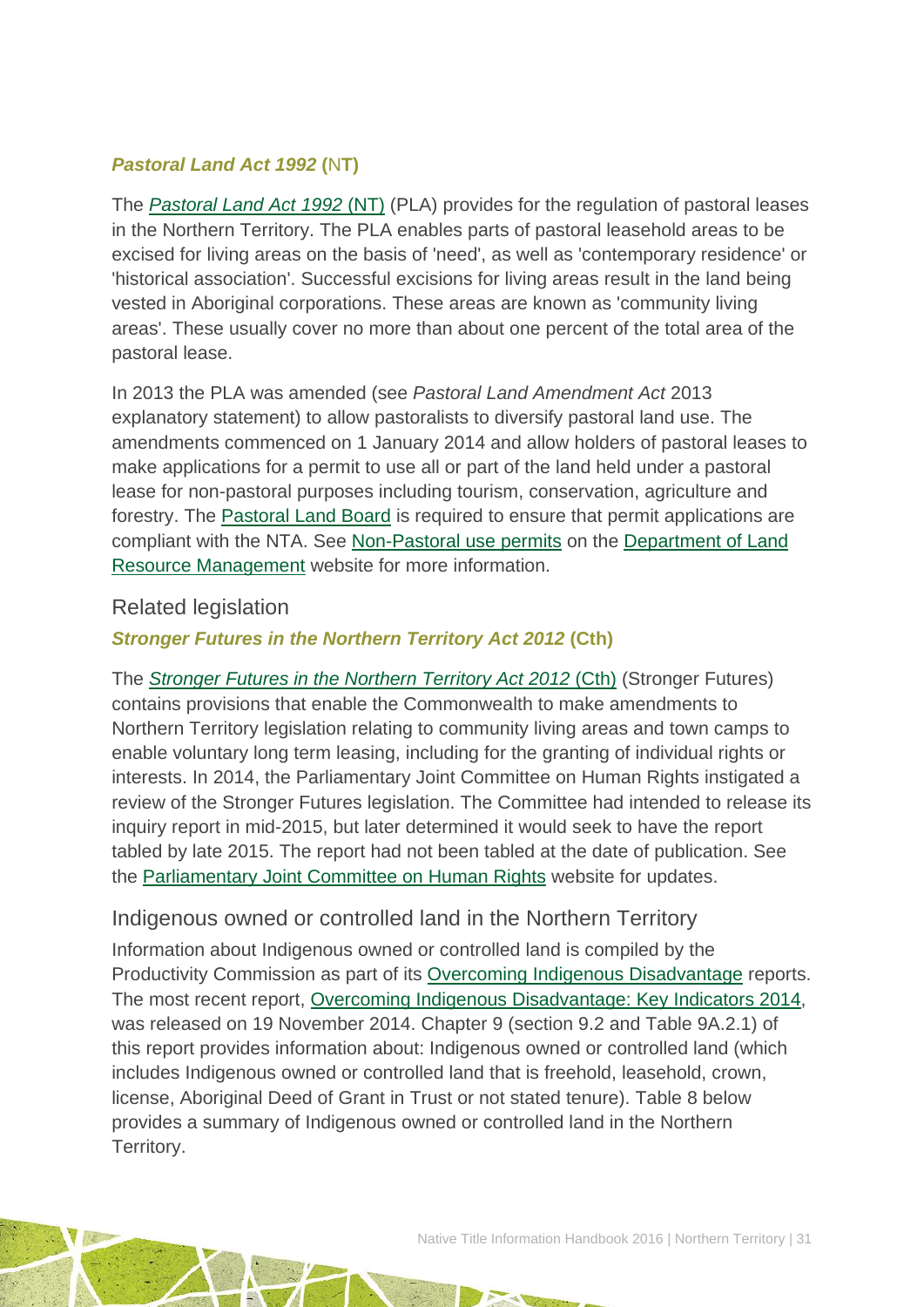#### **Table 8: Estimated Indigenous owned or controlled land in the Northern Territory (ILC data at 30 April 2014) (a)**

| <b>Land tenure type</b>                                      | <b>Unit</b>     | <b>Total</b> |
|--------------------------------------------------------------|-----------------|--------------|
| Freehold (alienable)                                         | km <sup>2</sup> | 10,765.5     |
| Leasehold (Crown Lease)                                      | km <sup>2</sup> | 23,122.7     |
| Leasehold (other than Crown Lease)                           | km <sup>2</sup> |              |
| License                                                      | km <sup>2</sup> |              |
| Tenure not stated (includes ALRA lands)                      | km <sup>2</sup> | 574,245.0    |
| <b>Total Indigenous land</b>                                 | km <sup>2</sup> | 608,133.1    |
| Proportion of national total of Indigenous land              | $\%$            | 49.1         |
| Total land area of the Northern Territory (b)                | km <sup>2</sup> | 1,349,129.0  |
| Indigenous land as a proportion of total land area of the NT | $\%$            | 45.1         |
| Number of land parcels (c)                                   | no.             | 1,178        |

(a) The ILC makes no warranties as to the currency or accuracy of this information. Non-ILC land information data date - 2000.

(b) Total land area figures based on GeoScience Australia's published "Area of Australia - States and Territories" data as calculated from GeoScience Australia's GEODATA Coast 100K 2004 product.

 $\degree$  Parcels are individual geographic features rather than legal entities. That is, a legal parcel may be dissected into two or more parcels by, for example, a road, and are represented in these data as two parcels while being only a single legal land entity.<br>Nil or rounded to zero.

Source [http://www.pc.gov.au/research/ongoing/overcoming-indigenous-disadvantage/key-indicators-](http://www.pc.gov.au/research/ongoing/overcoming-indigenous-disadvantage/key-indicators-2014/09-key-indicators-2014-chapter9.pdf)[2014/09-key-indicators-2014-chapter9.pdf](http://www.pc.gov.au/research/ongoing/overcoming-indigenous-disadvantage/key-indicators-2014/09-key-indicators-2014-chapter9.pdf) Table 9A.2.1 Estimated Indigenous owned or controlled land by State/Territory, 2014 Indigenous Land Corporation 2014 (unpublished). See Chapter 9 and related attachment tables.

# <span id="page-32-0"></span>13. ILC land purchases

## **Overview**

The [Indigenous Land Corporation](http://www.ilc.gov.au/Home) (ILC) was established in 1995. It is a [Corporate](http://www.finance.gov.au/resource-management/introduction/glossary/#c)  [Commonwealth Entity](http://www.finance.gov.au/resource-management/introduction/glossary/#c) under the *[Public Governance, Performance and](http://www.austlii.edu.au/au/legis/cth/consol_act/pgpaaa2013432/)  [Accountability Act 2013](http://www.austlii.edu.au/au/legis/cth/consol_act/pgpaaa2013432/)* (Cth) and a portfolio agency of the [Department of Prime](https://www.dpmc.gov.au/)  [Minister and Cabinet.](https://www.dpmc.gov.au/) Since 2005 the ILC has been administered under the [Aboriginal and Torres Strait Islander Act 2005](http://www.austlii.edu.au/au/legis/cth/consol_act/aatsia2005359/) (Cth) (see part 4A of the Act).

The ILC is accountable to Parliament through the [Minister for Indigenous Affairs,](http://minister.indigenous.gov.au/) and it is this Minister who appoints the [ILC Board.](http://www.ilc.gov.au/Home/About-Us/ILC-Board) The ILC Board is responsible for all policy and land purchase decisions and is not under the direction of the Minister. The ILC's purpose is to assist Indigenous people to acquire and manage land to achieve economic, environmental, social and cultural benefits. The ILC acquires and grants properties to Indigenous organisations and assists Indigenous landholders to sustainably manage land and develop viable and sustainable land uses including: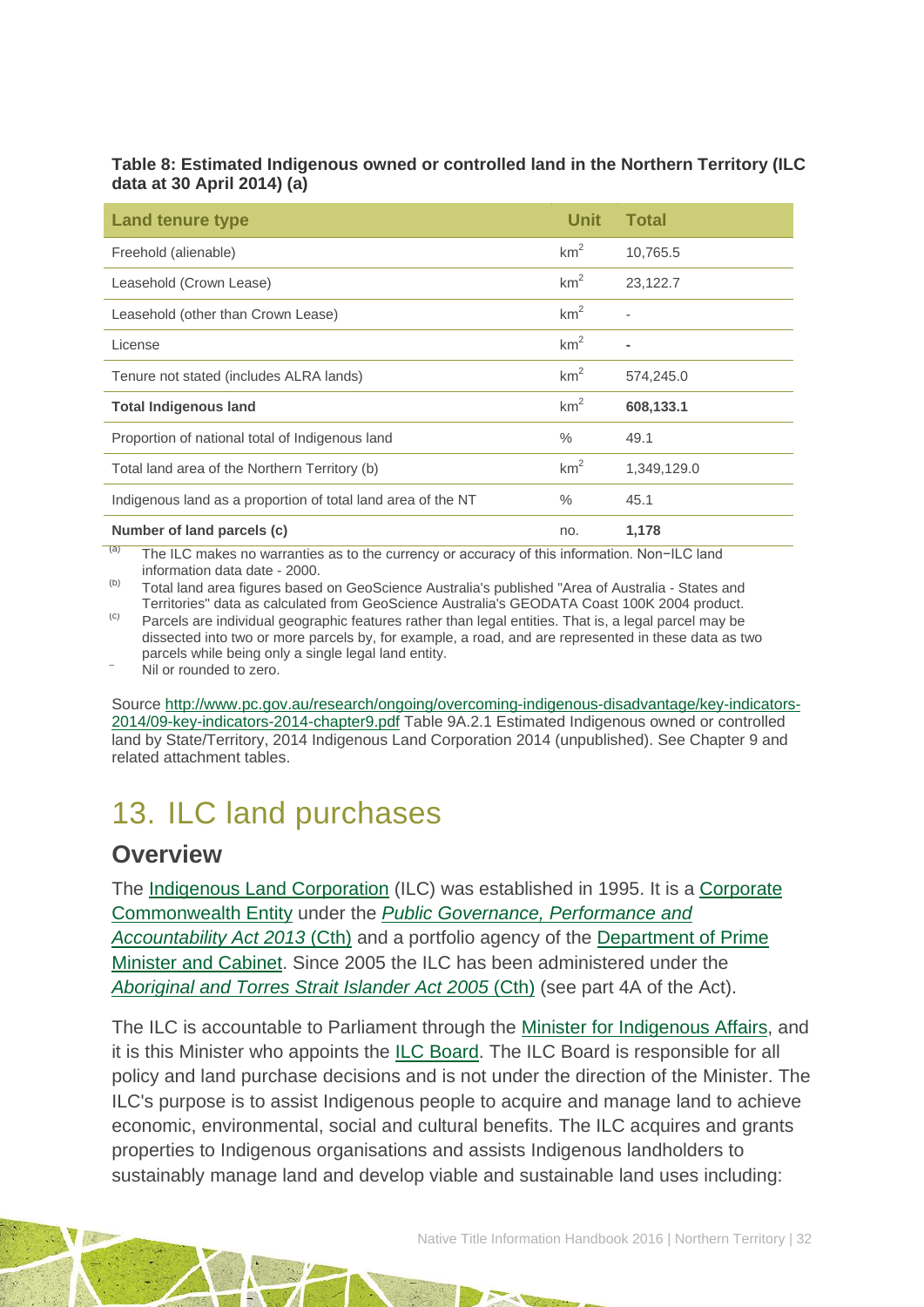developing property management plans, purchasing equipment, or developing infrastructure. The ILC has recently made changes to its program delivery structure, combining its land acquisition and management functions into a single program: [Our](http://www.ilc.gov.au/Home/Our-Land-Program)  [Land Our Future.](http://www.ilc.gov.au/Home/Our-Land-Program) See the [Corporate documents](http://www.ilc.gov.au/Home/Publications/Corporate-Documents) section of the ILC website for copies of the ILC's national, state and territory land strategies.

## ILC land purchases

As at 30 June 2015, the ILC had purchased 18 properties in the Northern Territory covering a total area of 841,201.55 hectares. The titles to 14 of these properties have been transferred to Aboriginal organisations. A list of ILC land purchases is available on the ILC website: [ILC Lands Purchased.](http://www.ilc.gov.au/Home/Land-Purchased/Land-Purchased-All-States)

### Map

See the [land purchased](http://www.ilc.gov.au/Home/Land-Purchased) section of the ILC website to view a map of land purchases.

# <span id="page-33-0"></span>14. Indigenous protected areas

## **Overview**

An Indigenous Protected Area (IPA) is an area of Indigenous-owned land or water where Indigenous landowners have entered into a voluntary agreement with the Australian Government for the purposes of promoting biodiversity and cultural resource conservation. The declaration of an IPA over Indigenous owned lands results in that land being part of the [National Reserve System.](http://www.environment.gov.au/land/nrs) The IPA program is administered by the [Indigenous Affairs Group](https://www.dpmc.gov.au/indigenous-affairs) within the Department of the Prime Minister and Cabinet.

### Indigenous protected areas

As at October 2015, there were 13 [declared IPAs in the Northern Territory.](http://www.environment.gov.au/indigenous/ipa/declared/nt.html) Table 9 below provides links to IPA information (where available). See the [Indigenous](http://www.environment.gov.au/indigenous/ipa/)  [Protected Areas](http://www.environment.gov.au/indigenous/ipa/) website for up to date information.

### **Table 9: Indigenous protected areas in the Northern Territory**

| <b>IPA name (DoE Hyperlink)</b>        | <b>Year Declared</b> |  |  |
|----------------------------------------|----------------------|--|--|
| <b>Angas Downs</b>                     | 2009                 |  |  |
| <b>Anindilyakwa</b>                    | 2006                 |  |  |
| Dhimmuru                               | 2000                 |  |  |
| <b>Dielk</b>                           | 2009                 |  |  |
| Ganalanga Mindibirrina (Waanyi Garawa) | 2014                 |  |  |
| Katiti Petermann                       | 2015                 |  |  |
| Laynhapuy Stage 1                      | 2006                 |  |  |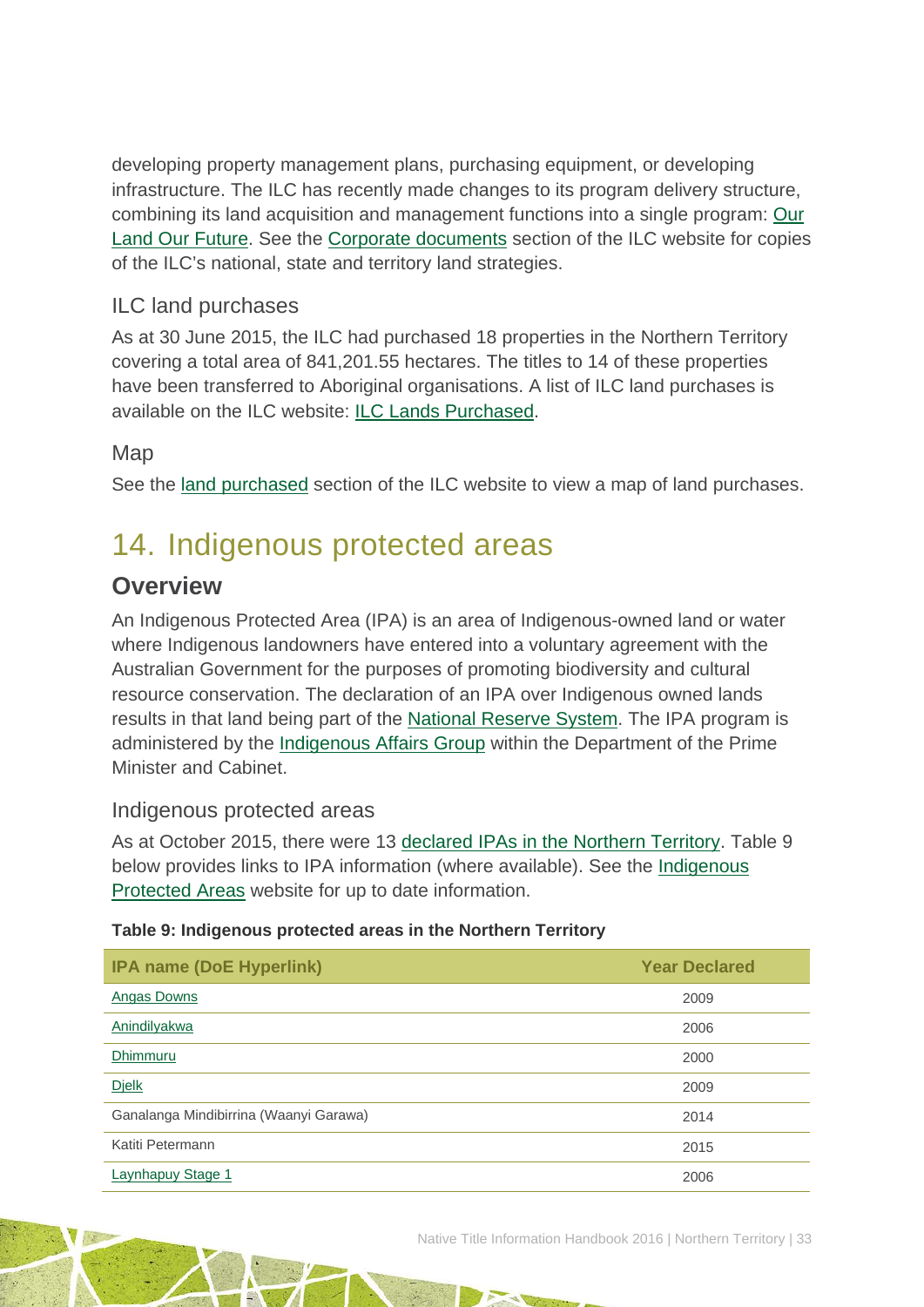| <b>IPA name (DoE Hyperlink)</b>                                                                    | <b>Year Declared</b> |
|----------------------------------------------------------------------------------------------------|----------------------|
| Marri Jabin (Thamarurr Stage 1)                                                                    | 2010                 |
| Northern Tanami                                                                                    | 2007                 |
| Southern Tanami                                                                                    | 2012                 |
| Warddeken                                                                                          | 2009                 |
| Wardaman Stage 1                                                                                   | 2014                 |
| Yanyuwa (Barni-Wardimantha Awara)                                                                  | 2011                 |
| Source: http://www.dpmc.gov.au/sites/default/files/files/ia/IEB/ipa_national_map_Oct2015_1.pdf and |                      |

<http://www.environment.gov.au/indigenous/ipa/declared/nt.html> as at October 2015

### Map of Indigenous protected areas

The [Indigenous Protected Areas Map](https://www.dpmc.gov.au/indigenous-affairs/about/jobs-land-and-economy-programme/indigenous-environment-branch/project-locations) shows declared IPAs and IPA consultation projects throughout Australia.

# <span id="page-34-0"></span>15. Aboriginal & Torres Strait Islander population

## **Overview**

The [Australian Bureau of Statistics](http://www.abs.gov.au/) (ABS) conducts a census of the Australian population every five years. The [Census of Population and Housing](http://www.abs.gov.au/websitedbs/censushome.nsf/home/what?opendocument&navpos=110) collects information about the number and characteristics of people who are in Australia on census night and the dwellings in which they live. The most recent Census was conducted on 9 August 2011. See Table 10 below and the ABS catalogue number 2075.0: Census of Population and Housing - [Counts of Aboriginal and Torres Strait](http://www.abs.gov.au/ausstats/abs@.nsf/Lookup/2075.0main+features32011)  [Islander Australians, 2011](http://www.abs.gov.au/ausstats/abs@.nsf/Lookup/2075.0main+features32011) for more information.

|                                                   | <b>NT 2006</b> |      | <b>NT 2011</b> |               | <b>Australia 2011</b> |               |
|---------------------------------------------------|----------------|------|----------------|---------------|-----------------------|---------------|
|                                                   | No.            | $\%$ | No.            | $\frac{0}{2}$ | No.                   | $\frac{0}{0}$ |
| Aboriginal & Torres Strait Islander<br>population | 53.662         | 27.8 | 56.779         | 26.8          | 548,369               | 2.5           |
| Total population                                  | 192,899        |      | 211.944        |               | 21,507,719            |               |

### **Table 10: Aboriginal & Torres Strait Islander population (Census 2006 and 2011)**

Source:<http://www.abs.gov.au/ausstats/abs@.nsf/mf/2075.0> Table 3b: 2011 Census Counts Indigenous Status 2001-2011 (by state and territory) at 19 July 2012

The ABS estimates that the 2011 Census did not count around 17 per cent of Aboriginal and Torres Strait Islander Australians (see ABS Catalogue no. 2940.0: [Census of Population and Housing -](http://www.abs.gov.au/ausstats/abs@.nsf/%20mf/2940.0) Details of Undercount, 2011 on the ABS website for details). To address this problem of undercounting the ABS adjusts the Census count to derive the estimated resident Indigenous population (see ABS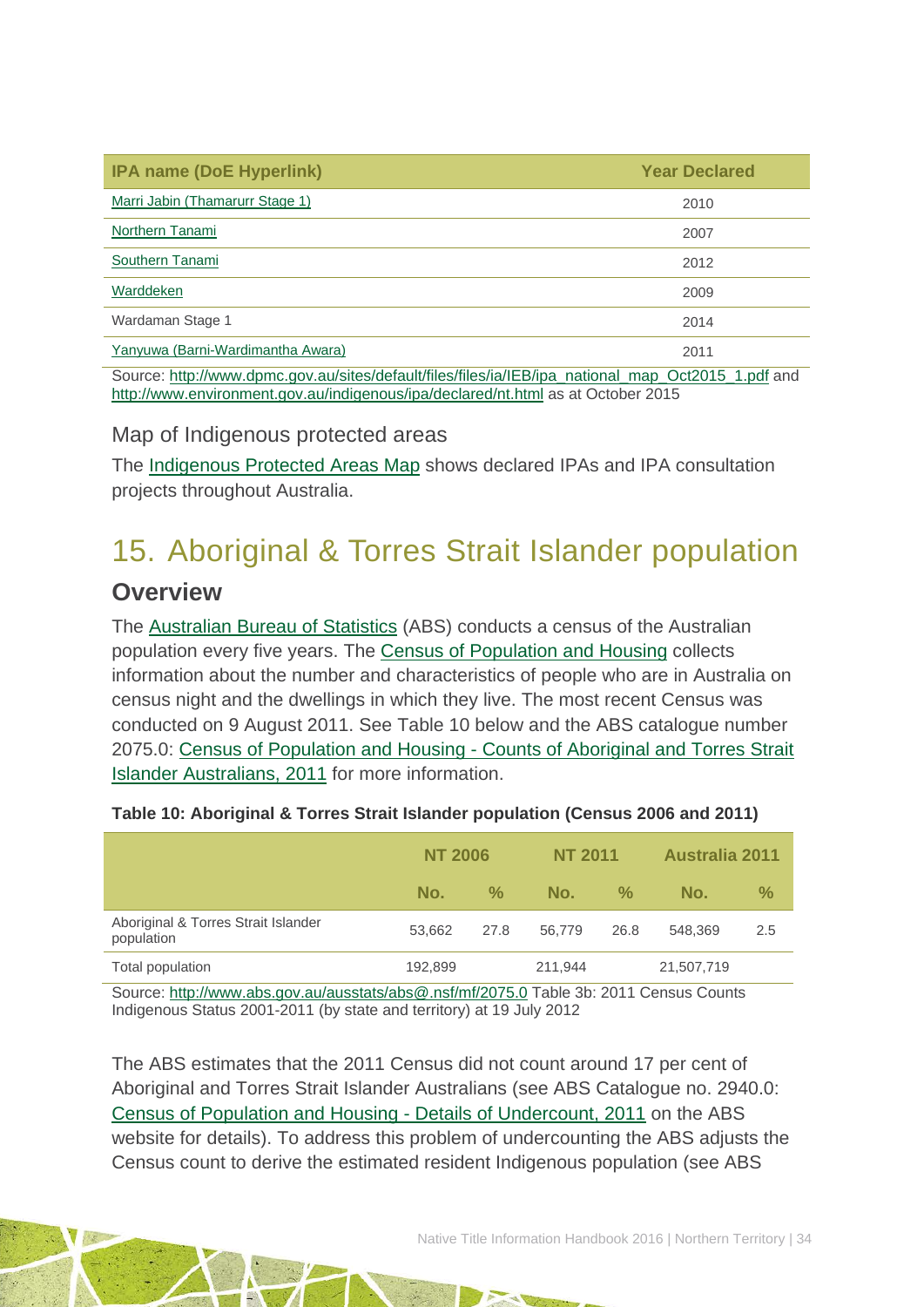Catalogue no. 3238.0.55.001: [Estimates of Aboriginal and Torres Strait Islander](http://www.abs.gov.au/AUSSTATS/abs@.nsf/Lookup/3238.0.55.001Main+Features1June%202011?OpenDocument)  [Australians, June 2011](http://www.abs.gov.au/AUSSTATS/abs@.nsf/Lookup/3238.0.55.001Main+Features1June%202011?OpenDocument) on the ABS website). The estimated resident Aboriginal and Torres Strait Islander population in the Northern Territory at 30 June 2011 was 68,850.

### Further information

The ABS has a number of publications providing further information about Australia's Aboriginal and Torres Strait Islander population including ABS Catalogue no. 4713.0: [Population Characteristics, Aboriginal and Torres Strait Islander Australians,](http://www.abs.gov.au/AUSSTATS/abs@.nsf/Lookup/4713.0Main+Features12006?OpenDocument)  [2006.](http://www.abs.gov.au/AUSSTATS/abs@.nsf/Lookup/4713.0Main+Features12006?OpenDocument)The Centre for Aboriginal Economic Policy Research (CAEPR) at the Australian National University has also published a number of research papers relating to Census data and the Aboriginal and Torres Strait Islander population, see [Census papers](http://caepr.anu.edu.au/publications/censuspapers.php) on the [CAEPR](http://caepr.anu.edu.au/) website.

# <span id="page-35-0"></span>16. Sources

- 1. Native Title Legislation
	- AIATSIS Native Title Research Unit: [http://aiatsis.gov.au/research/research](http://aiatsis.gov.au/research/research-themes/native-title)[themes/native-title](http://aiatsis.gov.au/research/research-themes/native-title)
	- Attorney-General's Department:<http://www.ag.gov.au/>
	- Australasian Legal Information Institute:<http://www.austlii.edu.au/>
	- National Native Title Tribunal (NNTT):<http://www.nntt.gov.au/>
- 2. NT Government agencies & programs: native title
	- Aboriginal Land Division (part of Attorney-General & Justice): <http://www.nt.gov.au/justice/solicitor/legal/abland.shtml>
	- AIATSIS Native Title Research Unit: [http://aiatsis.gov.au/research/research](http://aiatsis.gov.au/research/research-themes/native-title)[themes/native-title](http://aiatsis.gov.au/research/research-themes/native-title)
	- Australasian Legal Information Institute:<http://www.austlii.edu.au/>
	- Northern Territory Government Chief Minister & Cabinet: <http://www.nt.gov.au/ntg/chiefmin.shtml>
	- Northern Territory Government Department of the Attorney-General & Justice:<http://www.nt.gov.au/justice/>
	- o Northern Territory Government Department of the Lands, Planning & the Environment (Land Services):<http://www.lands.nt.gov.au/>
	- o Northern Territory Government Department of Mines & Energy [http://www.nt.gov.au/d/Minerals\\_Energy/index.cfm?header=Mines%20and%2](http://www.nt.gov.au/d/Minerals_Energy/index.cfm?header=Mines%20and%20Energy%20Home) [0Energy%20Home](http://www.nt.gov.au/d/Minerals_Energy/index.cfm?header=Mines%20and%20Energy%20Home)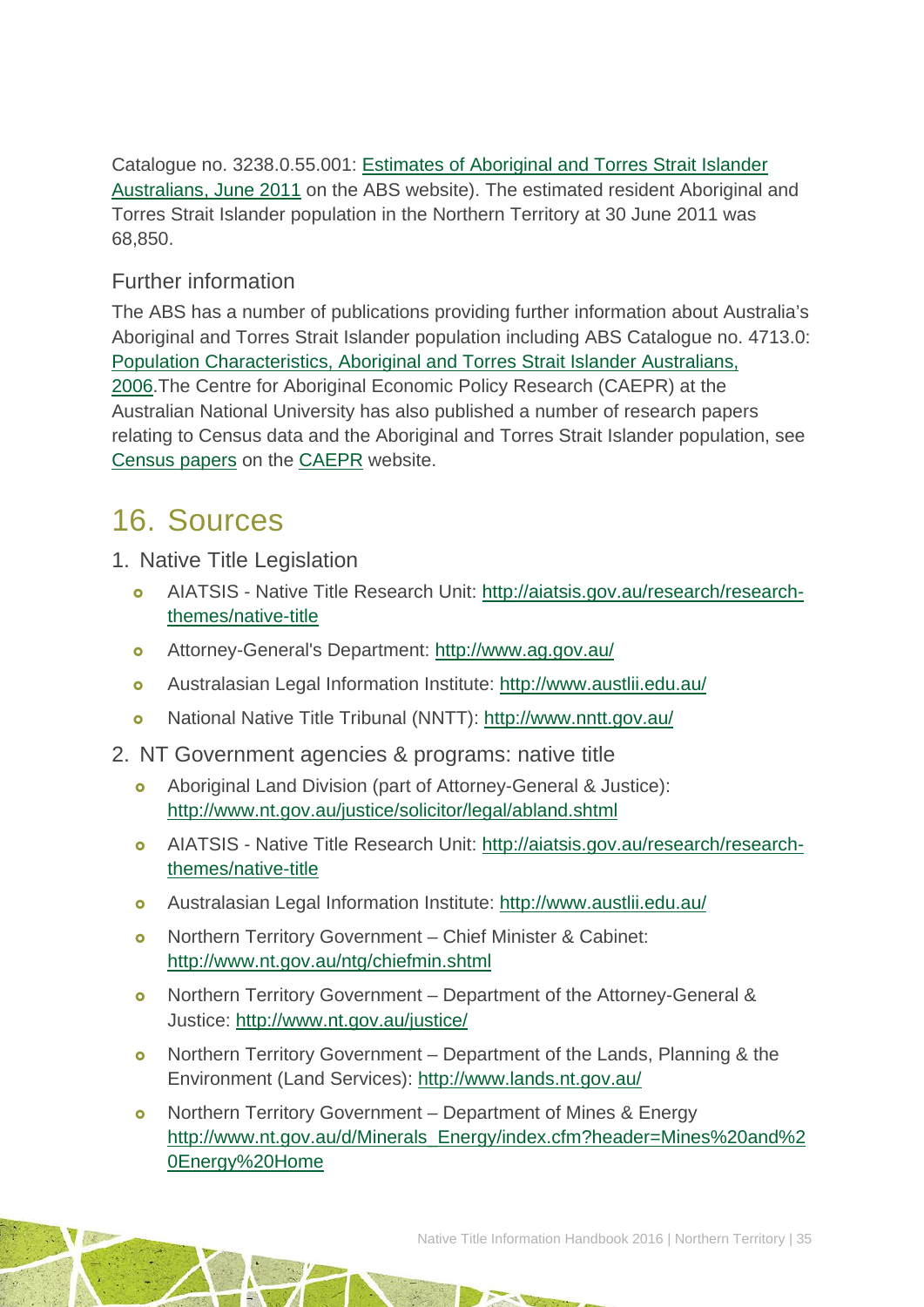- o Native Title and Aboriginal Land Rights Unit (part of DM&E): [http://www.nt.gov.au/d/Minerals\\_Energy/index.cfm?header=NTALR%20Unit](http://www.nt.gov.au/d/Minerals_Energy/index.cfm?header=NTALR%20Unit)
- Northern Territory Government Parks & Wildlife Commission: <http://www.parksandwildlife.nt.gov.au/home>
- 3. Native Title Representative Body
	- Australasian Legal Information Institute:<http://www.austlii.edu.au/>
	- Central Land Council:<http://www.clc.org.au/>
	- Northern Land Council:<http://www.nlc.org.au/>
- 4. Native Title Applications
	- National Native Title Tribunal (NNTT):<http://www.nntt.gov.au/>
- 5. Native Title Determinations
	- AIATSIS Native Title Research Unit: [http://aiatsis.gov.au/research/research](http://aiatsis.gov.au/research/research-themes/native-title)[themes/native-title](http://aiatsis.gov.au/research/research-themes/native-title)
	- Agreements, Treaties and Negotiated Settlements (ATNS): <http://www.atns.net.au/>
	- Australasian Legal Information Institute:<http://www.austlii.edu.au/>
	- National Native Title Tribunal (NNTT):<http://www.nntt.gov.au/>
	- AIATSIS, Native Title Research Unit:<http://www.aiatsis.gov.au/ntru/>
- 6. Registered Native Title Bodies Corporate
	- AIATSIS Native Title Corporations:<http://www.nativetitle.org.au/>
	- AIATSIS Native Title Research Unit: [http://aiatsis.gov.au/research/research](http://aiatsis.gov.au/research/research-themes/native-title)[themes/native-title](http://aiatsis.gov.au/research/research-themes/native-title)
	- Australasian Legal Information Institute:<http://www.austlii.edu.au/>
	- National Native Title Tribunal (NNTT):<http://www.nntt.gov.au/>
	- o Office of the Registrar of Indigenous Corporations (ORIC): <http://www.oric.gov.au/>
- 7. Future Acts
	- Agreements, Treaties and Negotiated Settlements (ATNS): <http://www.atns.net.au/>
	- Attorney-General's Department:<http://www.ag.gov.au/>
	- Australasian Legal Information Institute:<http://www.austlii.edu.au/>
	- National Native Title Tribunal (NNTT):<http://www.nntt.gov.au/>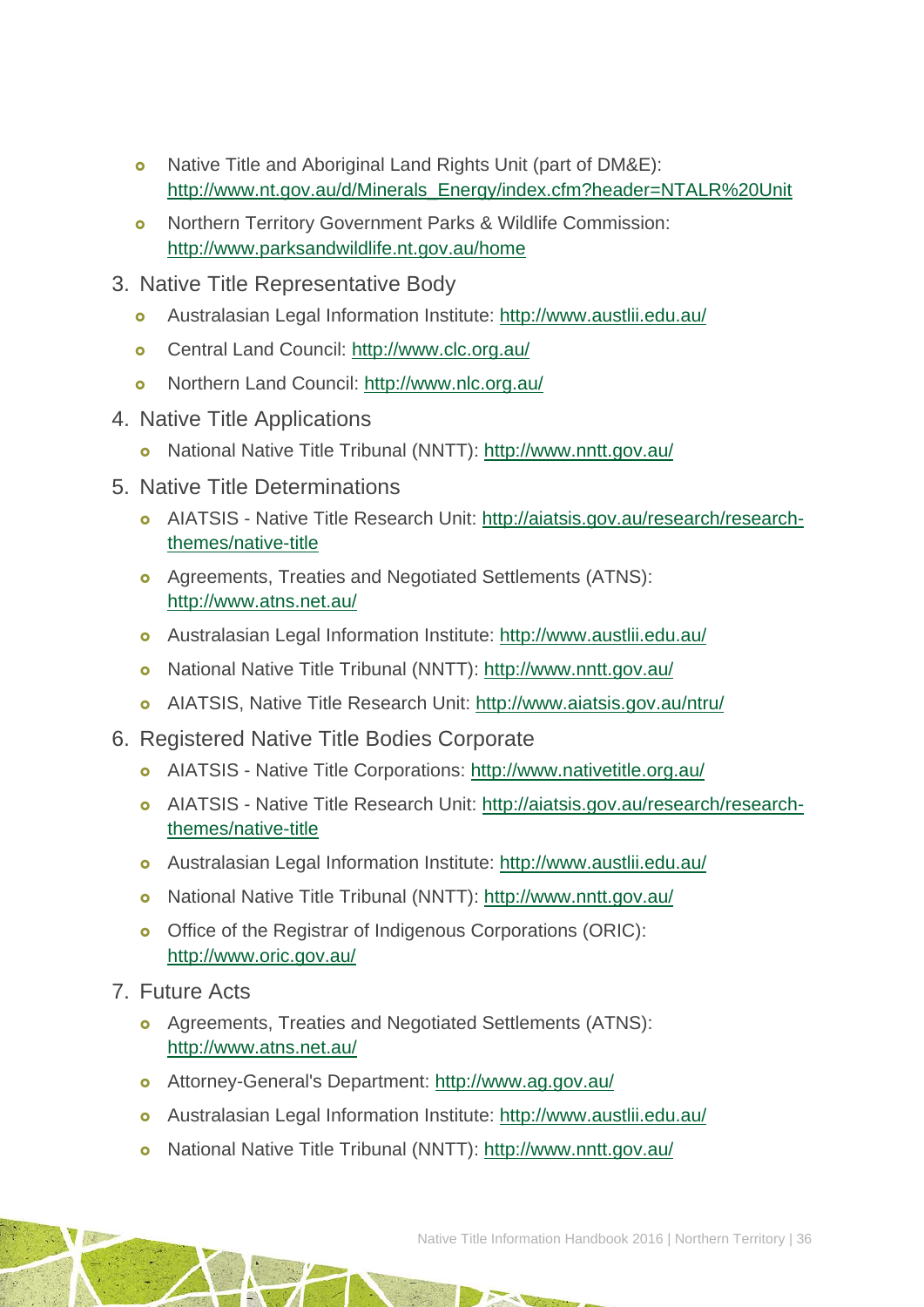- 8. Indigenous Land Use Agreements
	- AIATSIS Native Title Research Unit: [http://aiatsis.gov.au/research/research](http://aiatsis.gov.au/research/research-themes/native-title)[themes/native-title](http://aiatsis.gov.au/research/research-themes/native-title)
	- Agreements, Treaties and Negotiated Settlements (ATNS): <http://www.atns.net.au/>
	- Australian Productivity Commission:<http://www.pc.gov.au/>
	- National Native Title Tribunal (NNTT):<http://www.nntt.gov.au/>
- 9. Cultural heritage
	- AIATSIS Native Title Research Unit: [http://aiatsis.gov.au/research/research](http://aiatsis.gov.au/research/research-themes/native-title)[themes/native-title](http://aiatsis.gov.au/research/research-themes/native-title)
	- Aboriginal Areas Protection Authority:<http://www.aapant.org.au/>
	- Australasian Legal Information Institute:<http://www.austlii.edu.au/>
	- o Department of Lands, Planning and Environment (Indigenous Heritage):
	- <http://www.dlpe.nt.gov.au/heritage/indigenous-heritage>
	- Department of Lands, Planning and Environment:<http://www.dlp.nt.gov.au/>
- 10. Land Rights
	- Anindilyakwa Land Council:<http://www.anindilyakwa.com.au/>
	- Australasian Legal Information Institute:<http://www.austlii.edu.au/>
	- Australian Parliament: Joint Committee on Human Rights: [http://www.aph.gov.au/Parliamentary\\_Business/Committees/Joint/Human\\_Rig](http://www.aph.gov.au/Parliamentary_Business/Committees/Joint/Human_Rights) [hts](http://www.aph.gov.au/Parliamentary_Business/Committees/Joint/Human_Rights)
	- Australian Productivity Commission:<http://www.pc.gov.au/>
	- Central Land Council:<http://www.clc.org.au/>
	- Northern Land Council:<http://www.nlc.org.au/>
	- o Northern Territory Government Department of Lands & Resource Management:<http://www.lrm.nt.gov.au/>
	- o Northern Territory Government Parks & Wildlife Commission: <http://www.parksandwildlife.nt.gov.au/home>
	- o Office of Township Leasing (NT Government):<http://otl.gov.au/>
	- Tiwi Land Council:<http://www.tiwilandcouncil.net.au/>
- 11. ILC land purchases
	- Australasian Legal Information Institute:<http://www.austlii.edu.au/>
	- Indigenous Land Corporation (ILC):<http://www.ilc.gov.au/>